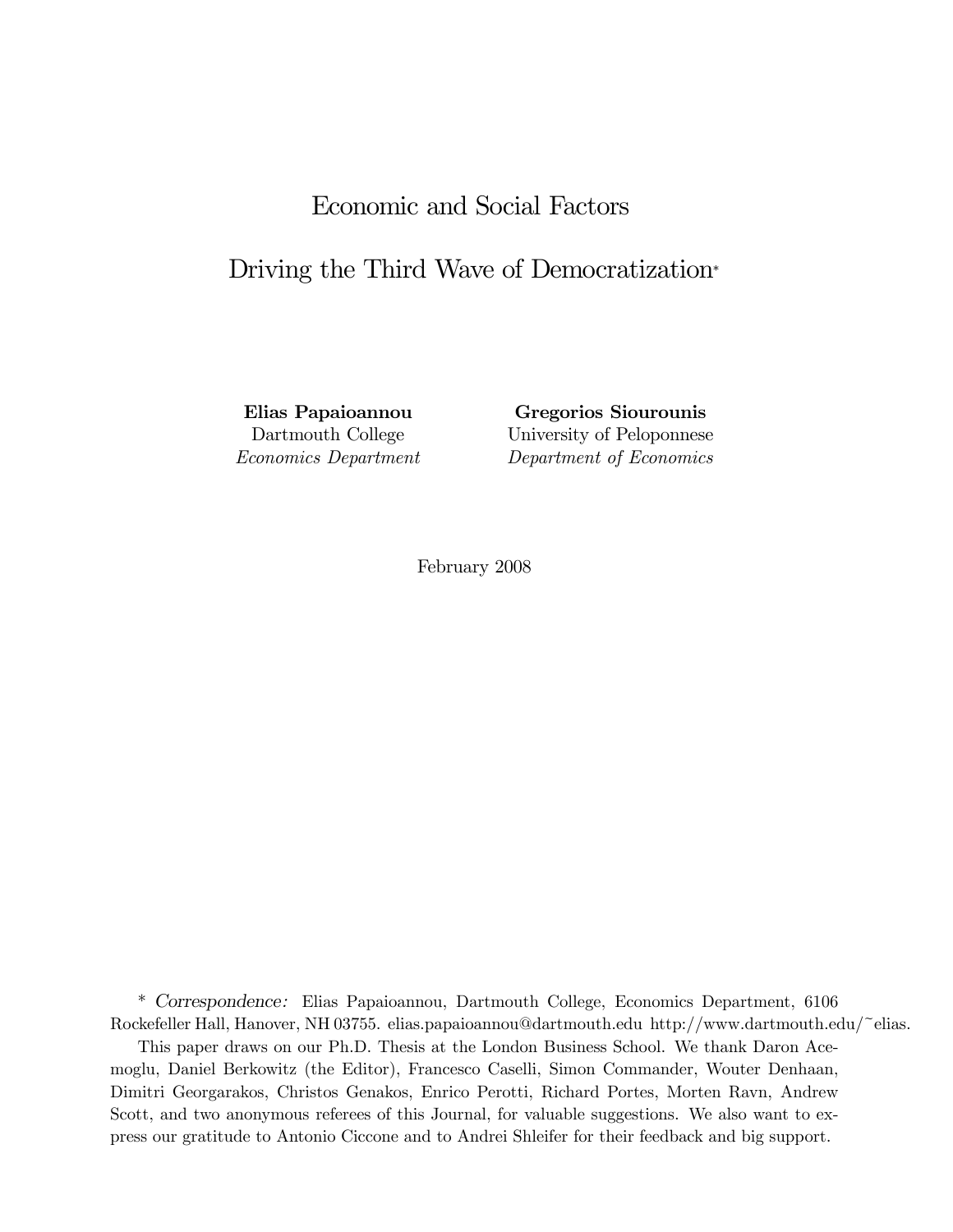## Economic and Social Factors

## Driving the Third Wave of Democratization

February 2008

### ABSTRACT

We identify permanent democratic transitions during the Third Wave of Democratization and the nineties, when many former socialist countries moved towards representative rule. Using political freedom indicators, electoral archives, and historical resources in 174 countries in the period 1960-2005, we identify 63 democratic transitions, 3 reverse transitions from relatively stable democracy to autocracy and 6 episodes of small improvements in representative institutions. We also classify non-reforming countries to stable autocracies and always democratic. We then use the dataset to test theories on the prerequisites for democracy in these countries that enter the Third Wave as non-democracies. Examining initially autocratic countries enables us to address issues of sample selection (in the beginning of the sample most developed countries were already democratic) and reverse causality (democracy can be both a cause and a consequence of wealth). Our estimates reveal that democratization is more likely to emerge in affluent and especially educated societies. Economic development and education are also key factors determining the intensity of democratic reforms and how quickly democratic transitions will occur. These results appear robust to controls of the social environment (religion and fractionalization), natural resources, trade openness and proxies of early institutions.

#### JEL Classification Nos.: P16, 010

Keywords: democratization, political development, institutions.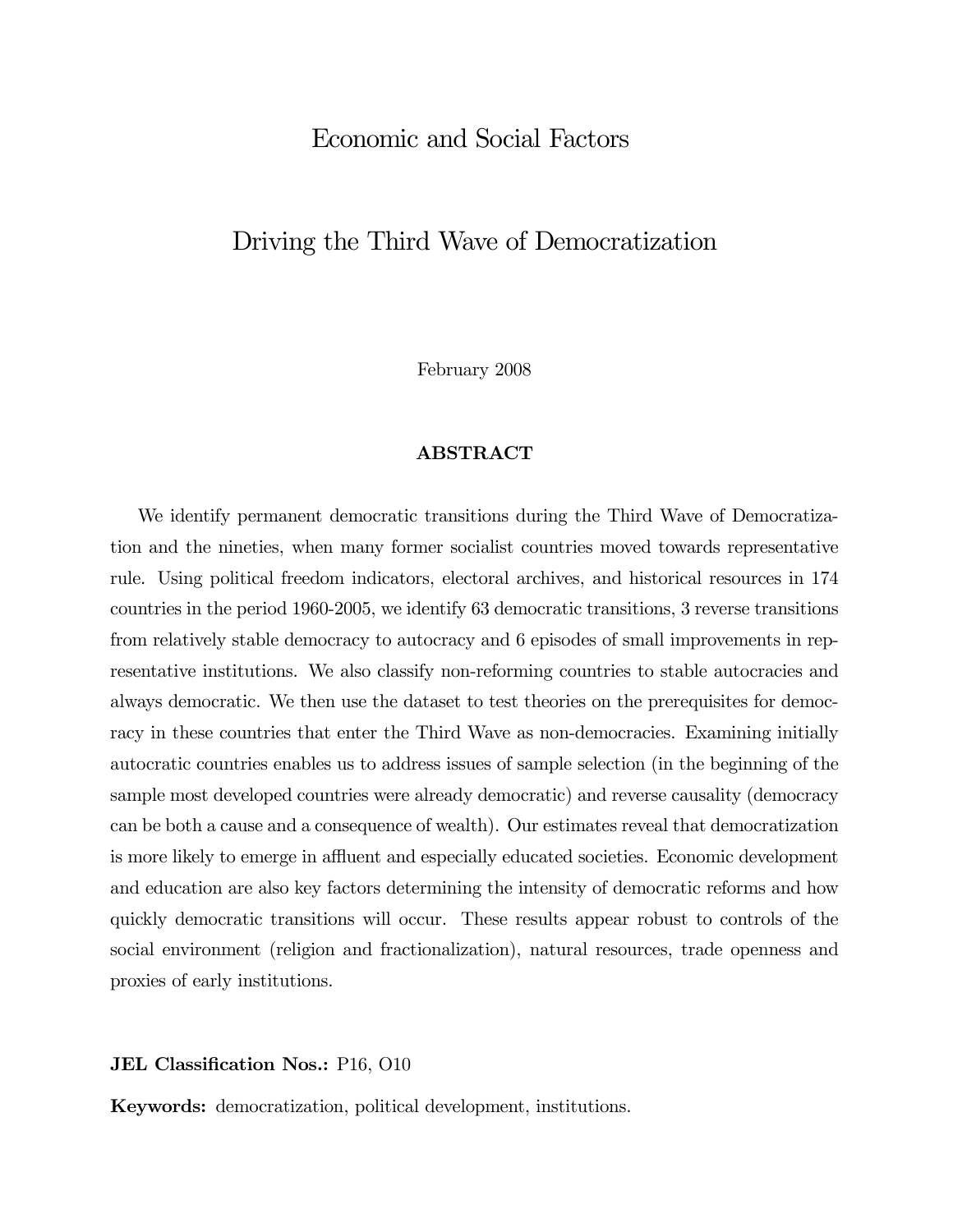## 1 Introduction

A vast literature that dates back to Aristotle has tried to understand the determinants of political freedom. According to the modernization hypothesis, democracy is more likely to emerge and consolidate in educated and affluent societies (Lipset 1959, 1994). In contrast, Max Weber (1930) and Samuel Huntington (1993) have emphasized the role of the social environment. Religion, culture and fractionalization rather than income are the key determinants of political freedom. Following this presumption many express skepticism on the success of the recent steps towards democracy in many parts of the world. Yet, others argue that oil and natural resource abundance, rather than income or social norms, is the key impediment to democracy in the Middle East and Africa. Moreover, liberal economists, such as Milton Friedman (1962), believed that economic liberalism is the key underlying factor leading to political freedom.

Building on these influential conjectures and the early contribution of Martin Seymour Lipset (1959) on the economic and social preconditions of democracy, many empirical studies have tried to detect the significant correlates of democracy.<sup>1</sup> Recently, the empirical literature has tried to move away from correlations and identify causal relationships (e.g. Acemoglu, Johnson, Robinson, and Yared, 2007; Glaeser, La Porta, Lopez-de-Silanes, and Shleifer, 2004; Lopez-Cordova and Meissner, 2005). The efforts to advance on causality have, however, sidelined important issues of measuring and identifying properly political regimes. For example, most empirical studies on the determinants (or the growth effects) of democracy employ mechanically one of the available political freedom indicators neglecting how these proxies are compiled. Yet, using mismeasured dependent variable weakens the power of the statistical model and may produce biased estimates, since the error does not necessarily take the classical form (Munck and Verkuilen, 2002).2

<sup>1</sup>See, among others, Barro (1999), Bollen and Jackman (1985, 1995), Boix and Stokes (2003), Muller (1995), and Epstein, Bates, Goldstone, Kristensen, and O' Halloran (2006).

<sup>&</sup>lt;sup>2</sup>Addressing measurement error is important for many reasons. First, democracy is correlated with other features of institutional development, such as regulatory efficiency, corruption, legal quality (see La Porta et al., 1999). Measuring, thus, carefully democracy is needed if one is to investigate the causes and consequences of each feature of the institutional environment. Second, political freedom indicators aggregate various institutional features, not necessarily related to democracy and electoral norms. Third, testing democratization theories requires the identification of regime switches. Yet, most indicators measure the level of political freedom and do not identify regime transitions. For example, the Polity and the Freedom House indicators by construction do not aim to distinguish democratic from autocratic regimes and thus are not well-suited to study political transitions. Fourth, addressing measurement error is important when one investigates the effect of democratic transitions on economic performance, since using mismeasured explanatory variables yields biased estimates (e.g. Papaioannou and Siourounis, forthcoming).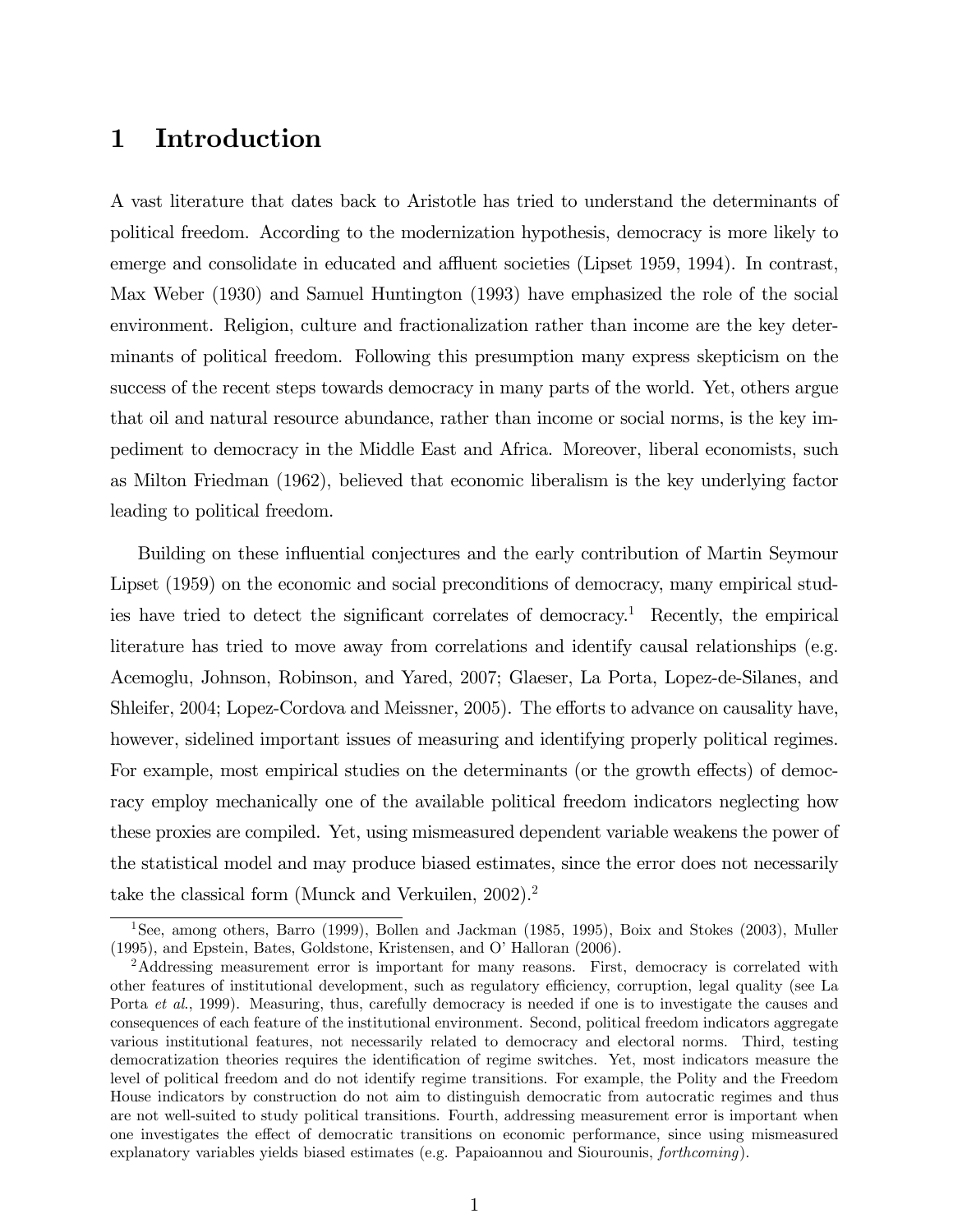In this paper we aim to contribute to this literature on both the measurement and the causality front. To do so, we first construct a new dataset of political regimes and transitions during the recent "*Third Wave of Democratization*" (Huntington, 1993; henceforth 3rd Wave) and the nineties, when many former socialist countries switched to democracy (some, alongside independence).<sup>3</sup> To address most of the conceptual, measurement and aggregation problems we exploit many measures of political freedom, numerous historical resources, and electoral archives.

Second, we use the newly constructed dataset to test the main theories of democratization in those countries that entered the 3rd Wave as non-democratic. This approach stands in contrast to previous work that pools in the estimation always democratic, always autocratic, and transition countries. Pooling contaminates the estimates by reverse causation, since it is not clear if income or education for example causes or is the consequence of democracy. This concern is magnified since the distribution of political regimes at the beginning of the sample is not random. For example, the richest and more educated countries in the 1950s and the 1960s were all democracies.4 Studying initially non-democratic countries appears useful to isolate the one-way effect of income, education, and other factors on democratization. While using predetermined values and focusing on non-democratically governed countries does not fully resolve endogeneity (since there might be long-term trends), this approach is conceptually appealing, since most democratization theories and models examine the conditions of democratic transition in oligarchic societies.

In our analysis we distinguish between five broad theories on the determinants of democracy. Some theories emphasize development-education (e.g. Lipset, 1959; Bourguignon and Verdier, 2000; Glaeser, Ponzetto, and Shleifer, 2007), fractionalization (Aghion, Alesina, and Trebbi, 2005), religion (e.g. Huntington, 1993), natural resources (Ross, 1999), economic liberalism (e.g. Friedman, 1962), and early institutions (Acemoglu *et al.*, 2007) as the key determinants of representative government. Our estimates reveal that democracy is more likely to emerge and consolidate in developed and especially educated societies. Human

 $3$ According to Huntington (1993) "... the first wave began in America in the early nineteenth century and culminated at the end of World War I with about thirty countries having democratic regimes. Mussolini's march in Rome in 1922 began a reverse wave, and in 1942 there were only twelve democracies left in the world. The Allied Victory in World War II and decolonization started a second movement towards democracy, which, however, pattered by the early 1960's when about thirty-six countries had democratic regimes....The Third wave began....on Thursday, April 25, 1974 in Lisbon, Portugal."

<sup>4</sup>Boix and Stokes (2003) make an analogous critique. They address sample-selection using data covering the entire nineteenth and twentieth centuries. Their long-horizon analysis suggests that income is strongly associated with both the likelihood of democratic transition and the consolidation of democracy.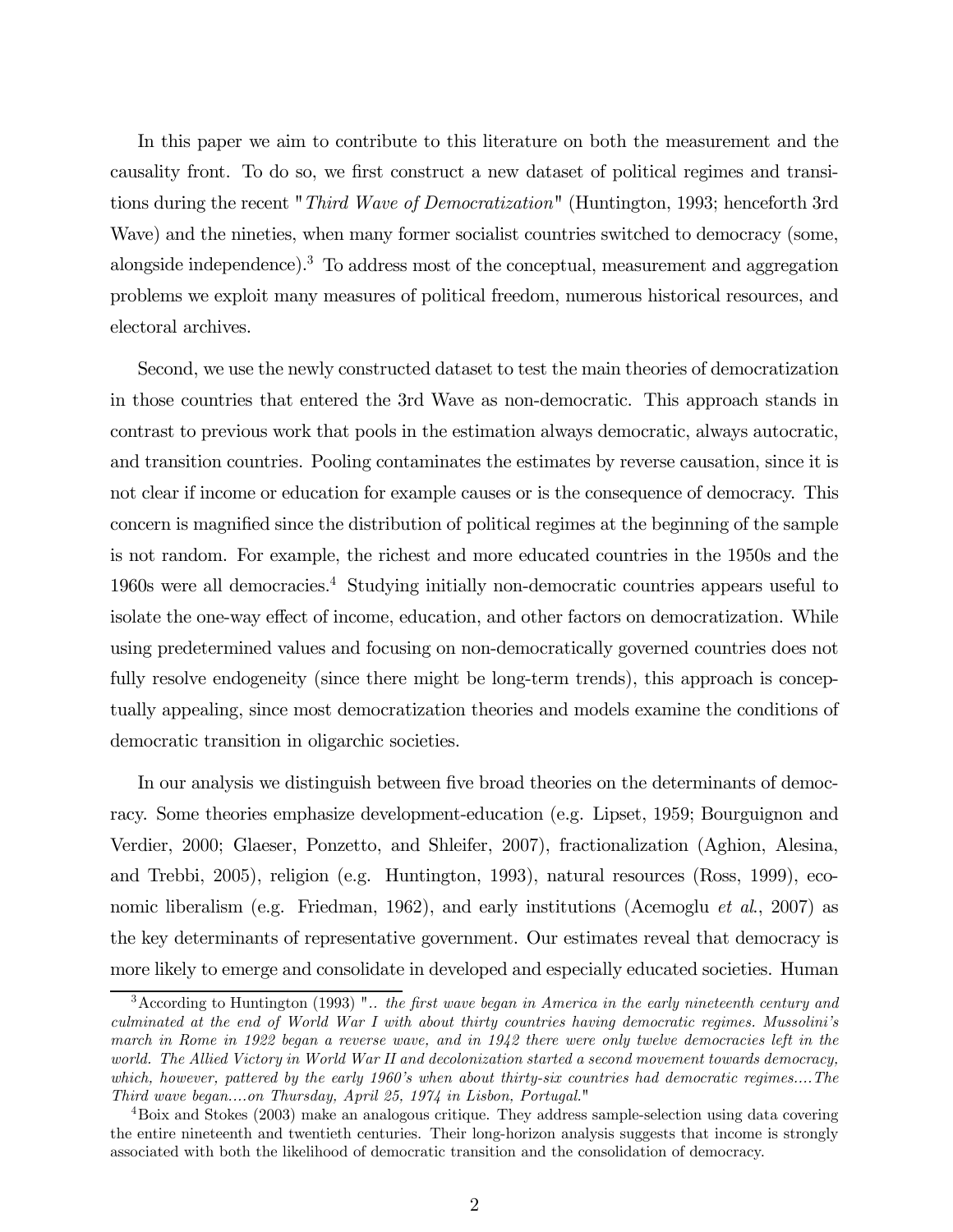capital rich nations also experience deeper political reforms. In addition, in these countries democratization tends to occur earlier. In contrast to the parallel studies of Acemoglu et al. (2005, 2007) the significant effect of education in predicting subsequent democratic transitions retains significance when we control for religion, fractionalization, natural resources, openness, and early institutional proxy measures. Our analysis also shows that natural resource abundance and some religious norms block democratization. We also find some weaker evidence that extractive early institutions were significant impediments to democratization during the 3rd Wave. Our estimates further suggest that trade openness was not systematically linked to democratization over the past decades.

The paper is structured as follows. In the next Section we detail our methodology in constructing the data-set of political regimes and transitions. In Section 3 we lay down the main democratization theories and present descriptive statistics on the main correlates of the 3rd Wave. In Section 4 we estimate multivariate cross-sectional probabilistic models on the likelihood of democracy in countries that entered the 3rd Wave as non-democracies. In the last Section we summarize.

## 2 Methodology

## 2.1 Definition and criteria

Coming up with a definition of democracy is not straightforward. Dahl (2000) notes that "democracy has meant different things to different people in different periods"; likewise Przeworski et al. (1996) argue that measuring political freedom is "*just too interesting to be* resolved by a definitional fiat." Thus, in our methodology we do not impose a particular definition, but building on recent work in conceptualizing and measuring democracy (e.g. Munck and Verkuilen, 2002), we try to capture four key aspects of representative government.

The first rule is "*free, competitive and fair*" elections. The conduct of elections appears in almost all definitions of democracy we came along. Schumpeter (1942), for example, describes democracy as "...the institutional arrangement for arriving at political decisions in which individuals acquire the power to decide by means of competitive struggle for the people's vote." Similarly, choice of leaders is a key ingredient in Lipset's (1960) definition of democracy "as the political system which supplies regular constitutional opportunities for changing the governing officials, and a social mechanism which permits the largest possible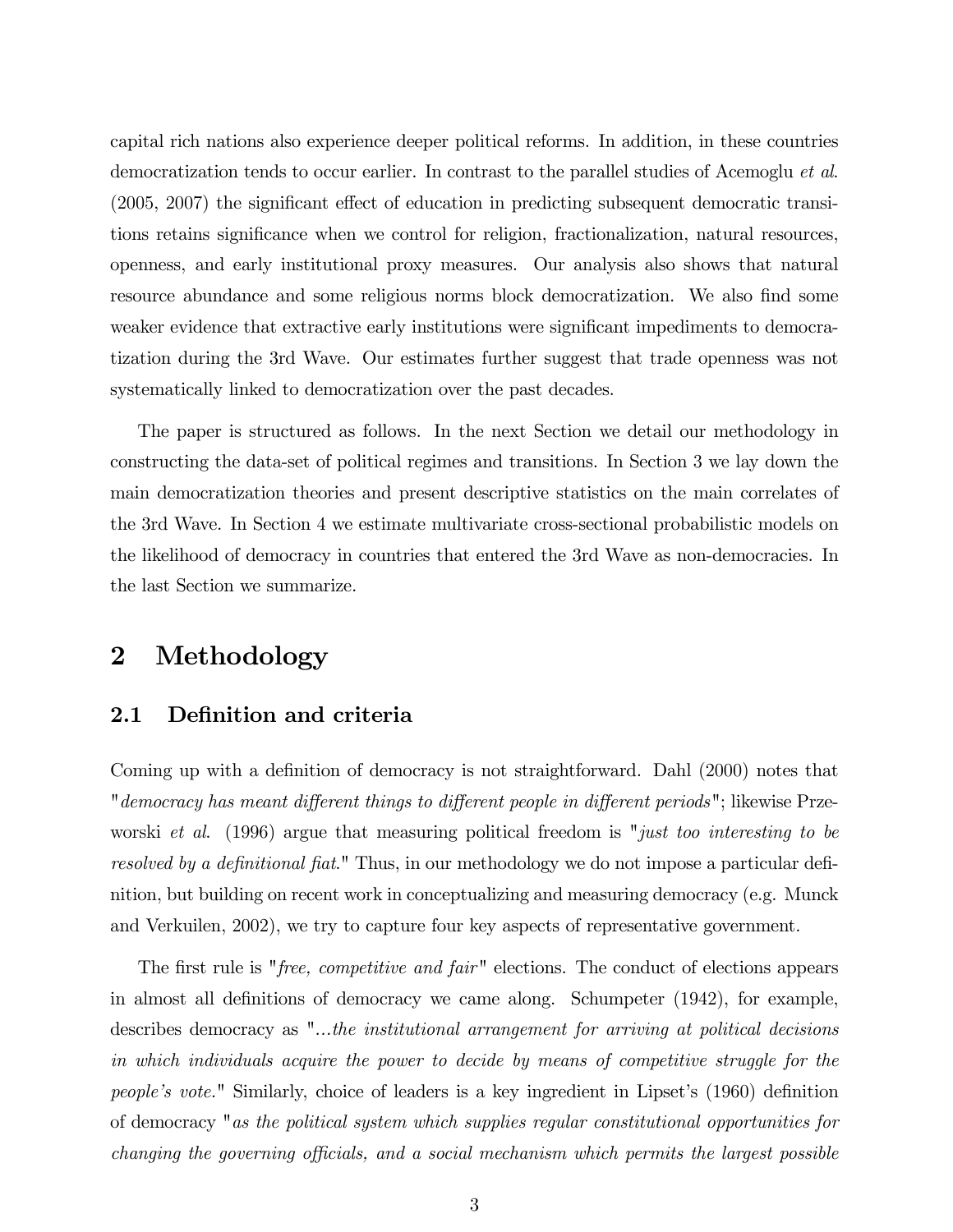part of the population to influence major decisions by choosing among contenders for political office". We went over many sources to identify relatively fair and impartial elections. This was crucial since in many countries, that all agree are non-democratic, elections do take place but are either marked by fraud or are monopolized by the party in power (Golder, 2005).

Second, we require that there is an actual transfer of power resulting from the elections. As Mainwaring et al. (2000) write "elected authorities must have the real governing power, as opposed to a situation that in which elected officials are overshadowed by the military or by a non-elected shadow figure." Thus, we identify permanent democratization episodes when there is a de facto transfer of power to a democratically elected government. In Bolivia, for example, the military did not recognize the outcome of the relatively free and impartial elections of 1980. The elections were recognized two years later when the brutal regimes of García Meza and Celso Torrelio ended. So, 1982 (rather than 1980) marks the transition year to democracy.

Third, we require that there are no sizable parts of the population excluded from the franchise. Using information from Vanhaanen (2003) on electoral participation, we require that at least a third of the population should be eligible for vote. Consequently, South Africa during the apartheid era is classified as non-democracy.

The fourth rule is regime stability. Huntington (1991) writes "...Stability is a central dimension in the analysis of any political system." Thus, we exclude transition episodes where democracy was short-lived. Imposing the stability requirement is in line with most theories of political organization that focus on the determinants and/or the aftermath of permanent regimes (see also Glaeser et al., 2004).

### 2.2 Sample

We begin with all the 208 "*countries*" from World Bank's World Development Indicators Database. We drop (34) non-independent territories and small states, namely: Andorra, Aruba, Netherlands Antilles, American Samoa, Bermuda, Channel Islands, Faeroe Islands, Greenland, Guam, Hong Kong, Isle of Man, Liechtenstein, Macao, Maldives, Monaco, San Marino, Northern Marianna Islands, Mayotte, New Caledonia, Puerto Rico, French Polynesia, Timor-Leste, West Bank and Gaza, Virgin Islands, Cayman Islands, Marshall Islands, Palau, Samoa, the Solomon Islands, Micronesia, Vanuatu, St. Vincent and the Grenadines,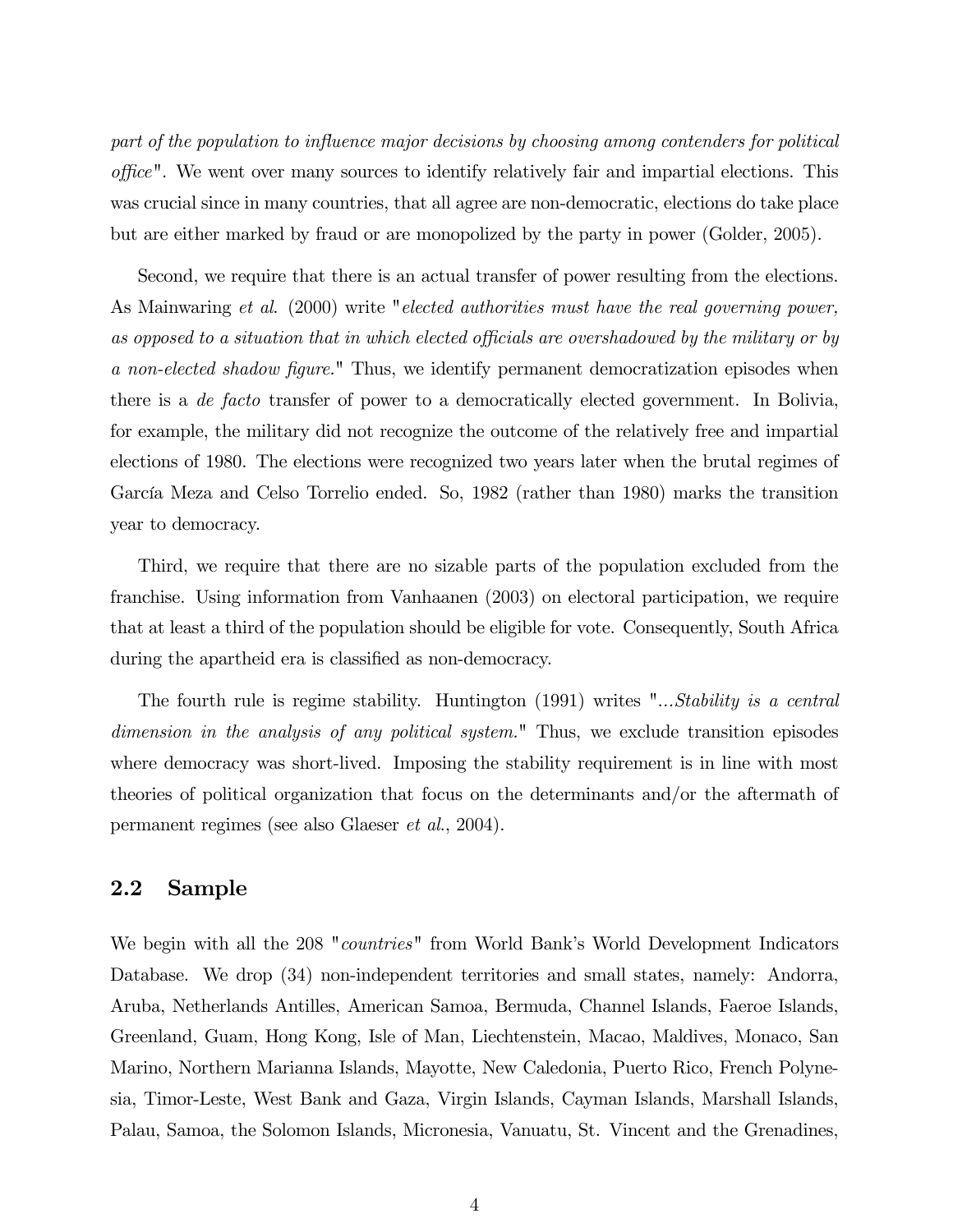St. Lucia, St. Kitts and Nevis. Our sample, thus, includes 174 countries.

An open question was how to treat the newly established countries that emerged after the fall of the Iron Curtin. These 22 countries are: Armenia, Azerbaijan, Belarus, Bosnia and Herzegovina, Croatia, Czech Republic, Estonia, Georgia, Kazakhstan, Kyrgyz Republic, Latvia, Lithuania, Former Yugoslavian Republic of Macedonia (FYROM), Moldova, Russia, Serbia and Montenegro, Slovak Republic, Slovenia, Tajikistan, Turkmenistan, Ukraine, and Uzbekistan. Since the Soviet Union, Yugoslavia and Czechoslovakia were classified as nondemocracies, we include in the democratization sample those nations that managed to consolidate representative government (the Baltic republics, for example). The new independent states that have not established representative institutions are classified as non-democracies (e.g. Belarus, Uzbekistan; see Table 1 Panel B).

A related issue was how to handle some African countries, which in the early independence years (in the sixties) had democratic constitutions, but quickly turned non-democratic. Benin, for example, was classified according to most sources as democracy during 1960-1962, but after the 1963 military coup that ousted President Hubet Maga moved to autocratic status; similar examples include Congo, Kenya, Uganda, and Nigeria. Since in most of these countries no elections were held, we classify them as non-democracies from the onset.

### 2.3 Algorithm

#### 2.3.1 Democracy Indicators

We start by analyzing the evolution of the most widely used and with the broadest coverage democracy indicators: the Polity democracy index, the Freedom House political rights and civil rights indicators, and the Przeworski et al. (1996, 2000) regime classification.

The Center for International Development and Conflict Management at the University of Maryland produces various quantitative measures of political institutions in its Polity project. This database is described in Marshall and Jaggers (2004) and is based on work by Ted Robert Gurr (Gurr, 1974; Gurr, Jaggers, and Moore, 1990). We focus on the composite democracy index. The index ranges from  $-10$  to  $+10$  with higher values indicating higher levels of political freedom. It reflects the degree of competitiveness in political participation, the openness in the selection of the legislature, and the constitutional constraints on the executive. It also incorporates subjective information on checks and balances to executive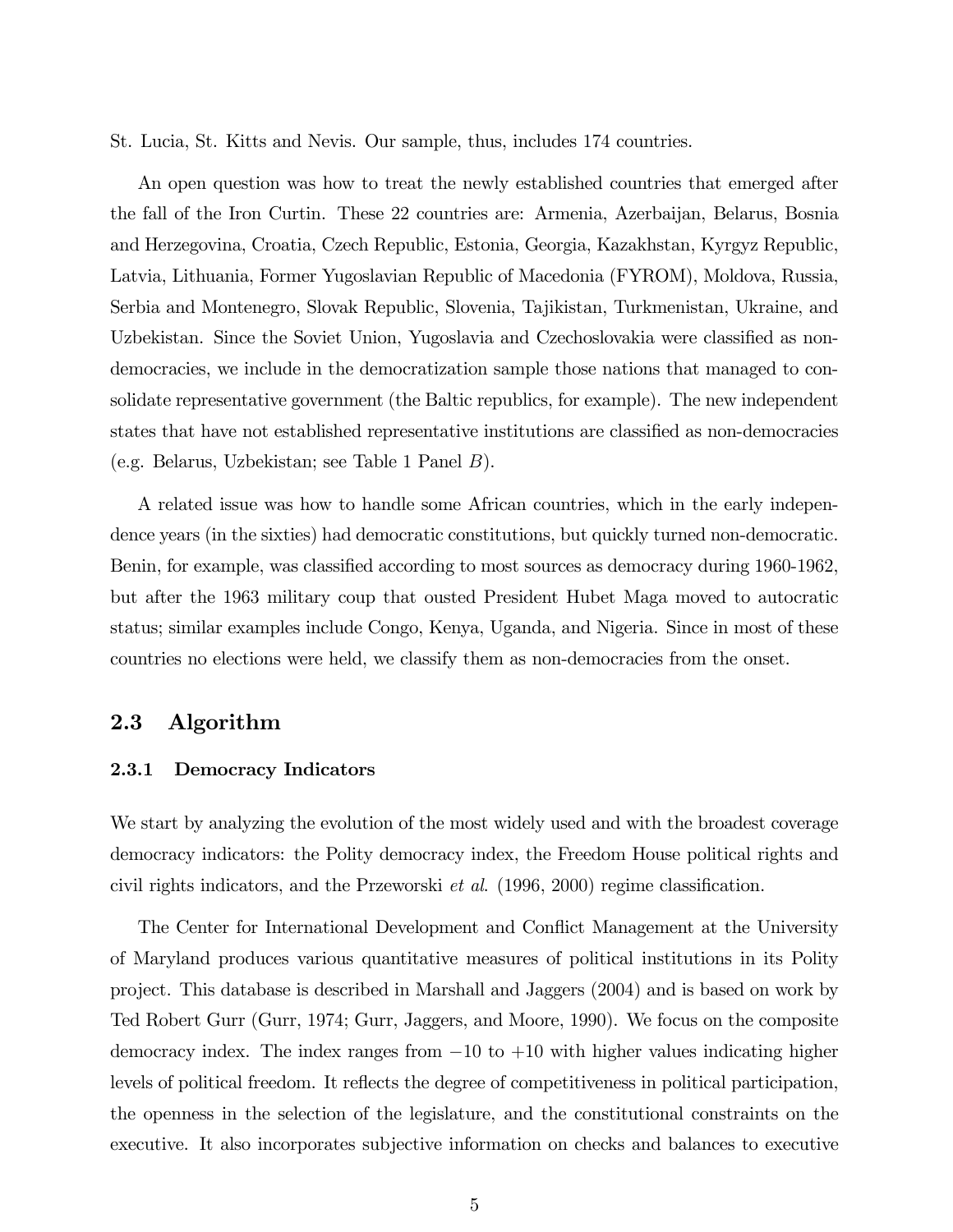powers, the degree of restrictions in electoral participation, and the extent to which the political participation is regulated. Among the available measures, the Polity index is probably the most comprehensive, capturing key aspects of democratic rule in a clear and transparent way. It's main limitation, from our viewpoint, is that this index by construction does not aim to classify political regimes, since it measures the level of political freedom. In addition the Polity index is not available for some small countries.<sup>5</sup>

Based on Raymond Gastil's (1978) work the Freedom House (FH) project reports a score of political rights and a score of civil liberties protection. Both measures range from 1 to 7 with lower values indicating a higher level of protection. Data are reported on an annual basis since 1972−1973. FH also designates to each country a trichotomous polity characterization. Countries whose average score of political rights and civil liberties is less than 2.5 are assigned "free", while those with a greater score than 5.5 are designated as "not free"; countries with an average rating between 2.5 and 5.5 are designated "partly free". Recent studies in political science (e.g. Munck and Verkuilen, 2002; Mainwaring *et al.* 2000) show that the FH method is biased against socialist regimes, left-wing governments, and closed to international trade countries. FH also tends to assign lower democracy scores to non-US aligned countries. The FH index is quite broad ("maximalistic"), reflecting besides democratic rule, corruption, openness, freedom of the press, and bureaucratic efficiency. Thus, its usefulness in studying democratic rule is questionable since it blends many institutional features, not necessarily related to political freedom.

Przeworski et al. (1996, 2000) construct a binary regime classification index that is a priori more appropriate for studying transitions. The index, however, stops in 1990 and does not cover the democratizations that occurred in the nineties.<sup>6</sup> Przeworski *et al.* apply a minimalist definition of democracy mainly requiring the conduct of contested elections, without however investigating their quality. The Dominican Republic, for example, is classified as democratic in the sixties and seventies, since elections were held in 1970 and 1974. In both elections, however, President's Joaquin Balaguer power was not seriously contested, since "the only viable, broad-based opposition party, boycotted both elections to safeguard the well-being of those who would have been their candidates" (US Library of Congress Country Reports). Likewise, Brazil's transition to democracy is recorded in 1979, even "though

 ${}^{5}$ Participation is not always a key part of the available democracy indicators. For example, the Polity Project classifies South Africa as democratic before 1994.

 $6Golder$  (2005) updates the Przeworski *et al.* index up to 2000. Recently Przeworski has updated the series up to 2002 (data available from: http://politics.as.nyu.edu/object/przeworskilinks.html).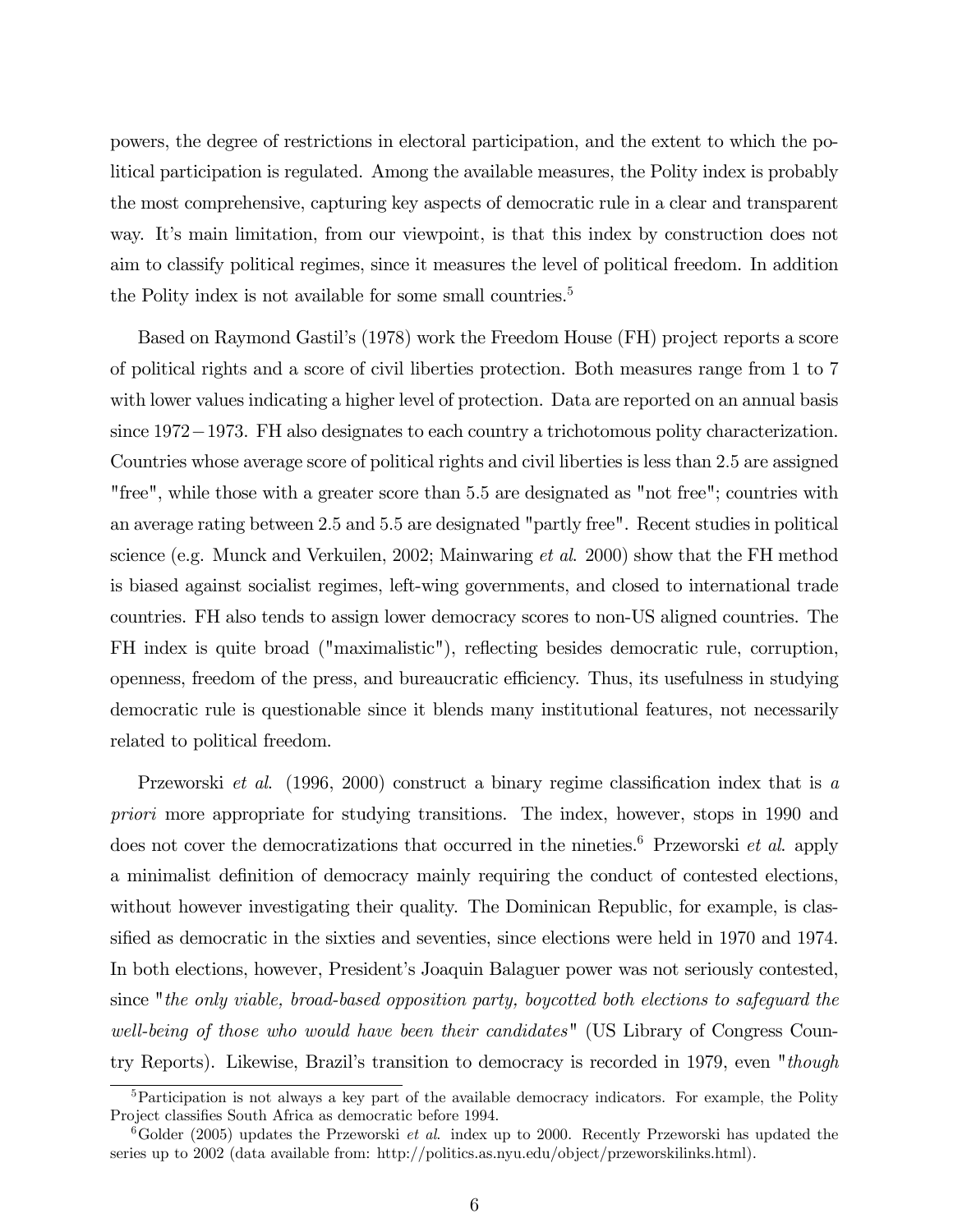the head of state was chosen by the state and ratified by an electoral college designed to ensure subservience to the military's choice" (Mainwaring, et al. 2000). Przeworski et al. also require that a political party can not be in power forever for a country to be classified as democratic. As Acemoglu and Robinson (2006) note, however, this requirement puts some widely accepted democratic countries, such as Botswana and Japan, in the group of autocratic nations.

After reviewing carefully all indicators, we identify a sudden jump/drop on either of them when: (1) The Polity index jumps from a negative to a positive value and vice versa. (2) The FH regime status characterization changes. (3) The Przeworski et al. classification moves from democratic to autocratic status and vice versa. To avoid capturing instability we require that the indicators remain in the new status for five years.<sup>7</sup> We also went over other democracy datasets, such as the Vanhaanen (2003) "polyarchy" project that besides data on electoral participation reports a democracy index based mainly on electoral contestability and the Mainwaring, et al. (2000) detailed coding of transitions in Latin America.

#### 2.3.2 Historical sources

Next we delved into historical resources to document the events that lead to the changes in the democracy indicators. This helps us understand the nature of each event and spot transitions not reflected in the aforementioned indicators. Our main resources were: (1) The Freedom House and Polity Project country reports. (2) The Country Studies/Area Handbook of the Federal Research Division of the United States Library of Congress. (3) The Central Intelligence Agency World Factbook. (4) The U.S. Department of State "Background Country Notes". (4) Zarate's "Political Collection." (5) For some countries where these sources did not have adequate coverage, we used other country-specific sources.

#### 2.3.3 Electoral Archives

We then went over electoral datasets to identify the exact timing of legislative and presidential elections. Specifically, we utilized (1) Adam Carr's "Psephos" Election archive, (2) the "Elections around the World" database, (3) the "Election Results Archive" produced by the Center on Democratic Performance at Binghamton University, and (4) the "Database of

<sup>7</sup>Examples of brief spikes in the two democracy indicators that do not represent the institutionalization of representative rule, include Nigeria (in the early eighties), Burkina Faso (in 1978-1979), and Argentina (in the early seventies). Changing the requirement to three, four, six or seven years yields a similar chronology.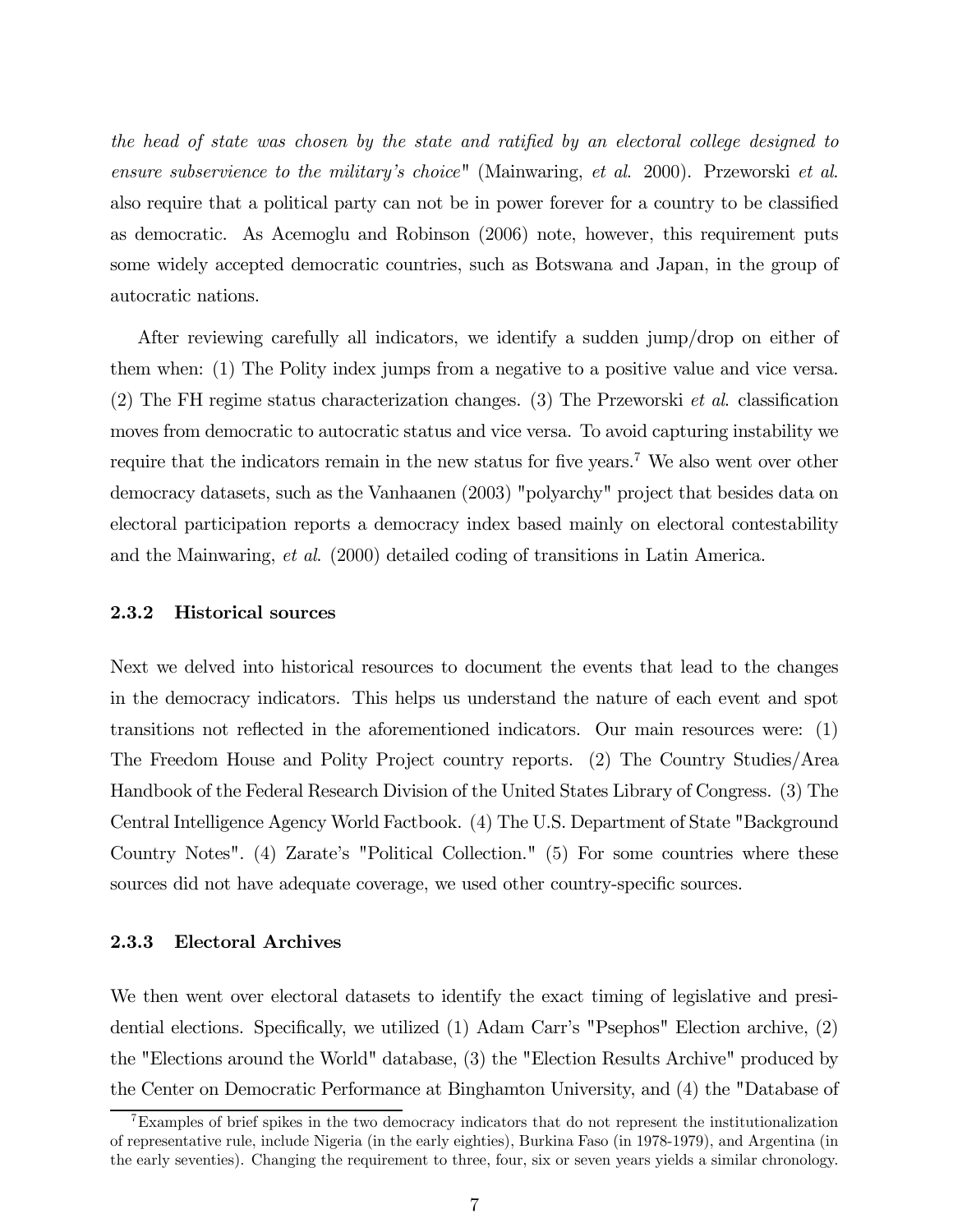Political Institutions" (Beck, Clarke, Groff, Keefer, and Walsh, 2001) that reports data on the competitiveness and the timing of elections.

In most cases jointly with the elections there is also an adoption of a constitution that institutionalizes the change of power. The adoption of the new constitution and the elections either coincide or differ by one (two) year(s). In this case we use the latter date. In South Korea, for example, internationally deemed "free and fair" elections were held on December 1987. The new democratic constitution that established a multi-party democracy came into effect the following year. We therefore use 1988 as the democratization year.

### 2.3.4 Intensity of democratic reforms

Besides identifying countries that move in and out of autocratic rule, we further categorize democratic transitions based on the intensity of reforms into "full" and "partial" democratizations.<sup>8</sup> To classify a country as experiencing a "full" democratization, we require that *both* the FH status designation is "free" and the Polity score is greater than  $+7$ . (We applied this strict criterion to minimize self-selection concerns). Examples of "full" democratization include Spain after Franco's death or Chile after Pinochet's fall. In "partial" democratization countries, although representative institutions have been established, the level of political liberties and civil rights has not reached that of "fully" democratized countries. We also identify six borderline cases of democratic transitions, namely Comoros (1990), Iran (1997), Nepal (1991), Niger (1999), Pakistan (1988)<sup>9</sup>, and the Central African Republic (1993). In these countries in spite of some progress, political participation and civil freedoms are still at a very low level.

### 2.4 Democratization dataset

Our algorithm yields 63 permanent democratization episodes in the period 1960-2005. From those, 39 incidents are classified as "full" and 24 as "partial" democratizations. We also identified 3 countries, namely Gambia, Lebanon, and Zimbabwe, that experienced a political set-back, moving from a relatively stable democracy to autocratic status (one could also add Pakistan in this list). Non-transition countries are split into three groups: *Stable democracies* 

<sup>8</sup>Huntington (1993), who favors a binary distinction for political regimes, explicitly allows for a trichotomous classification.

<sup>9</sup>Pakistan is probably the most difficult country to classify, since it experienced a democratic transition in 1985, but after 1998 it reversed back to autocracy.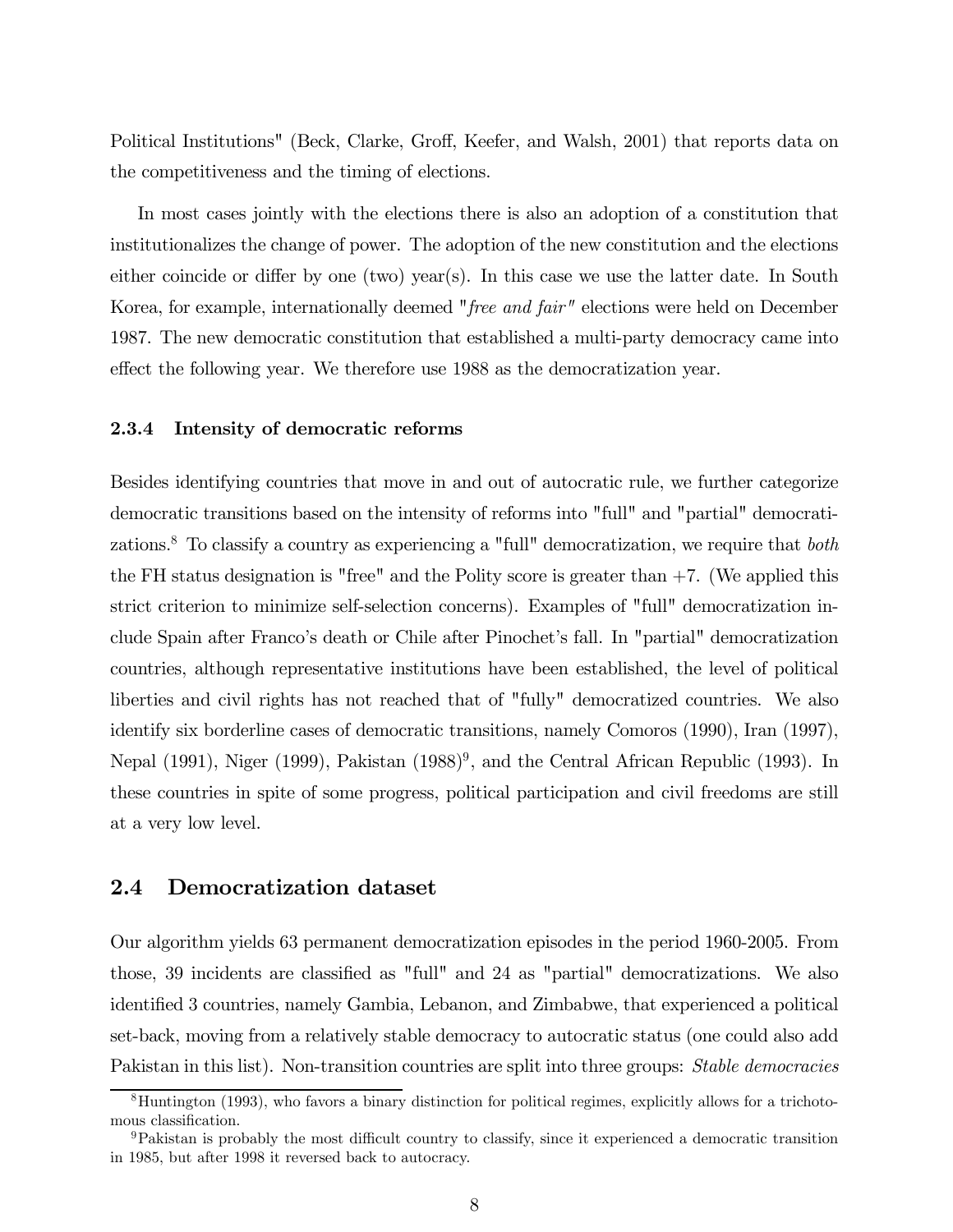are throughout the sample period democratic (e.g. the United States, Sweden, and Japan). Stable autocracies - always authoritarian countries are throughout the sample period nondemocratically governed (e.g. Afghanistan, Saudi Arabia, and Uganda). Stable intermediate are countries with far from perfect democratic institutions that did not experience, however, neither a significant move towards democracy nor towards autocracy. This group includes Malaysia and Tonga (one could add Turkey and Papua New Guinea.) Table 1 lists the classification. In the Supplementary Appendix we report a description of the transition for each reforming country. We also give details on the evolution of the Polity, the FH, and the Przeworski *et al.* classification around the transition. The Supplementary Appendix Table 1 also compares our classification with the Przeworski et al. (1996, 2000) categorization, the Freedom House trichotomous regime split, and the Polity measure when we use the median value of the index (i.e. zero) to distinguish democratic and autocratic regimes.

Look-ahead bias Imposing the stability criterion and categorizing countries based on the intensity of reforms raises concerns of look-ahead bias. We have constructed the dataset after observing whether countries reverted back to autocracy. In addition, we assign a "full" democratization status to countries that have managed to reach a perfect level of representative institutions throughout the past 30 years, while at the time of the transition it was far from clear whether this would be the case. For example, we assigned a "full" democratization status to Spain, having observed ex post that the transition was relatively smooth. Yet, in the years following General Franco's death it was not clear whether Spain will transit to democracy and quickly reach a perfect level of political freedom. While lookahead bias can not be ruled out, it is most likely of minor importance to our empirical analysis that explores the cross-sectional variation.

# 3 Initial Conditions and the Third Wave

In this Section we discuss the main theories on the determinants of democracy and quantify differences in the main variables stressed as key determinants of democratization using values before the 3rd Wave (mid seventies, when the first transitions occurred). Table 2 reports means and standard deviations for countries that have remained autocratic throughout the sample period ("*always authoritarian*" - column (1)), the group of countries that democratized during the Third Wave ("*democratization*" - column  $(2)$ ), and countries that were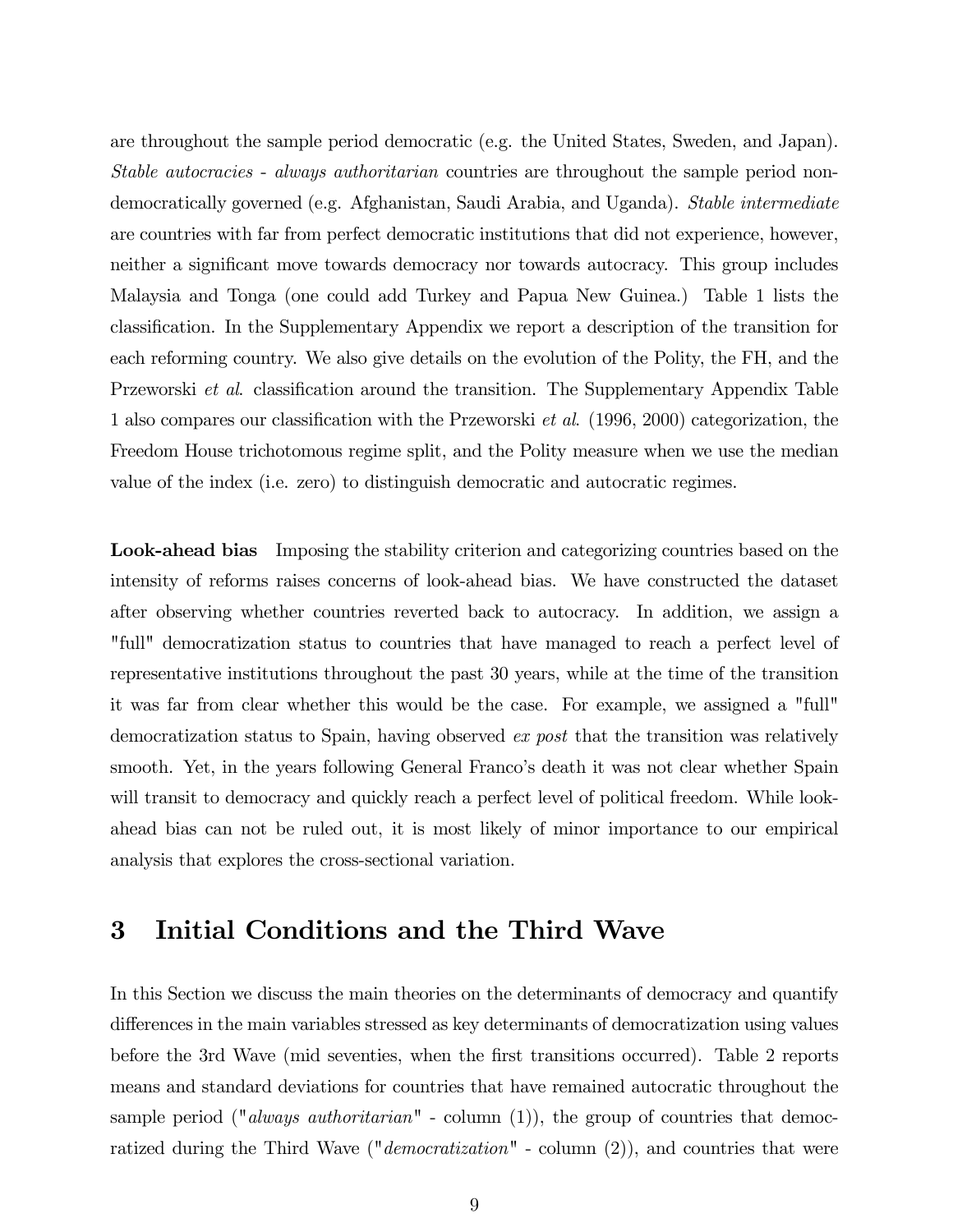already democratic before the 3rd Wave ("*always democratic*" - column (3)). In columns (4) and (5) we report descriptive statistics for democratization countries that implemented sizable reforms ("full Democratization") and countries that democratized before the nineties ("early Democratization"). This distinction enables us to investigate whether initial conditions also correlate with the intensity and the speed of reforms. Table 2 also reports a test of mean equality comparing the "*always authoritarian*" with the other groups.<sup>10</sup>

## 3.1 Modernization Theory

The modernization hypothesis asserts that economic development and education are the key prerequisites for democracy (Lipset, 1959, 1994). Wealth and education may affect the likelihood of democratization through many channels. First, industrialized and bourgeoisie societies are complex and difficult to govern under a centrally planned system. Second, the ruling class may benefit from democracy and thus will not oppose reforms. Bourguignon and Verdier (2000) build a model where it is in the interest of the elite to promote education and democracy, since democracy fosters human capital accumulation, which in turn spurs growth and minimizes the likelihood of expropriation. Third, education may lead the elite to initiate, rather than oppose, democratization. Lipset (1959) referred to opinion polls that concluded "...the single most important factor differentiating those giving pro-democracy responses to others has been education." Fourth, Glaeser, Ponzetto and Shleifer (2007) build a model where education fosters democracy through socialization and by shaping group incentives. In their set-up democracy requires a wide popular base, but offers weak incentives for its supporters. Oligarchy offers stronger incentives, albeit to a smaller fraction of the population. Since education reduces the costs of political participation it assures that an adequate fraction of the population is engaged in the political process, which in turn promotes democracy. Glaeser, Ponzetto and Shleifer also present survey evidence linking education level and social activities.

• Reduced Form Hypothesis  $[H_1]$ : Other things being equal, democratization is more likely to occur and stabilize in developed and especially educated societies.

<sup>10</sup>We exclude from our empirical analysis the new independent states that emerged after the fall of Czechoslovakia, Soviet Union, and Yugoslavia (listed in Section 2.2), since these countries were non-existent in the 1970s. The results are similar if we were to include these new countries in the analysis. We also exclude "borderline democratization" countries and nations that experienced a reverse transition from the empirical analysis. The results are similar if we include borderline democratization countries in the authoritarian or the democratization group.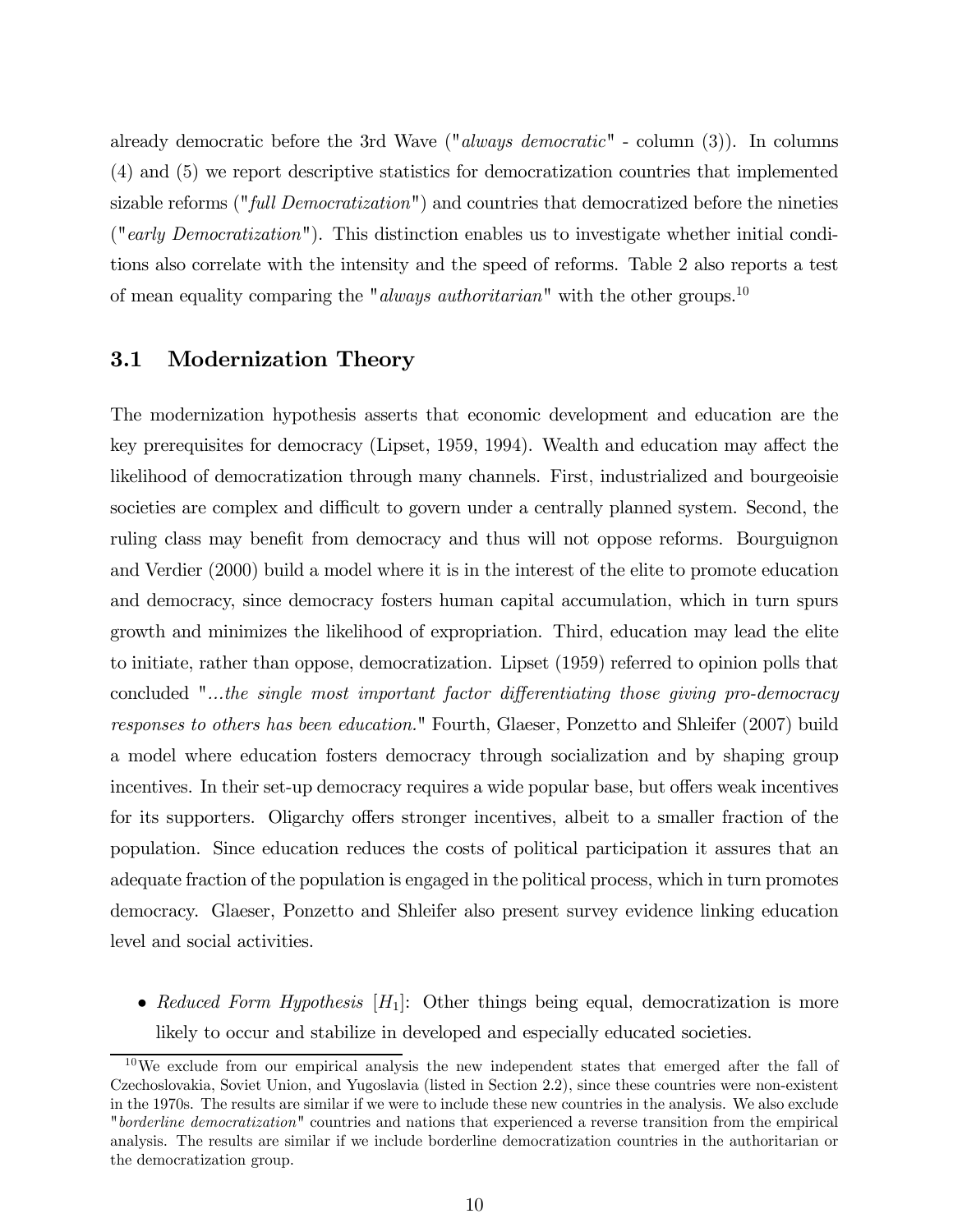There is a significant correlation between the level of education and democracy across countries. In Figure 1 countries are grouped into five categories of roughly equal number of observations depending on the education level in 1975. Figure 1 illustrates that among the non-democratic countries with more than four years of schooling, all but Singapore moved to democratic government. In contrast, of the fourteen non-democratic countries with less than one year of schooling, only three (Mali, Benin and Mozambique) implemented democratic reforms. This hints that education was a key driving force behind the 3rd Wave.

In Table 2-Panel A we quantify differences in the main variables stressed by the modernization theory as key determinants of democratization. The test of means in column (2) shows that initially autocratic countries that moved to democracy had more than 50% higher GDP p.c. than countries that remained autocratic. Differences in education are even more pronounced. While countries that have remained autocratic over the past three decades had 1.72 average years of schooling in 1975, countries that managed to opt out from autocracy had on average 3.59 years of schooling. These differences are magnified when we compare the "*always authoritarian*" group of countries (in column  $(1)$ ) with the sub-samples of "*full*" (column  $(4)$ ) and "early" (column  $(5)$ ) democratizations. This hints that education may not only affect the likelihood of democratization, but also how fast and deep democratic reforms will be. In Panel A we also tabulate differences in life expectancy across the various group of countries. Using life expectancy accounts for the unavailability of education and income for many countries. In line with the modernization hypothesis, life expectancy was significantly higher in countries that democratized during the 3rd Wave than in countries that have remained autocratic (on average by 6.2 years).

## 3.2 Social Structure

#### 3.2.1 Fragmentation

Influential scholars have emphasized the role of the ethnic and religious composition of the society in political development. Aristotle, for example, argued that democracy is the ideal regime for a society with many ethnic groups, since it is the polity that can best safeguard their liberties. Yet, ethnic diversity can block democratization if it is associated with a polarization of political life (Dahl, 2000). Aghion, Alesina and Trebbi (2005) formally model the trade-off between delegation of power and "*policy insulation*" (ex post control of politicians). Their model yields an ambiguous effect of polarization on insulation.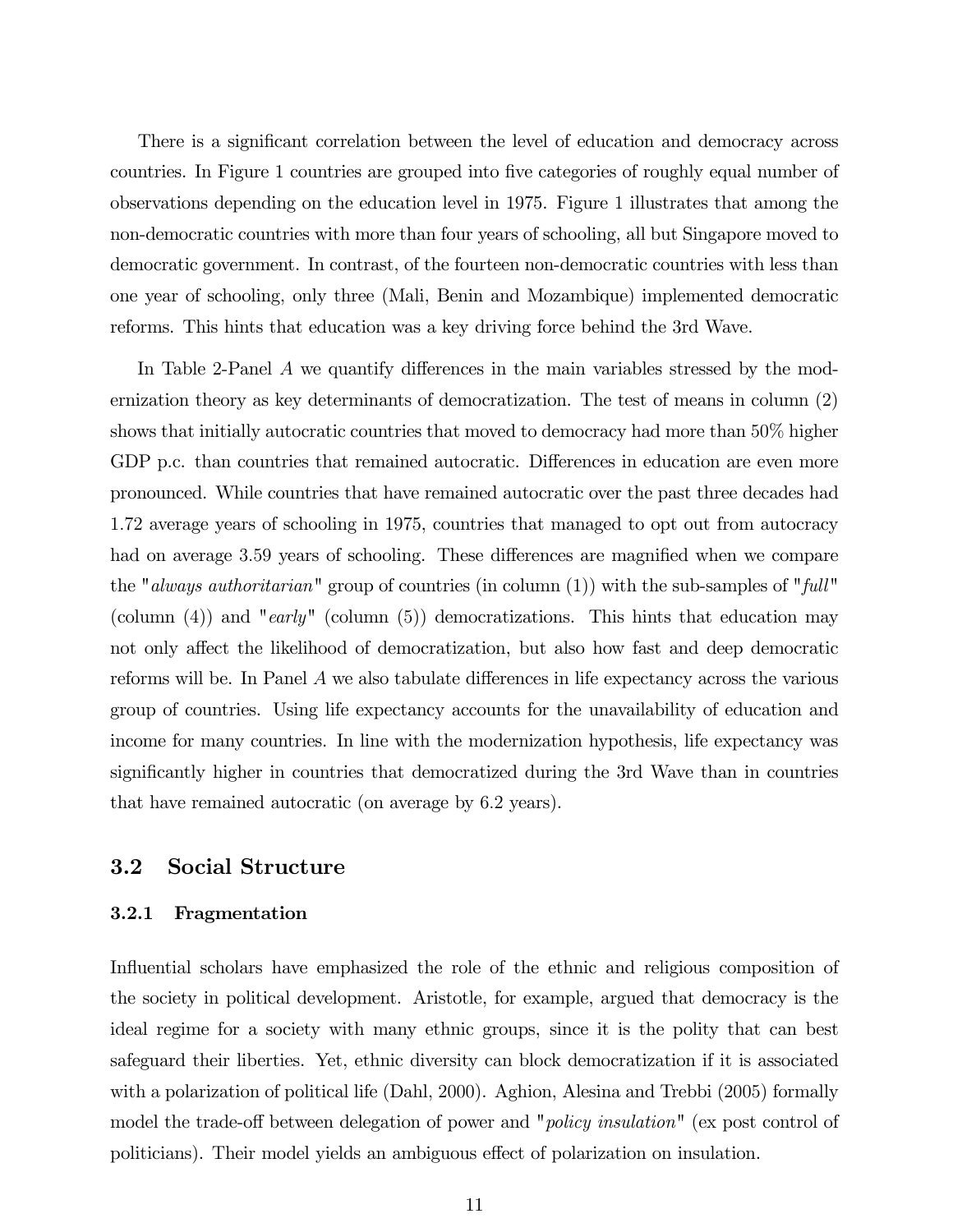• Reduced Form Hypothesis  $[H_2^F]$ : Ethnic and religious diversity have an ambiguous effect on democratization.

Table 2-Panel B tabulates differences in the ethnic and religious fragmentation of the various groups of countries. The two fragmentation indicators are retrieved from Alesina et al. (2003) and reflect the probability that two randomly selected individuals do not belong to the same ethnicity and religion. Countries that democratized during the 3rd Wave are somewhat less fragmented than countries that have remained autocratic. The ethnic (religious) fragmentation index is 55% (40.7%) for the "*always authoritarian*" group, while 47\% (39.5\%) for democratization countries. Yet, these differences are statistically insignificant hinting that fragmentation had a small effect during the 3rd Wave.<sup>11</sup>

#### 3.2.2 Religion

Many commentators advocate the importance of religious norms in political development. Democratization may be blocked by religions that have a strong hierarchical structure and dogmas characterized by an unchallenged hierarchy. In addition, close links between clergy and the state may impede democratization. Huntington (1993) argues that traditionally strong ties between religious leaders and the State were present in Catholic, Orthodox, Muslim and Confucian countries. These religions tend also to be hierarchical and resistant to change. Huntington also argues that while the Catholic Church decided to abandon its traditional prejudices against representative rule in the mid-seventies, the Muslim clergy decided to re-emphasize its focus on tradition.

• Reduced Form Hypothesis  $[H_2^R]$ : Other things being equal, democratization is less likely in countries where close links between clergy and state exist.

In Table 2-Panel B we tabulate differences in the religious composition. In line with previous studies (e.g. Barro, 1999), there is a significant negative correlation between Muslim

<sup>&</sup>lt;sup>11</sup>We also explored differences in the societal composition across "*always authoritarian*", "*democratiza*tion", and "always democratic" countries employing the Montalvo and Reynal-Querol (2005) polarization indicators. The difference of the polarization with the fragmentation measures is that while the latter increase monotonically with the share of small groups, the former measures the distance from a bimodal distribution of groups (the polarization index reaches a maximum when there are two groups of equal size in a country). The descriptive statistics reveal differences in religious, but not ethnic polarization between "*always autocratic*" and "*democratization*" countries. On average, religious polarization in countries that have remained autocratic is 63%, while the average score in the democratization group is 50%. Yet, once we control for income or education this difference turns statistically insignificant.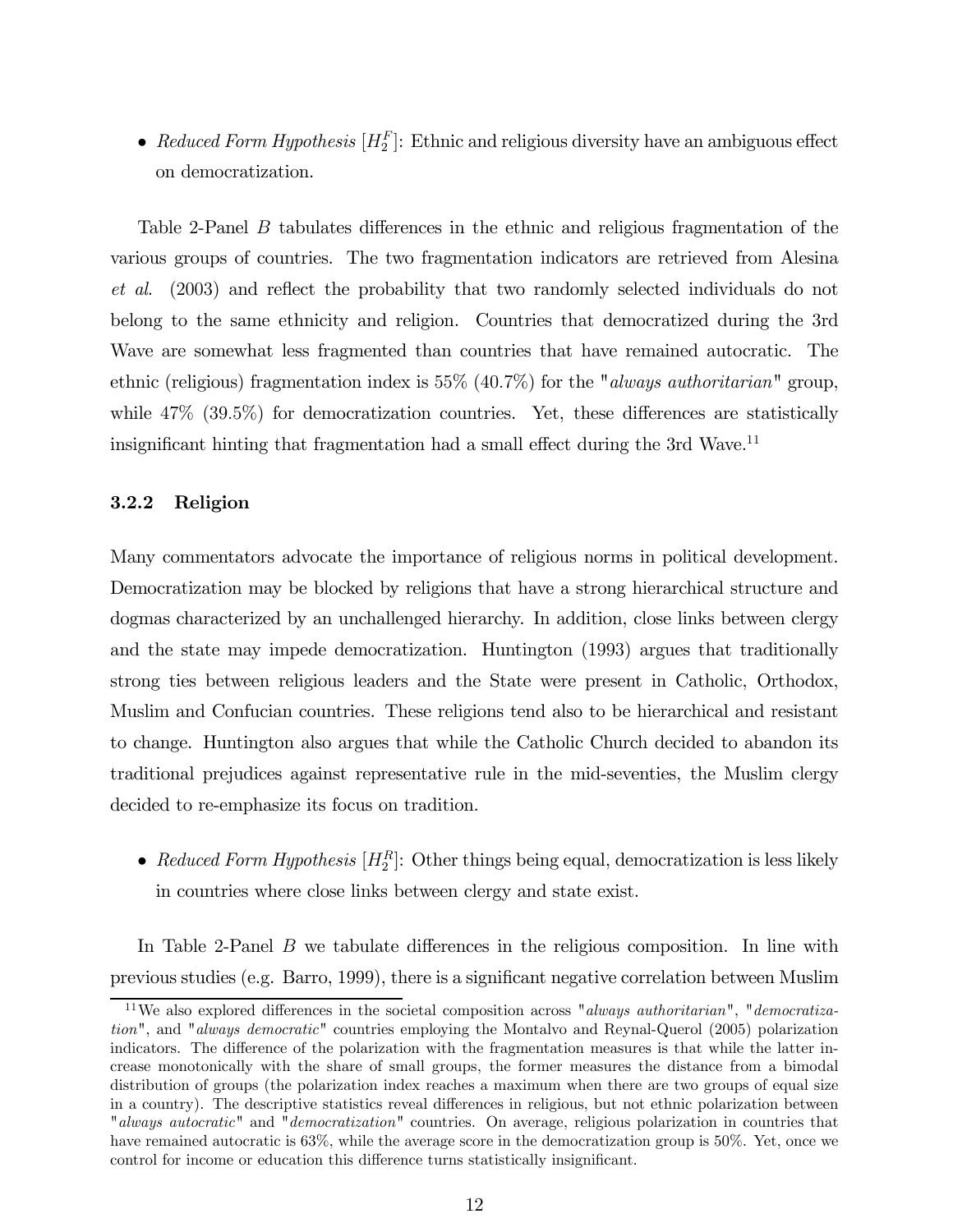share and the likelihood that a non-democratic country will democratize. The difference in the Confucian share between always autocratic and democratization countries is small (4.6%) and statistically insignificant.

### 3.3 Natural Resource Abundance

Many argue that the real impediment to democratization in the Middle East or Africa is not religion or the lack of development, but their oil-rich soil. Natural resources enable the ruling class to buy foreign and domestic support blocking political reforms. Acemoglu, Robinson and Verdier (2004) formalize this intuition and provide illustrative descriptions of Mobutu's and Trujillo's "kleptocratic" practices in Congo and the Dominican Republic respectively. Similarly a vast literature in political science has emphasized the negative impact of natural resources (oil, gold and diamonds in particular) on democracy (e.g. Ross, 2001; see also Caselli, 2006).

• Reduced Form Hypothesis  $[H_3]$ : Democratization is less likely in oil-rich and naturalresource abundant countries.

In Panel C we investigate differences in natural resources using a binary indicator that takes on the value one when the country is a main oil exporter and zero otherwise. Thirteen of the fifty-one "*always autocratic*" countries are classified as major oil exporters, while only Indonesia and Nigeria among the forty-nine countries that democratized during the 3rd Wave are major oil-producing countries. This hints that natural-resource abundance played a significant role during the 3rd Wave. We also examine the importance of diamond production in blocking political reform using an indicator variable that takes on the value one for countries that produce more that 1% of global output. Roughly 11% (6 out of 51) of "always authoritarian" countries are major diamond producers. Yet, there are no significant differences with countries that democratized during the 3rd Wave (column  $(2)$ ) or "always democratic" countries (column (3)). Although, diamonds have helped financing autocratic regimes and civil wars in Sierra Leone, Liberia, and Congo, many diamond producing countries are democratic (e.g. Namibia, Botswana) or have moved to representative rule during the 3rd Wave (e.g. Ghana, South Africa). We also experimented with gold production without detecting significant differences among the various groups of countries.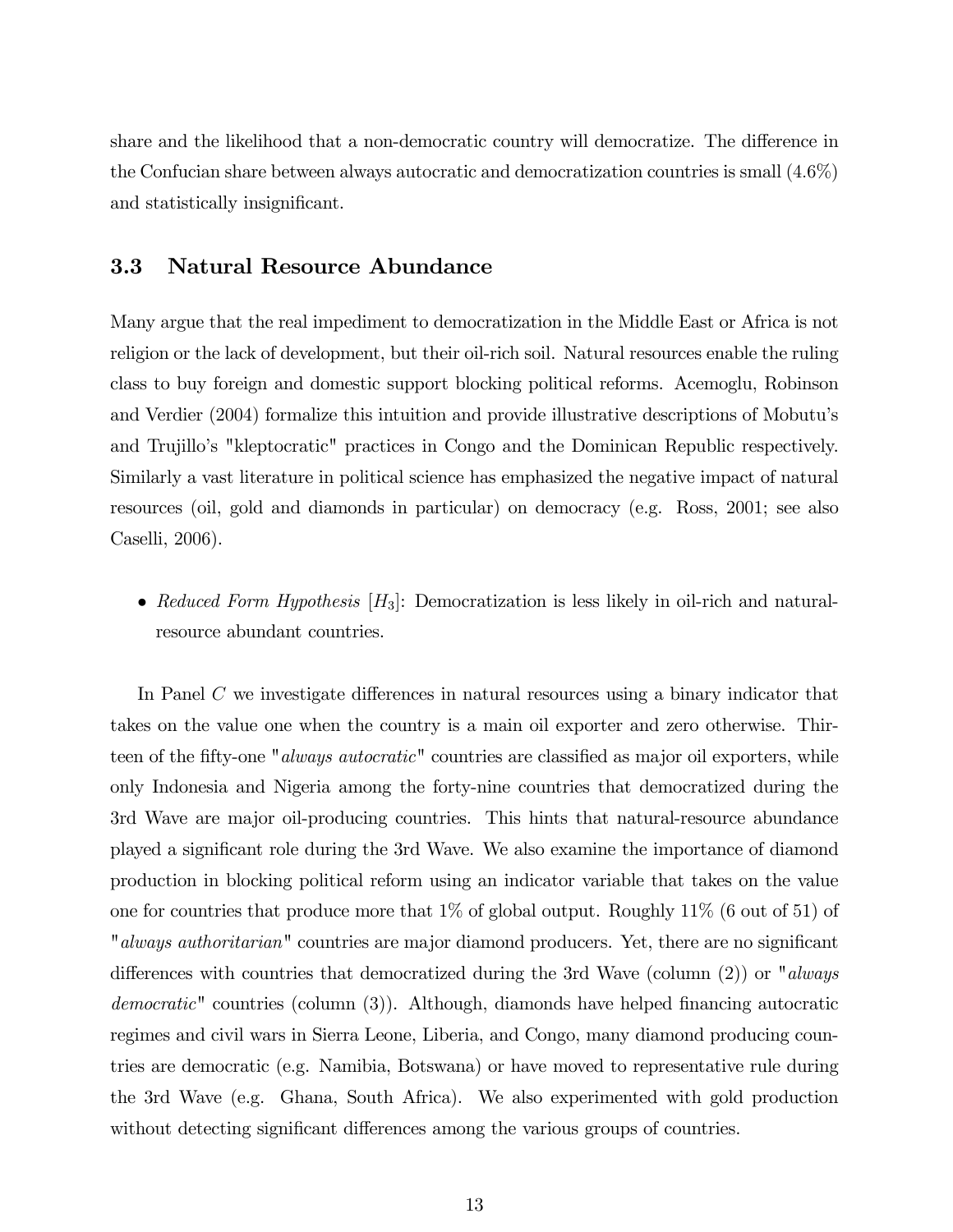## 3.4 The Liberal Hypothesis

Liberal economists advocate the importance of economic openness in fostering democracy. Friedman (1962) argued that "*economic freedom is also an indispensable means toward the* achievement of political freedom", while Landes (1998) writes "...if the gains from trade in commodities are substantial, they are small compared to trade in ideas." Besides the diffusion of liberal norms, trade may also proxy for middle class' role. During the Renaissance and the Enlightenment, for example, trade expansion empowered the bourgeoisie to exert pressure on European Monarchs to expand political rights (see De Long and Shleifer, 1993).

• Reduced Form Hypothesis  $[H_4]$ : Other things equal, democracy is more likely to occur and consolidate in open to international trade countries.

In Panel D we explore differences in trade openness among "always authoritarian", "democratization", and "always democratic" countries using the share of exports and imports to GDP (data taken from the Penn World Tables 6.1 Edition) and a dummy variable that takes on the value one if a country has low tariffs and low quotas (taken from Wacziarg and Welch, 2003). The test of means in column (3) suggests that "*always democratic*" countries had significantly more open trading systems than the "*always autocratic*" group. Yet, when we compare non-democratic countries before the 3rd Wave (columns  $(1)$  and  $(2)$ ) we do not get clear results, since the difference in trade openness between "always autocratic" and "*democratization*" group of countries is small  $(4%)$  and statistically insignificant. In addition, when we use the share of exports and imports to GDP "always autocratic" rather than "*democratization*" countries appear to be more open.

## 3.5 Early Institution Theories

Acemoglu, Johnson, and Robinson (2001, 2002) argue that due to institutional persistence colonial institutions had a large effect on contemporary economic development. In parallel work Acemoglu, Johnson, Robinson, and Yared (2007) apply early institution theories in the context of political development, arguing that colonization and early institutions around independence had long-lasting repercussions also in political development. Their main idea is that countries where colonizers established despotic political institutions found it hard to move towards democracy after independence. In contrast, democracy was more likely to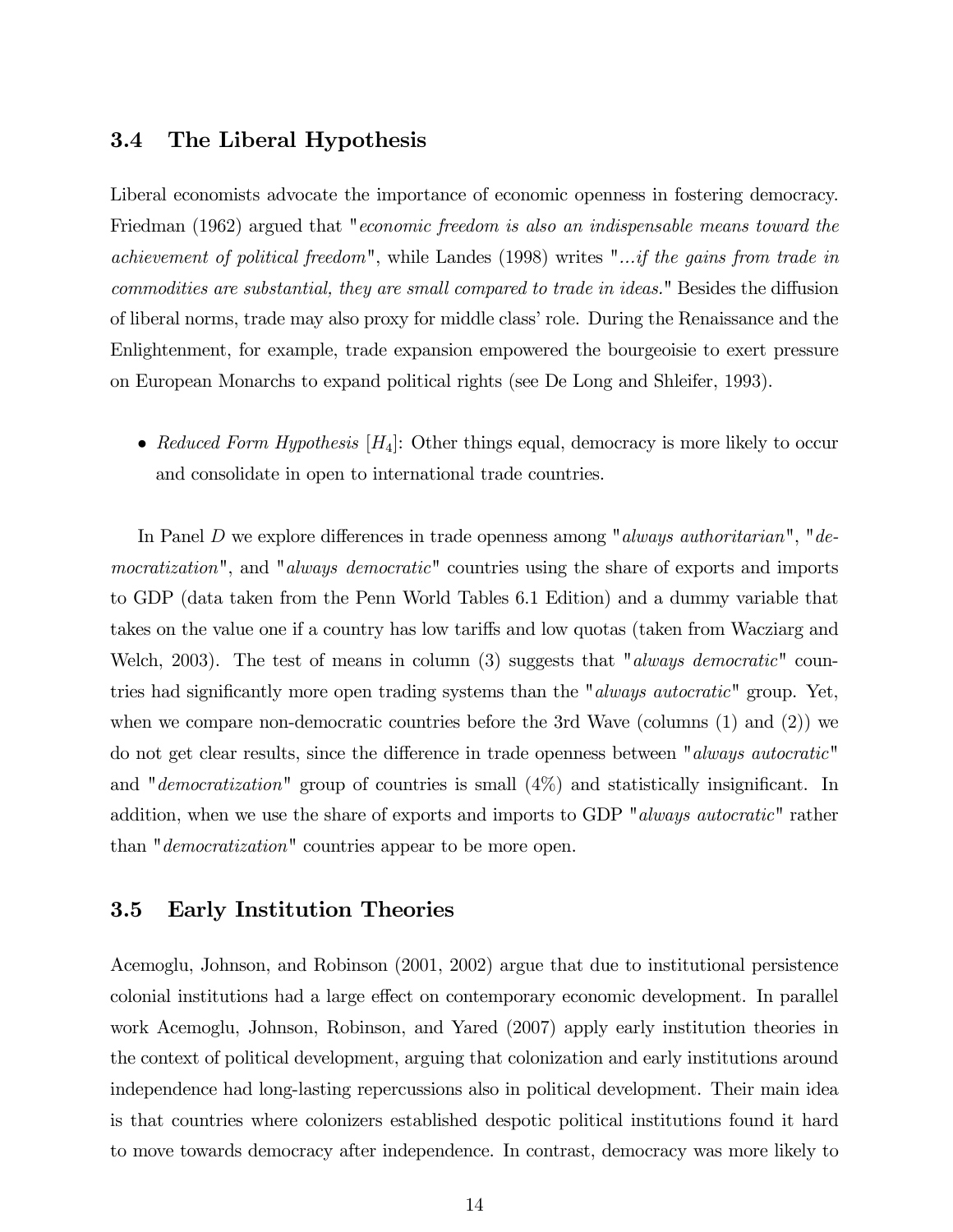emerge and consolidate in countries with more liberal political systems around colonization and independence.

• Reduced Form Hypothesis  $[H_5]$ : Democracy is less likely in countries where Europeans set up extractive institutions and in countries with low levels of property rights protection around independence.

It is, however, non-trivial to empirically test this conjecture since it is difficult to measure accurately institutional performance in the 17th, 18th and 19th century. Moreover, in regions where Europeans migrated massively, besides establishing sound institutions they also brought their human (and maybe their social) capital (Glaeser et al. 2004). Thus, a significant correlation between colonial features and contemporary political development does not necessarily imply that colonization's impact works (only) through early institutions.

Acknowledging these caveats, in Table 2-Panel E we report summary statistics for four different proxies of early institutions. We, first, tabulate differences in property rights protection around independence, using data on executive constraints from the Polity database (that goes back to 1800). Compared to the "*always autocratic*" group of countries (in (1)), "*always* democratic" nations (in (3)) have on average better property rights protection around independence. Yet, there are no significant differences when we compare democratized countries with those that entered the 3rd Wave as non-democratic. The standardized  $0 - 1$  executive constraints at independence index is on average 0.26 in "always autocratic" countries (column (1)) and 0.28 in countries that democratized (column (2)).

Second, we exploit the CIA Fact-book and construct an index of country-age (normalized to  $0 - 1$ ). Acemoglu *et al.* argue that country age may affect the democratization path, because former colonies that became independent in the 18th and 19th century had more time to modify extractive colonial institutions than countries that became independent during the 20th century. In line with this idea, the descriptives show that "always democratic" and "democratization" countries are on average older countries than "always autocratic" nations.

Third, we tabulate differences in the mortality rates that European colonizers faced in the 18th-19th century. Acemoglu *et al.* (2001) argue that settler mortality proxies colonial institutions, because in regions where settler mortality was high, Europeans set extractive institutions to transfer resources back to the homeland. In contrast, in regions with favorable conditions, the colonizers migrated massively and transplanted the good institutions of the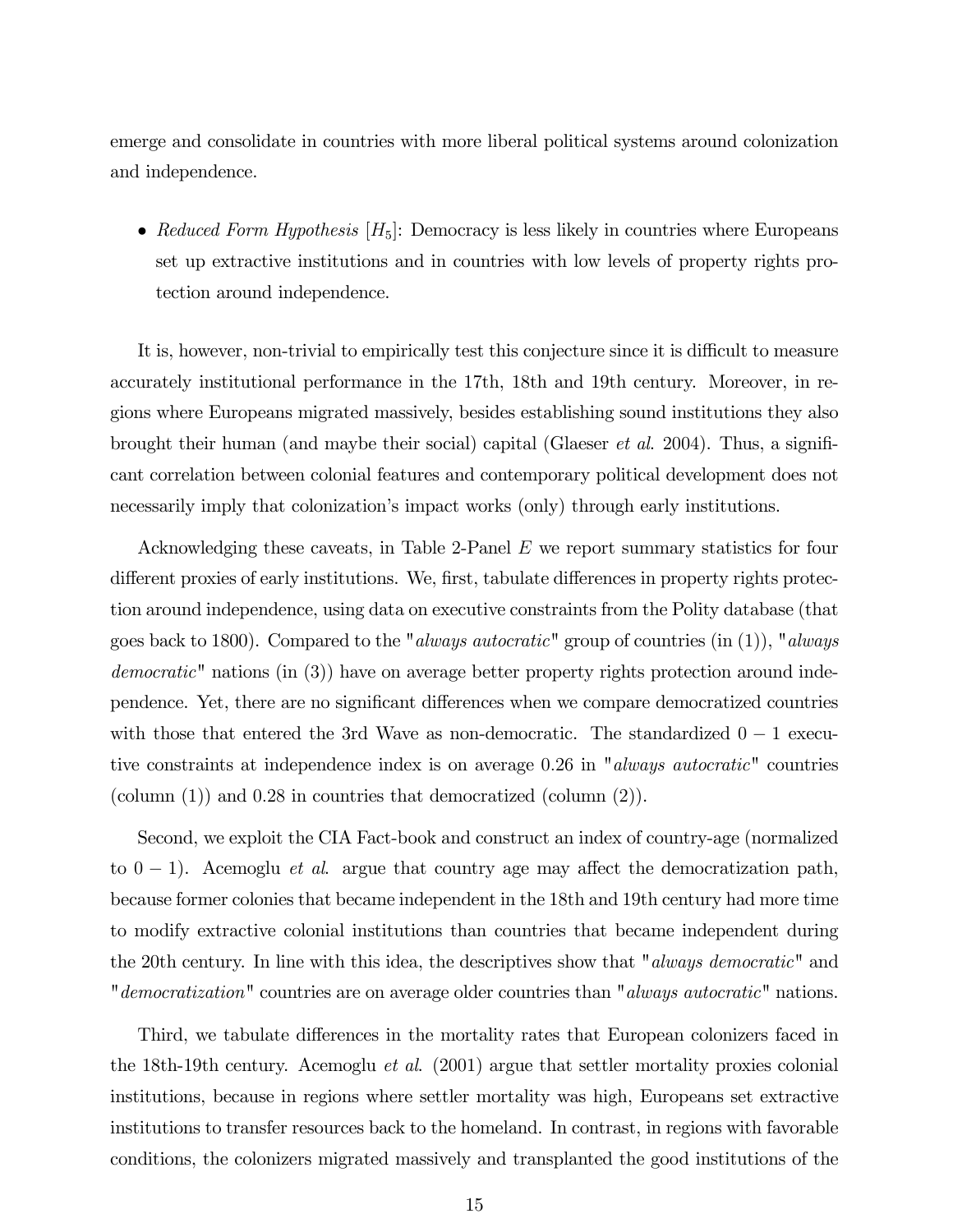motherland.<sup>12</sup> While compared to "always autocratic" nations (column (1)) settler mortality was significantly lower in "*always democratic*" countries (column (3)), the descriptives show that settler mortality rates are on average quite similar between "always autocratic" nations and countries that democratized during the 3rd Wave (column (2)).

Fourth, we examine differences in urbanization rates around 1500. Acemoglu et al. (2002) argue that European colonizers established repressive institutions in densely populated regions to better control indigenous population. Their hypothesis is that population density before colonization should be negatively correlated with democracy. The descriptive statistics show that countries that are autocratic were significantly more densely populated before colonization than countries that democratized during the 3rd Wave (column (2)) or during the previous waves (column (3)).

## 4 Cross-Sectional Estimates with Initial Values

To formally test the five main theories we estimate variants of the following cross-sectional probabilistic model:

$$
P(D_i = 1 | X_{i,1975}, Z_i) = G(a + x_{i,1975}\beta_1 + z_i\beta_2)
$$
\n(1)

The probability that an initially non-democratic country i will experience a successful democratic transition  $(D_i)$  in the 1975 – 2000 period is a non-linear function of initial (in 1975) time-varying factors  $(X_{i,t})$ , such as education and trade openness, and time-invariant characteristics  $(Z_i)$ , such as religion and fractionalization. We assume that  $G(.)$  is the normal c.d.f. and estimate the (probit) model with maximum likelihood.<sup>13</sup> Following Barro (1999), Przeworski *et al.* (2000), Glaeser *et al.* (2004), and Acemoglu *et al.* (2005, 2007) we employ the modernization theory at the core of our analysis. Thus, in all specifications we control for a proxy measure of development. Yet, for many countries we lack data on education and income. Schooling, which is theoretically the most appealing variable, is unfortunately not available for many (especially non-democratic) countries. GDP p.c. in 1975 is also missing

<sup>12</sup>Albouy (2006) has challenged the settler mortality data. He went back to the original sources and checked for misclassification, inconsistencies, and other issues. Using the new series Albouy shows that the relationship between settler mortality and contemporary institutions weakens. We also experimented using Albouy's series to find quite similar (insignificant) results.

<sup>&</sup>lt;sup>13</sup>The results are similar if we estimate linear probability models or if we perform logit estimation.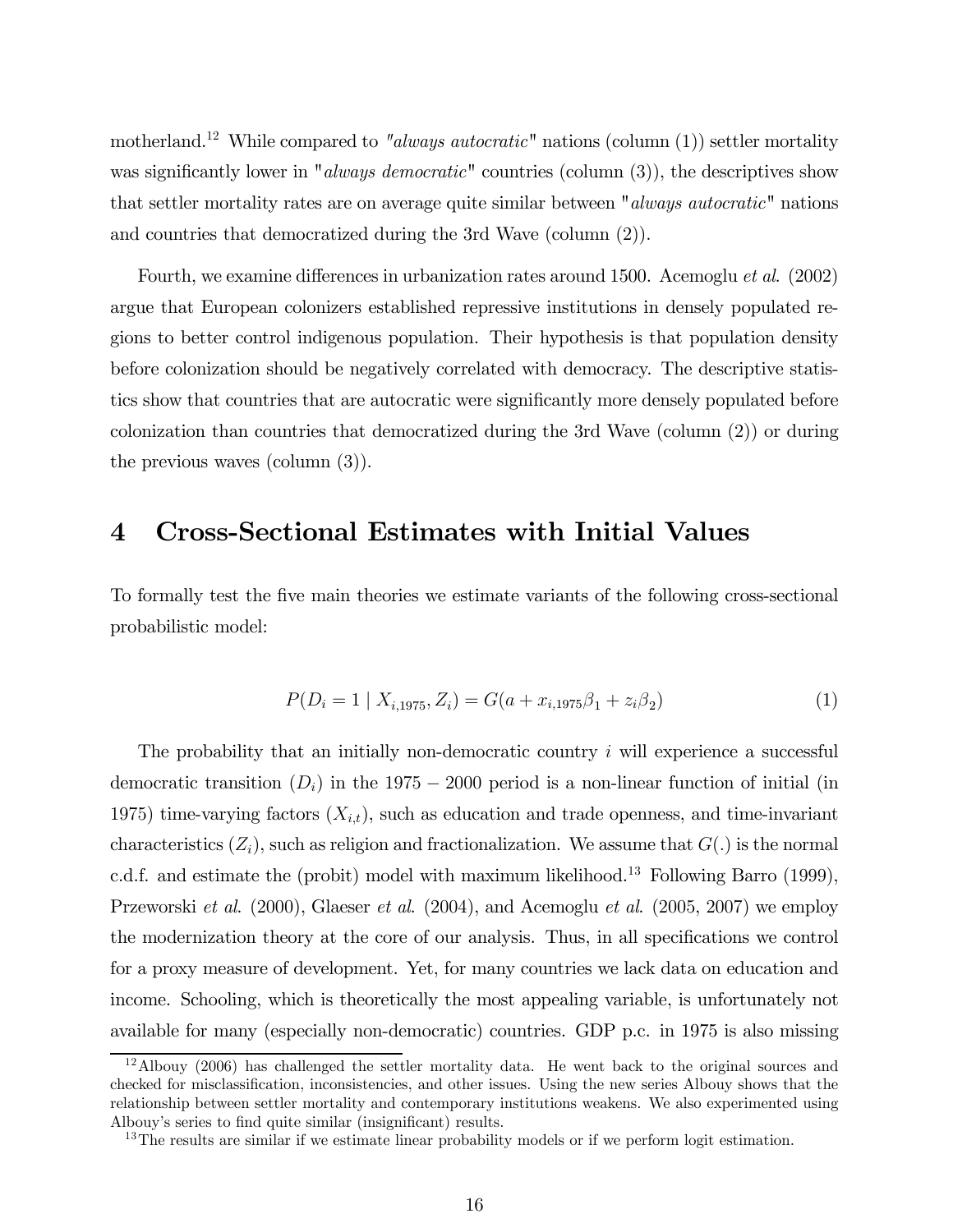for more than thirty non-democratic countries. Thus, to expand the sample and address selectivity issues, we also estimate models using life expectancy as a proxy for human capital and development.<sup>14</sup> In Tables 3–5 we therefore report three otherwise identical specifications using the natural logarithm of real per capita GDP, average years of schooling and life expectancy to proxy the stage of development (indexed  $(a)$ ,  $(b)$  and  $(c)$  respectively).

### 4.1 Probit estimates

In Table 3 we test the modernization hypothesis against theories that emphasize the importance of religion  $(H_2^R;$  in models  $(1a)-(1c)$ ), fragmentation  $(H_2^F;$  in models  $(2a)-(2c)$ ), natural resource abundance  $(H_3; \text{ in models } (3a - 3c)$ , and trade openness  $(H_4; \text{ in models } )$  $(4a-4c)$ ) in democratization. Since probit coefficients are not easily interpretable, the Table reports marginal effects that measure the impact on the probability of a successful democratic transition of a small change in the explanatory variables at the average value of all the controls; p-values based on heteroskedasticity-adjusted standard errors are reported in parenthesis below the estimates.

Models  $1a - 1c$  examine the effect of development conditional on fractionalization. In line with the descriptive evidence ethnic and religious fragmentation have an insignificant effect on democratization. This pattern prevails when we add in the specification the two fragmentation measures one by one or when we use the Montalvo and Reynal-Querol (2005) polarization indicators (results not reported). The coefficients, however, on all three development proxies are positive, supporting the modernization theory. Income is a significant correlate of future democratization at the 10% confidence level. The impact of education is higher than that of income both statistically and economically. Schooling enters with a coefficient that is at least three standard errors greater than zero. This hints that the positive impact of development on democratization mainly works through human capital. The marginal effect implies that a one standard deviation increase in average schooling in 1975 (1.8 years) raises the probability of a successful democratic transition in non-democratic countries by almost  $40\%$   $(0.217 * 1.8)^{15}$  In model 1c we use life expectancy to proxy human capital. This allows us to examine the development-democratization link in an enlarged

<sup>14</sup>See for a similar approach, Barro and McCleary (2006).

<sup>&</sup>lt;sup>15</sup>This is just an approximation, since the marginal effects measure the change in the probability of democratization of an infinitesimal change in education, evaluated at the mean value of the other explanatory variables. The analogous calculations for model's 1b linear specification imply that a 1.8 increase in schooling is associated with an increased likelihood of democratization of approximately 28%.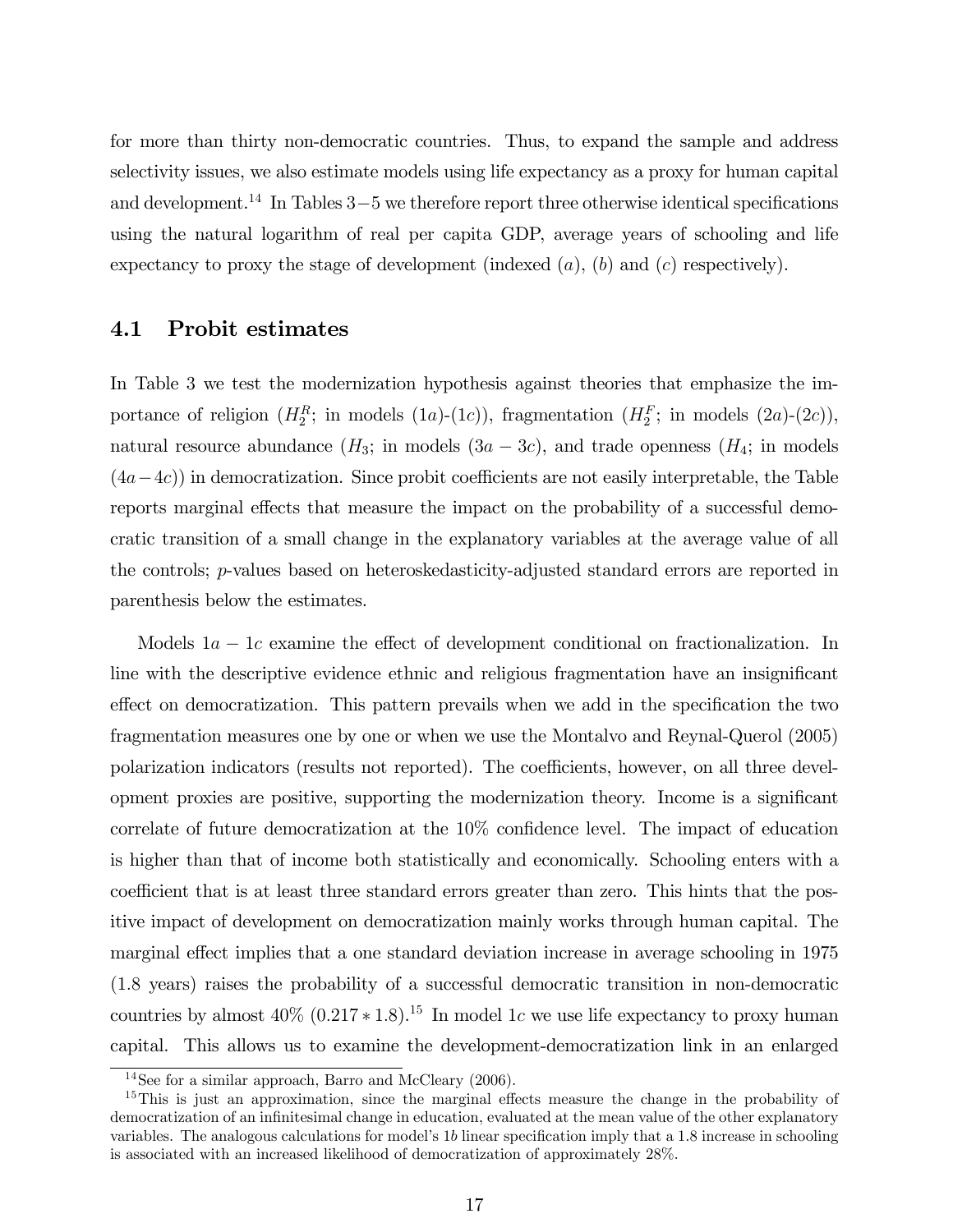sample of 106 countries. The results with life expectancy are also supportive to  $H_1$ .

In models  $2a - 2c$  we condition on religion. The results suggest that democratization is less likely to emerge and stabilize in Muslim countries. The estimates imply that a 20% increase in the share of the population following Islam (approximately from Cameroon where the share is 22% to the Ivory Coast with 39%) is associated with a  $6\% - 9\%$  decline in the probability that this country will permanently switch to democracy.<sup>16</sup> Turning now to  $H_1$ the effect of income in predicting future democratic transitions weakens once we control for religion. The coefficient on income in model 2a becomes marginally insignificant (with a p-value of 0.11). Yet, education continues to exert a large and highly significant impact on democratization. The estimate on initial education continues to be significantly different than zero at the 1% confidence level, implying also a large economic effect. The estimates in model 2c also support the modernization theory, showing that life expectancy correlates significantly with subsequent democratization.

In columns  $3a - 3c$  we control for natural resources adding in the specification an oil indicator that takes on the value one when the country is a major oil exporter and zero otherwise. Our estimates suggest that the likelihood of a successful democratization in an oil-producing country is 45% lower than in a non oil-abundant country (at approximately the mean value of the other controls). The probit results continue to support (and if anything strengthen) the modernization hypothesis. Once we control for oil production, the coefficient on income increases and turns significant at the 1% level. Education and life expectancy continue to enter with positive and significant estimates.

To test for the liberal hypothesis in models  $4a - 4c$  we augment the specification with the share of imports and exports to GPD in 1975. The marginal effect of trade openness is small and statistically indistinguishable from zero. We obtained similar (insignificant) results when we use the binary openness index (results not reported). This result is in line with Rigobon and Rodrik (2005), who using an identification through heteroskedasticity method and examining all countries, document also an insignificant (and if anything negative) correlation between democracy and trade.<sup>17</sup> While not supportive to  $H_4$  the estimates

 $16$ These countries have similar (albeit somewhat lower than the mean value) life expectancy rates and income levels and a zero share of Confucian-Buddhist population. In addition, in these countries the share of the population that follows Islam is close to the mean value (34%).

<sup>&</sup>lt;sup>17</sup>De Long and Shleifer (1993) present evidence of a reverse effect of political freedom on trade. Using historical data on urbanization they show that during the period 1050-1800 European regions with oppressive rulers experienced slower city growth.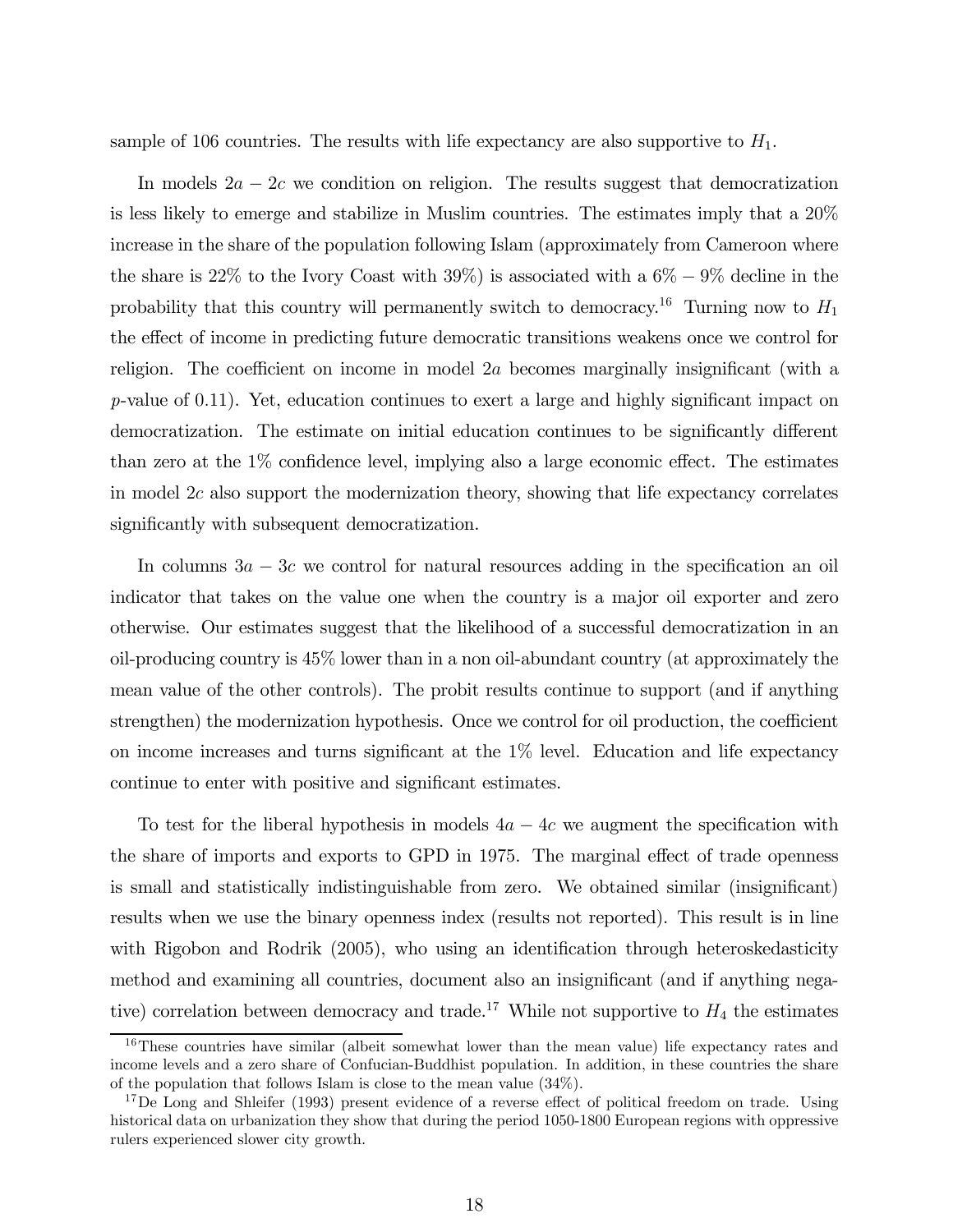are in line with the modernization hypothesis. The coefficients on initial GDP, education and life expectancy in predicting subsequent democratic transitions retain their statistical and economic significance.

In Table 4 we test the modernization hypothesis against theories that stress the importance of early institutions on democratization  $[H_5]$ . Given the conceptual challenges in measuring institutions in the 17th-19th century, we present results with all four early institutions proxies proposed by Acemoglu *et al.* (2007). In models  $1a - 1c$  we use a direct proxy of early institutions, executive constraints around independence. This has little impact in our results. Income, education and life expectancy continue to enter with positive and significant coefficients. In contrast, political institutions around independence have no significant effect in predicting democratic transitions during the 3rd Wave (once we control for economic development). In model 2 we add in the specification the standardized  $0 - 1$ years-since-independence measure. The results show that among the initially non-democratic countries older nations had a higher likelihood to transit to democracy. Once we control for country age, the coefficient on GDP turns insignificant. Initial education continues to be a significant (at the 1% confidence level) predictor of subsequent transitions. The estimates in the enlarged sample (in  $2c$ ) show that life expectancy in 1975 is also a significant correlate of democratization. Thus, controlling for institutions around independence and country age does not seem to attenuate the impact of education on democracy.

In Table 4 models  $3a - 3c$  we use the log of settler mortality to proxy for colonial institutions. The sample drops considerably since the variable is mainly available for former colonies. While the coefficient on settler mortality is unstable, all three development proxies enter with positive estimates. The marginal effect on income is marginally insignificant (pvalue 0.13), whereas the estimates on education and life expectancy continue to be positive and significant at the 1% level. In columns  $4a - 4c$  we use the log of population density in 1500 to proxy for colonial institutions. Urbanization in 1500 enters with a negative coefficient, offering some support to the Acemoglu *et al.* (2007) idea that early institutions have played an important role in political development. Controlling for historical variables has little impact on the empirical validity of the modernization theory. In line with  $H_1$  education continues to be a highly significant predictor of democratic transitions. Not only the estimate on education is significantly positive at the 1% confidence level, but the implied economic effect is similar to our previous estimates. The modernization hypothesis is also supported with the results in  $4c$  that show a significantly positive impact of initial life expectancy in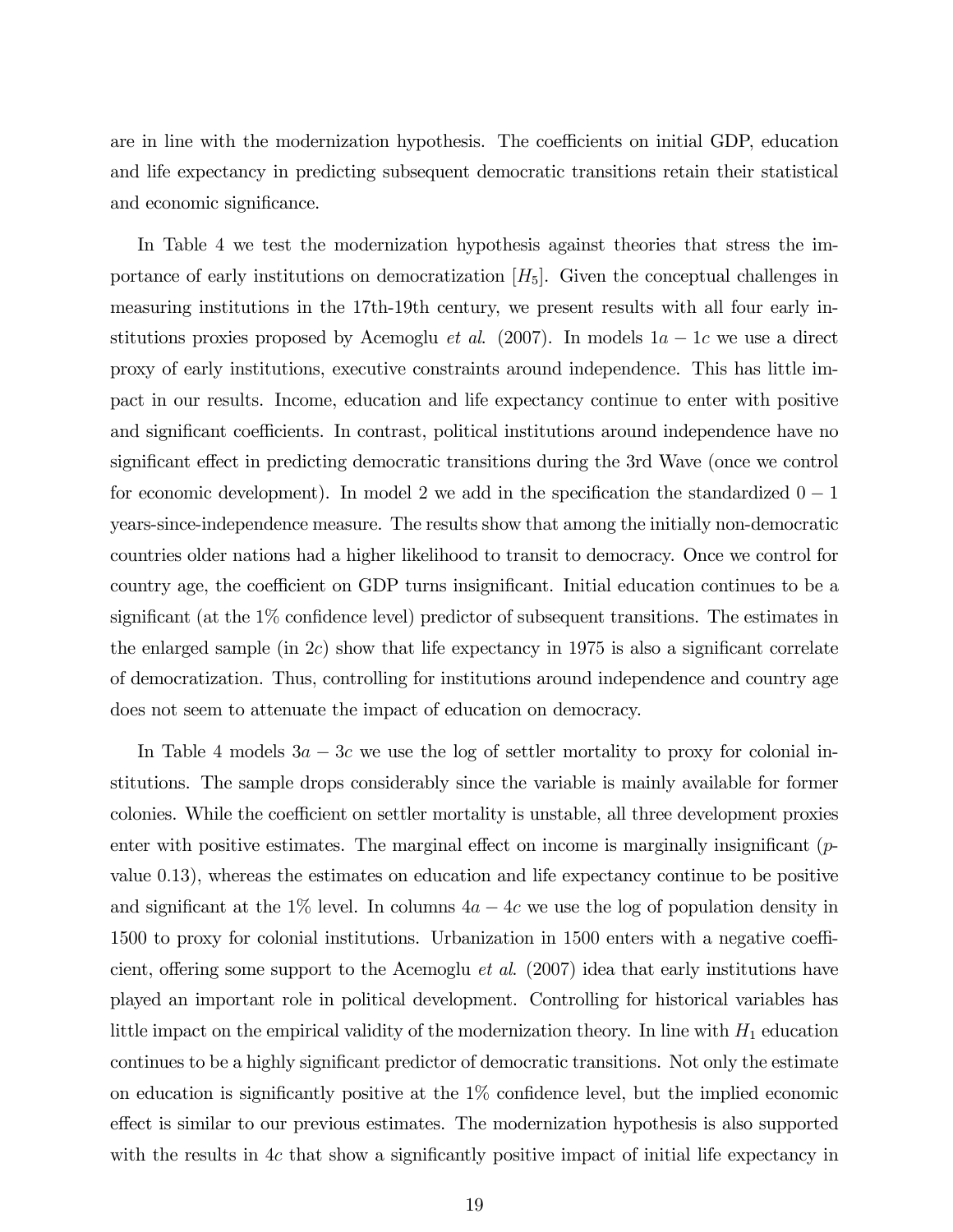democratic transitions during the 3rd Wave.

In Table 5 columns  $(1a)-(1c)$ , we test jointly the main democratization theories controlling simultaneously for (ethnic and religious) fractionalization, religion, natural resources, trade openness, and institutions around independence. The estimate on income is positive, but statistically indistinguishable from zero. Yet education retains its statistical significance at the 1% level. The economic magnitude of education continues to be quantitatively large and similar to the previous estimates. The modernization theory is further supported by the estimates in the enlarged sample in column 1c. Life expectancy in 1975 is a significant predictor of subsequent democratization, even when we control for all the other possible correlates of political development. The results thus hint that the positive effect of development on democratization works mainly through education and human capital. This is in line with Lipset's (1959, 1960) emphasis on the human capital channel and the recent models of Bourguignon and Verdier (2000) and Glaeser, Ponzetto and Shleifer (2007) that stress the importance of education in political development. Turning now to the other theories, the estimates imply that the share of Muslims in the population and executive constraints at independence had also an impact on the recent democratization wave. In line with the previous results trade openness and fractionalization have not played a significant role during the 3rd Wave.

### 4.2 Ordered analysis based on the intensity of reforms

The 3rd Wave did not bring the same level of political freedom in all transition countries. Some countries implemented large reforms, while in many democratization countries the level of civil liberties and political rights protection has not reached a perfect level. It is, thus, intriguing to test the main theories using an ordered model, utilizing the variability in the intensity of democratic reforms. Table 5, columns  $(2a)-(2c)$ , reports ordered probit coefficients testing simultaneously all democratization theories. The dependent variable equals zero for "always autocratic" countries, equals one for "partial democratization" countries, and takes on the value of two for "full democratization" countries.

The ordered probit results strengthen the modernization theory. While income was an insignificant correlate of democratic transitions in the analogous binary model in 1a (and in some other specifications in Tables  $3 - 4$ ), GDP p.c. in 1975 enters now with a statistically positive coefficient. In addition education and life expectancy continue to exert a significant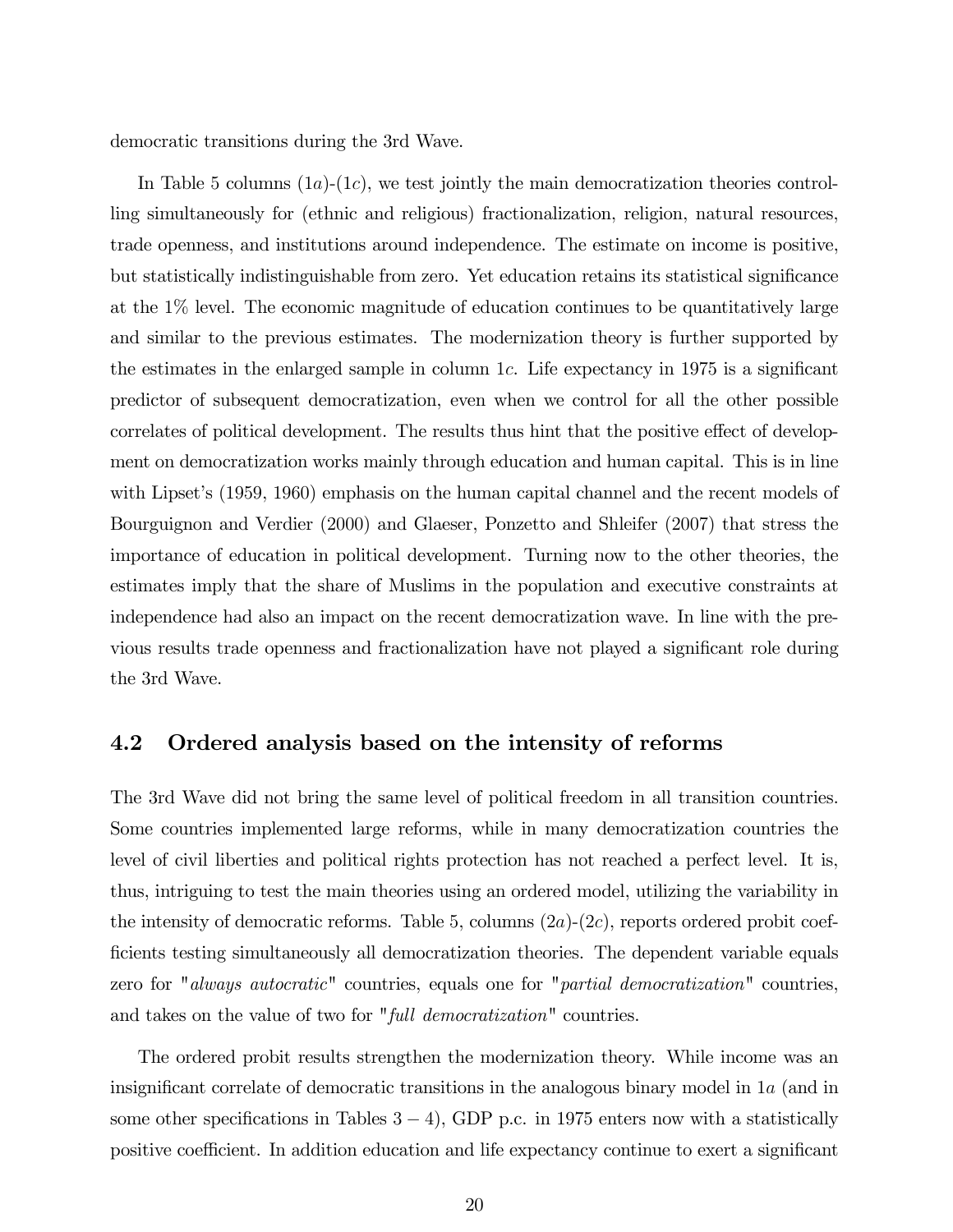(at the 1% level) effect on future democratization. This result is in line with the parallel work of Epstein, Bates, Goldstone, Kristensen, and O' Halloran (2006), who using different techniques and pooling all countries together (democratic, autocratic, and transition) also show that employing a trichotomous separation of political regimes strengthens the modernization hypothesis.

The economic impact of education in explaining the intensity of democratic reforms is large. We can use the ordered probit coefficients to compute the probabilities that the country at the 75th percentile of education (3.7 years, approximately at the level of Ecuador with 3.99 years) and the country at the 25th percentile (1.17 years, approximately at the level of Haiti with 1.07 years) will remain autocratic, or will implement moderate democratic reforms, or will experience a full democratization. The unconditional estimates suggest that the probability that the country at the 75th percentile of education will experience a "full" democratization was 66%; the analogous probability that the country at the 25th percentile of education will implement large reforms was just 12.7%. In contrast, the probabilities that the two countries will experience a "partial" democratization are quite similar, 17.4% and 15.2% for the country at the 75th and the 25th percentile of education, respectively. Countries with low levels of education will most likely stay non-democratic. The estimated likelihood that the country at the 25th percentile of education in 1975 will remain autocratic is 72.1%, while the chance that the country at the 25th percentile of education will not experience a transition is just  $13\%$ <sup>18</sup>. Thus the model predicts that the most likely outcome for countries with high levels of schooling was to experience a full democratization. The most likely outcome for countries with low levels of education was to stay autocratic, and the most likely scenario for countries with intermediate level of schooling was to implement moderate partial democratic reforms. These estimates show that education does not merely shape the probability of democratization in autocratic countries, but it also influences how deep the political reforms will be.

Moving now to the other theories, openness to international trade and fragmentation continue to have an insignificant impact on democratization. In line with the binary probit results, there is also some evidence linking religion and institutions around independence with the intensity of democratization.

<sup>&</sup>lt;sup>18</sup>The conditional estimates in model 2b imply a similar effect. We discuss the unconditional ordered probit estimates because the multivariate models assume that the other explanatory variables are kept at their mean values. Model 2b implies that the country at the 75th percentile of education had a 72% probability of a full democratization, while the country at the 25th percentile had just 15%.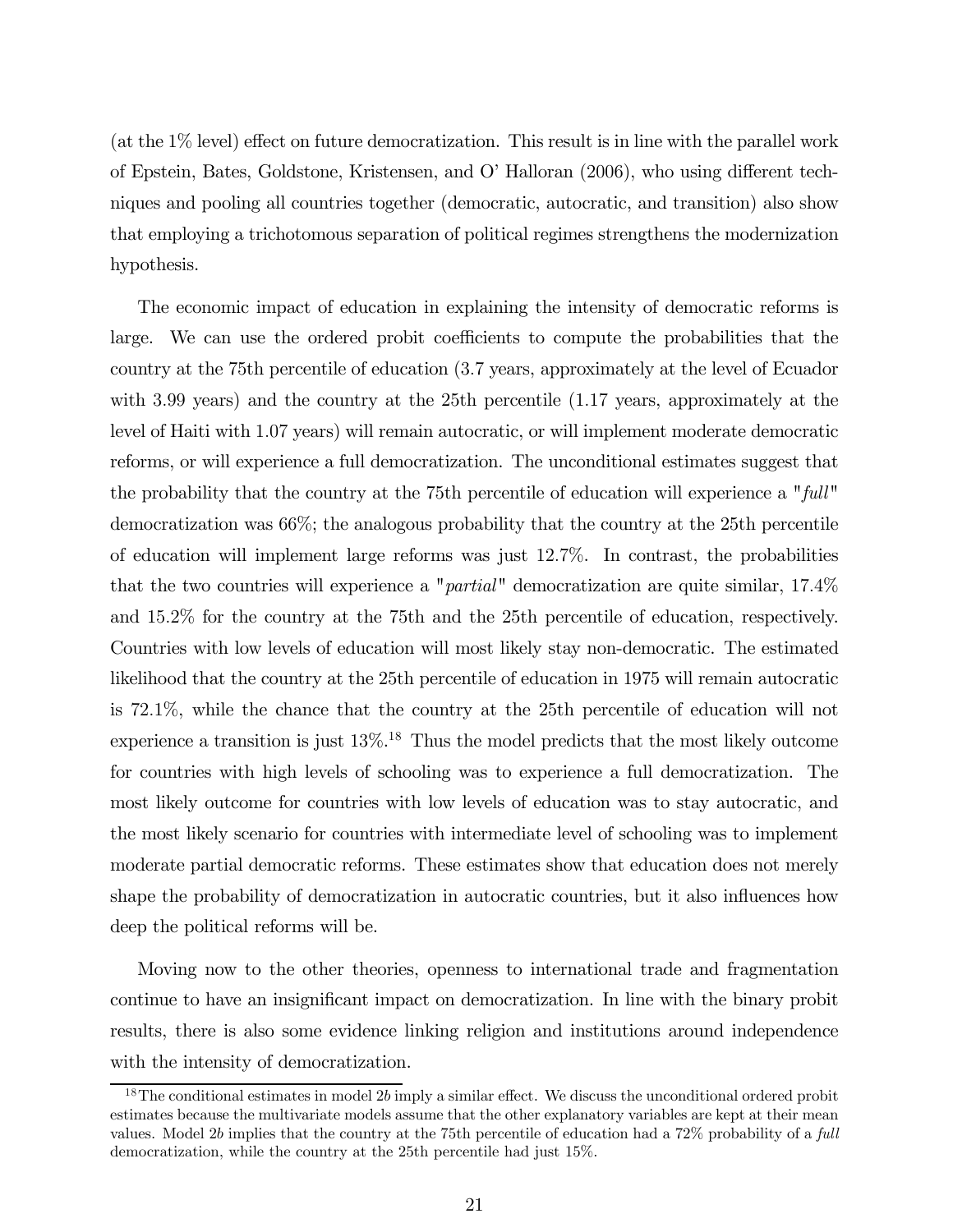### 4.3 Ordered analysis based on the timing of reforms

Besides the intensity of reforms, the timing of democratization differed during the 3rd Wave. Spain, Greece and Portugal, abandoned autocracy in the mid-seventies, most Latin America countries transit to democracy in the eighties, while many other countries democratized in the nineties. We explore these differences by examining how development, religion, openness, natural resources and early institutions affected the timing of transitions. Table 5, columns  $(3a)-(3c)$ , reports ordered probit coefficients, where the dependent variable equals two for countries that democratized before 1990 (early democratizations), equals one for countries that democratized in the nineties (late democratizations) and zero for countries that have remained autocratic throughout the period 1975−2000. We use the 1990 as a cut-off between late and early transitions, because the fall of communism had an effect in many country's political path (either because Soviet-supported regimes collapsed or because of spillover effects). The results further support the modernization theory. In all model permutations the coefficient on the variable proposed by  $H_1$  is positive and statistically significant. This implies that income and especially human capital are not only correlates of future democratization, but also useful in explaining how quickly these transitions will occur.

# 5 Conclusion

Few questions have received so much debate as to which economic and social factors determine democratic rule. In this paper we first construct a new dataset of political regimes and transitions during the 3rd Wave of Democratization and the nineties, trying to address many of the measurement challenges that such an effort entails. To do so we exploit many political freedom indicators, numerous electoral and political archives, as well as many other historical sources. Studying 174 countries in the period 1960−2005, we identify 63 incidents of successful democratic transitions and 3 reverse transitions from democratic to autocratic rule. We further classify transition countries to "full" and "partial" democratizations and also identify 6 episodes of "borderline" democratizations that one could add in the democratized sample of countries under a loose criterion. We classify the non-reforming countries to stable autocracies and always democratic. In addition we assign 2 non-reforming countries in an intermediate group.

Second, we identify the correlates of successful democratic transitions during the 3rd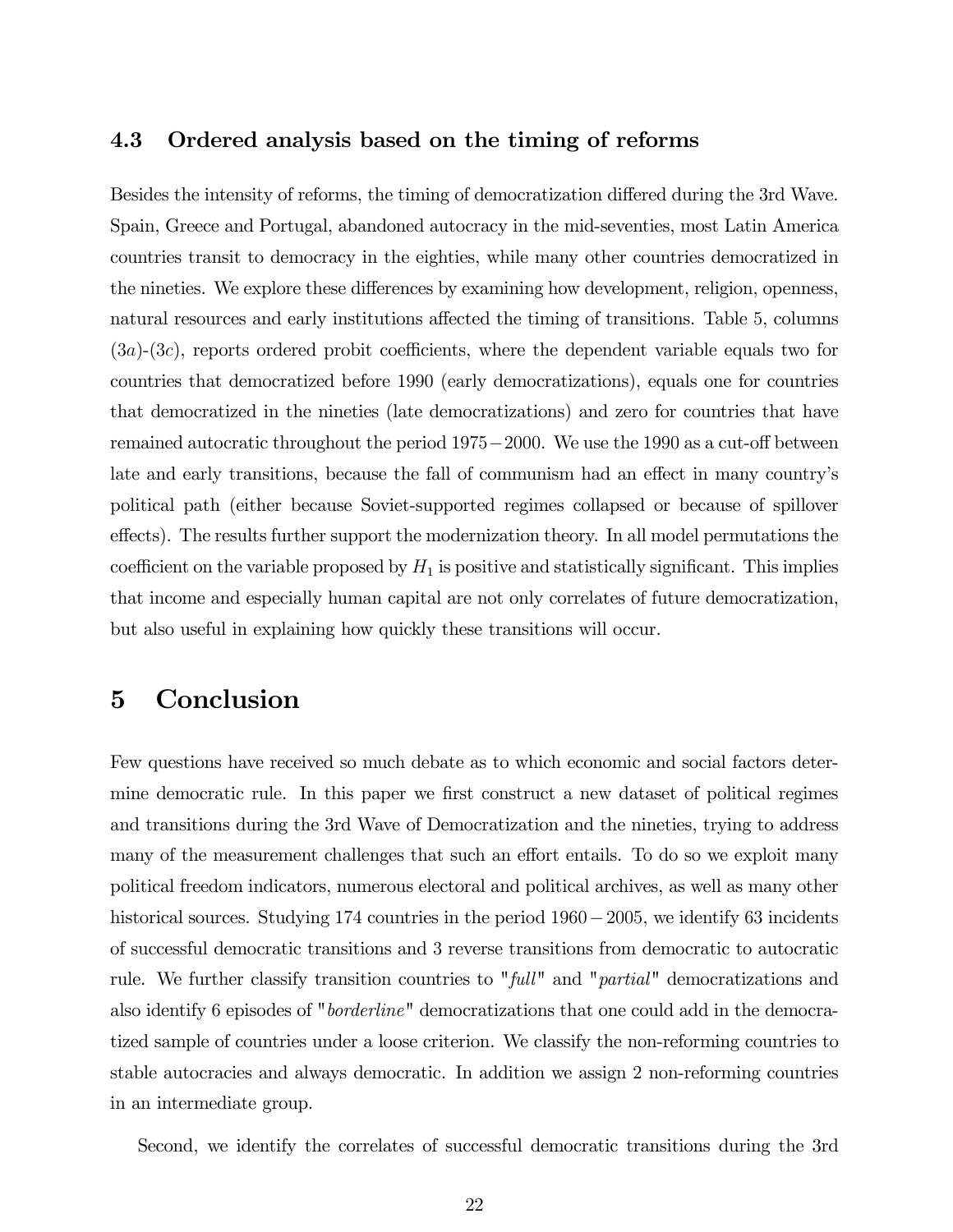Wave. To assuage reverse causation concerns we focus on countries that entered the 3rd Wave as non-democratic and examine which conditions explain why only half of the initially non-democratic countries managed to participate in the democratization wave. Employing descriptive analysis and various probabilistic models we show that democracy is more likely to emerge and consolidate in educated countries. Education is also a significant predictor of the intensity and the timing of political transitions. While this correlation may still be driven by an omitted or hard-to-account-for country feature, we show that the strong impact of education in predicting subsequent democratic transitions retains significance when we control for religion, fractionalization, trade openness, historical factors, and proxy measures of colonial institutions. We also find some evidence that religion and political institutions around independence were important drivers of the recent democratization wave. In contrast, trade openness and fragmentation do not systematically correlate with democratization in the period  $1975 - 2000$ .

We believe that while income, education, religion, and history shape the probabilities for a successful democratic transition, these factors do not mechanically determine the political equilibrium. No single factor can fully explain the development of democratic institutions in all countries and all periods. Democratization in each region and country has emerged from a combination of economic, social, and political causes. Besides the driving factors identified in our analysis, time-varying country-specific factors, such as leadership, civil conflict, and economic crises, can play also a key role. We believe that future research should explore these issues.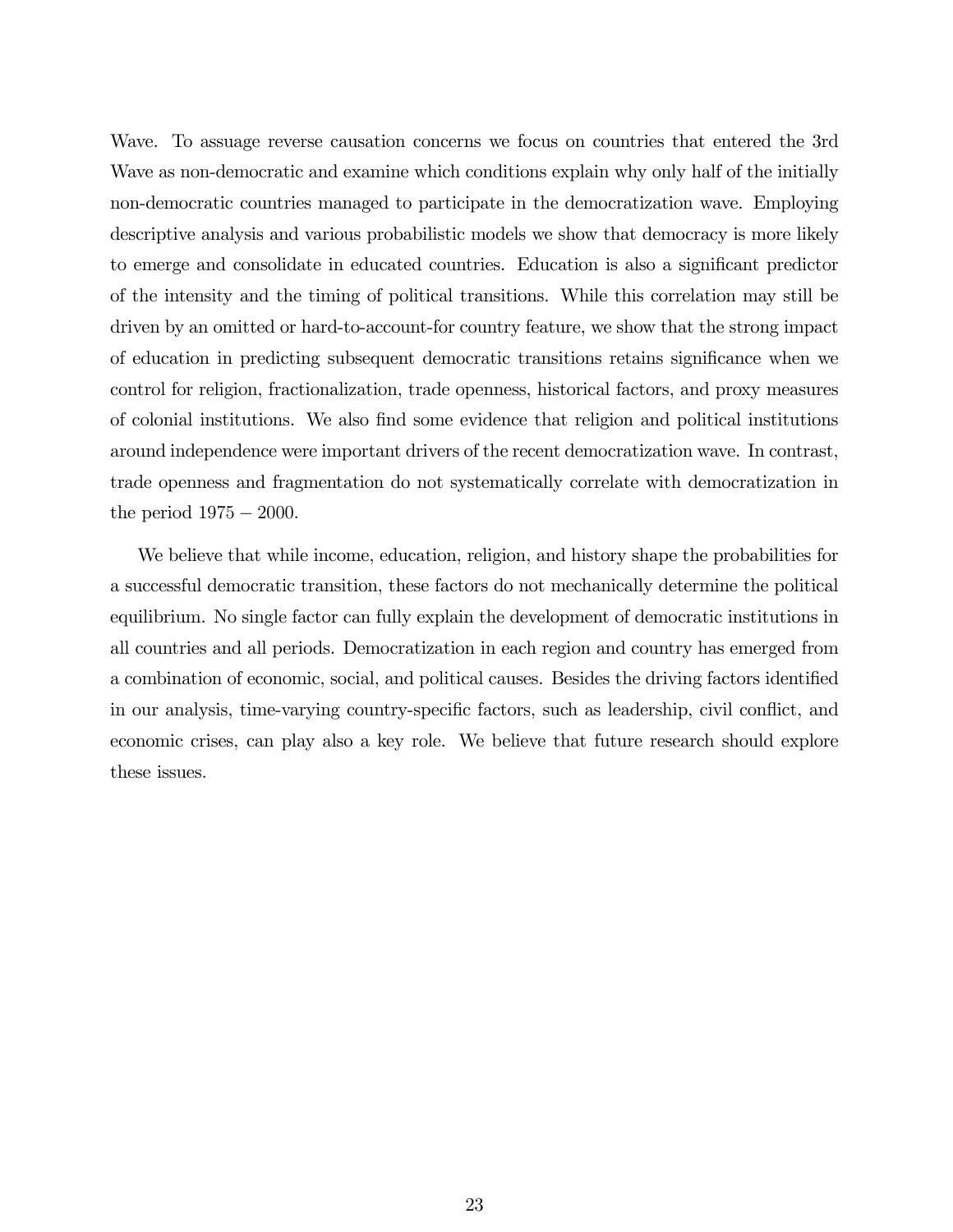## A Appendix: Variable Definitions and Sources

Diamond: Indicator variable that equals one for countries that are major producers of diamonds (more than 1% of global diamond value production in 2005). These (17) countries are: Angola, Australia, Botswana, Brazil, Central African Republic, China, Congo Democratic Republic, Ghana, Guinea, Liberia, Namibia, Russian Federation, Sierra Leone, South Africa, Tanzania, Venezuela, Zimbabwe. We also experiment with another indicator variable that also adds ten countries that also produce diamonds. These (10) countries are: Canada, Congo Republic, Gabon, Guyana, India, Indonesia, Côte d'Ivoire, Lesotho, Swaziland, United States. Source: Janse (2005).

Executive Constraints at Independence: Average value during the first ten postindependence years. If data for the first 10 years after independence is missing, we average over the first ten years of available data. The measure is normalized to lie between 0 and 1; the measure is constructed similarly to Acemoglu et al. (2007). Source: Polity IV.

Fragmentation Ethnic/Religious : Index of ethnic/religious heterogeneity, constructed as one minus the Herfindahl index of the share of the largest ethnic/religious groups. It reflects the probability that two randomly selected individuals follow different ethnic/religious beliefs. Source: Alesina et al. (2003).

Income: Real GDP per capita based on purchasing power parity (PPP) in 1975. Source: Penn World Table 6.1 Edition.

Independence: Years since independence in 1975, normalized between 0−1. For countries that became independent before 1800, we use the 1800 as independence date. The date of independence for Zimbabwe was changed to 1964 and for Iran to 1935. The measure is constructed similarly to Acemoglu et al. (2007). Source: CIA Factbook, 2004 edition.

Life Expectancy: Number of years a newborn infant would live if prevailing patterns of mortality at the time of its birth were to stay the same in 1975. Source: WB-WDI 2005.

Oil Producer: Indicator variable that equals one for countries that are either members of the OPEC (Organization of the Petroleum Exporting Countries) or classified by the IMF as fuel exporting countries. It takes on the value of one in the following countries: Angola,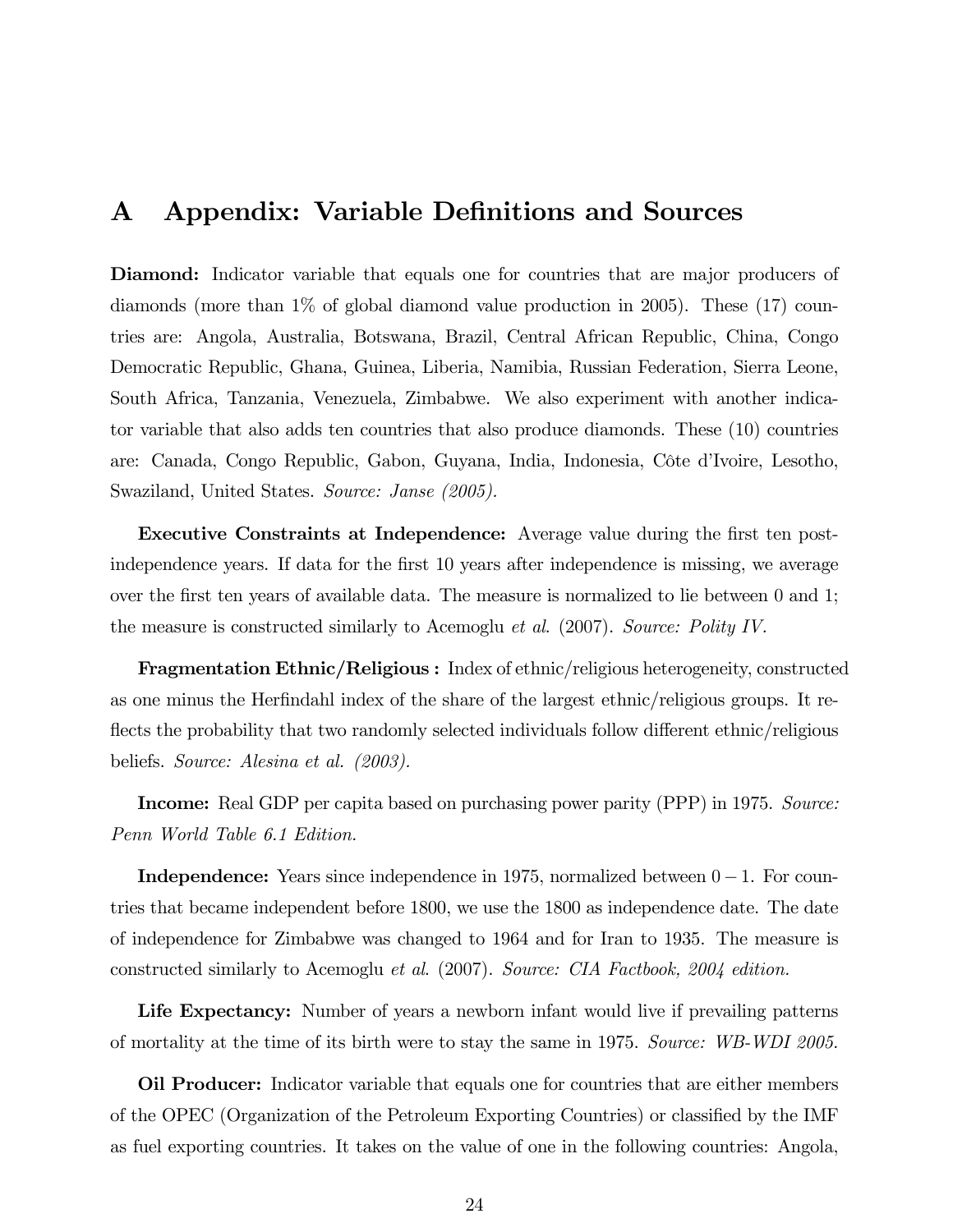United Arab Emirates, Bahrain, Brunei, Congo, Rep., Algeria, Gabon, Iran, Iraq, Libya, Nigeria, Oman, Qatar, Saudi Arabia, Turkmenistan, Trinidad and Tobago, Venezuela (IMF fuel exporting countries) and the United Arab Emirates, Algeria, Indonesia, Iran, Iraq, Kuwait, Libya, Nigeria, Qatar, Saudi Arabia, Venezuela (OPEC member countries).

Population Density in 1500. Indigenous population divided by arable land around 1500. Source: Acemoglu, Johnson, and Robinson (2002).

Religion (Muslim, Confucian/Buddhist): Share of each religious group in total population. Source: Alesina et al. (2003).

Schooling: Average years of schooling in the population aged 25 and above in 1975. Source: Barro and Lee (2001).

Settler Mortality: Mortality rates faced by European settlers around 1800-1900. Source: Acemoglu, Johnson, and Robinson (2001).

Trade Openness: A zero-one variable for trade openness based on five individual dummies for specific trade-related policies. A country was classified as closed if it displayed at least one of the following characteristics: 1) Average tariff rates of 40% or more; 2) Non-tariff barriers covering 40% or more of trade; 3) A black market exchange rate that is depreciated by 20% or more relative to the official exchange rate, on average, during the 1970s or 1980s; 4) A state monopoly on major export; 5) A socialist economic system. Source: Wacziarg and Welch (2003).

Trade Share: The sum of exports and imports of goods and services measured as a share of gross domestic product. Source: Penn World Tables, 6.1. Edition.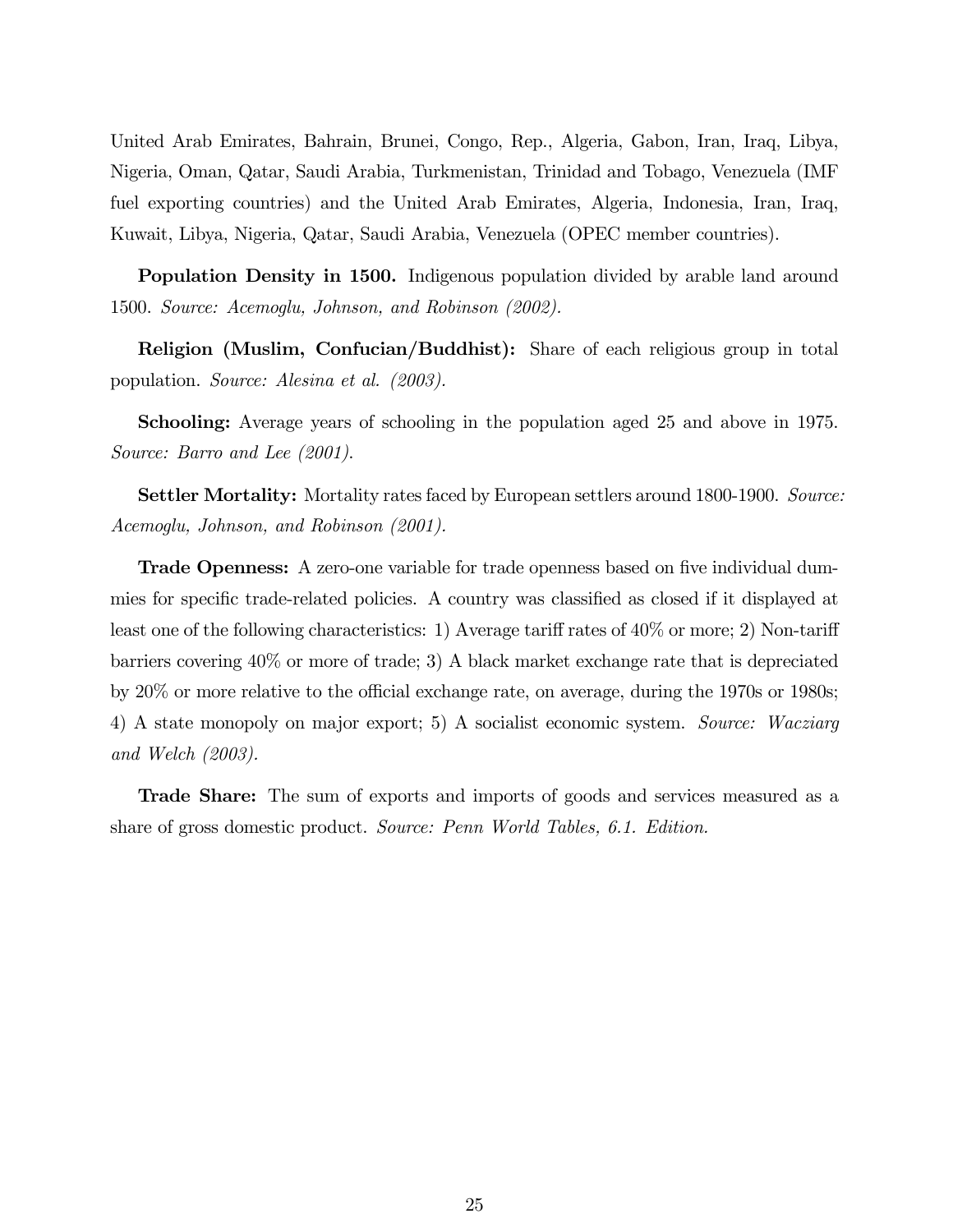## References

- [1] Acemoglu, Daron, Simon Johnson, and James A. Robinson. 2001. "The Colonial Origins of Comparative Development: An Empirical Investigation." American Economic Review,  $91(5)$ : 1369-1401.
- [2] Acemoglu, Daron, Simon Johnson, and James A. Robinson. 2002. "Reversal of Fortune: Geography and Institutions in the Making of the Modern World Income Distribution." *Quarterly Journal of Economics, 17(4)*: 1231-1294.
- [3] Acemoglu, Daron, Simon Johnson, James A. Robinson, and Pierre Yared. 2005. "From Education to Democracy?" American Economic Review Papers and Proceedings, 95(2): 44-49.
- [4] Acemoglu, Daron, Simon Johnson, James A. Robinson, and Pierre Yared. 2007. "Income and Democracy." forthcoming American Economic Review.
- [5] Acemoglu, Daron, and James A. Robinson. Economic Origins of Dictatorship and Democracy. New York and Cambridge: Cambridge University Press, 2006.
- [6] Acemoglu, Daron, James A. Robinson, and Thierry Verdier. 2004. "Kleptocracy and Divide-and-Rule: A Model of Personal Rule." Journal of The European Economic Association, 2(2-3): 162-193.
- [7] Aghion, Philippe, Alberto Alesina, and Francesco Trebbi. 2004. "Endogenous Political Institutions." Quarterly Journal of Economics, 119(2): 565-613.
- [8] Albouy, David. 2006. "The Colonial Origins of Comparative Development: An Investigation of the Settler Mortality Data." mimeo, University of Michigan at Ann Arbor. available from: http://www-personal.umich.edu/~albouy/index.html
- [9] Alesina, Alberto, Arnaud Devleeschauer, William Easterly, Sergio Kurlat, and Romain Wacziarg. 2003. "Fractionalization." Journal of Economic Growth,  $8(2)$ : 155-194.
- [10] Aristotle. Politics. Translated by H. Rackman. Cambridge, MA, Harvard University Press, 1992.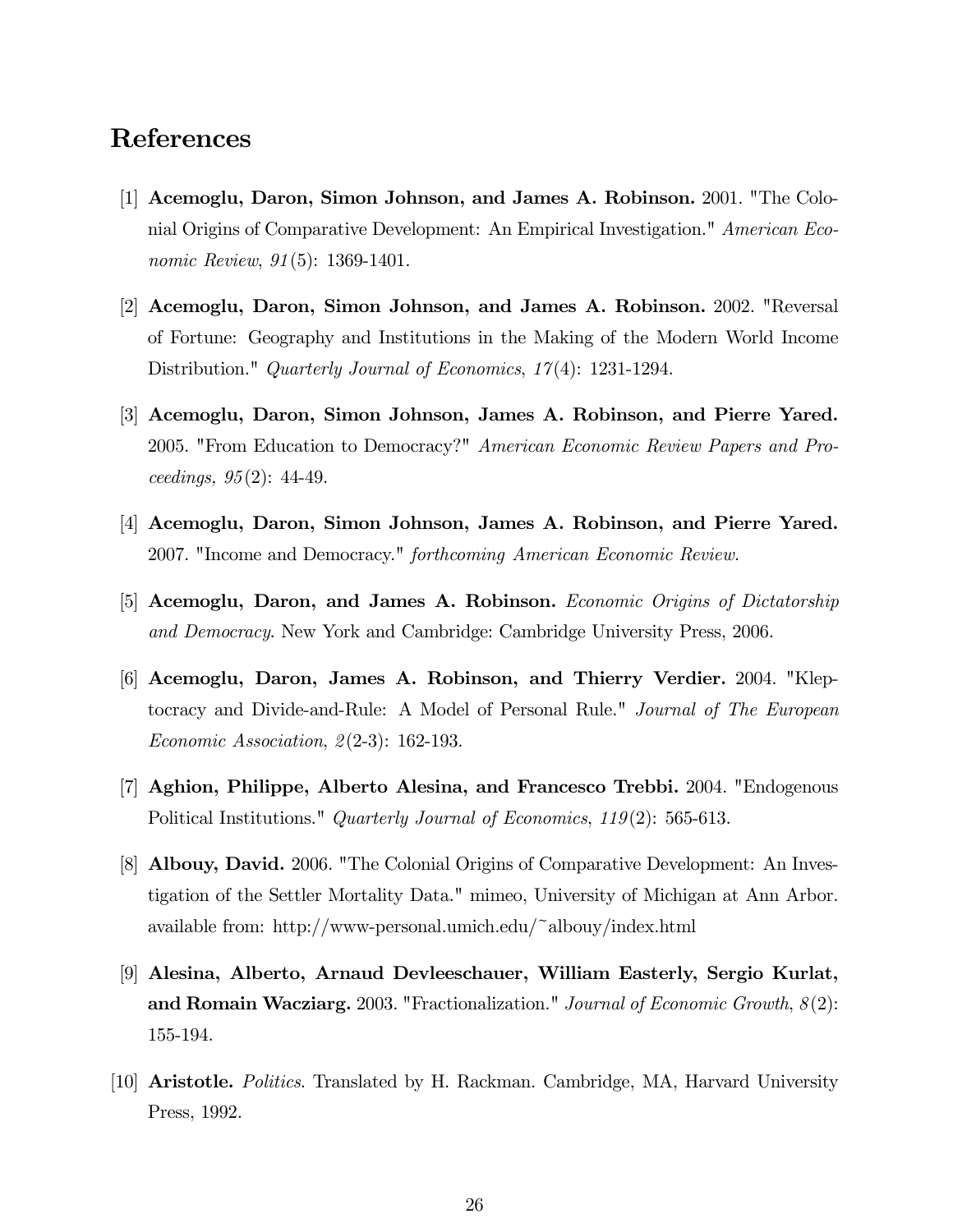- [11] **Barro, Robert J.** 1999. "Determinants of Democracy." Journal of Political Economy,  $107(6): 1-27.$
- [12] Barro, Robert J., and Jong Wha Lee. 2001. "International Data on Educational Attainment: Updates and Implications." Oxford Economic Papers, 53(3): 541-563.
- [13] Barro, Robert J., and Rachel M. McCleary. 2005. "Which Countries Have State Religions?" Quarterly Journal of Economics, 120(4): 1331—1370.
- [14] Beck, Thorsten, George Clarke, Alberto Groff, Philip Keefer, and Patrick Walsh. 2001. "New tools in comparative political economy: The Database of Political Institutions." World Bank Economic Review, 15:1:165-176.; updated version available at: http://econ.worldbank.org/WBSITE/EXTERNAL/EXTDEC/EXTRESEARCH/
- [15] Boix, Carles and Stokes, Susan. 2003. "Endogenous Democratization." World Pol*itics*,  $55(2)$ : 517-49.
- [16] Bollen, Kenneth A. and Jackman, Robert W. 1985. "Political Democracy and the Size Distribution of Income," American Sociological Review,  $50(4)$ : 438-457.
- [17] Bollen, Kenneth A. and Jackman, Robert W. 1995. "Income Inequality and Democratization Revised: Comment on Muller." American Sociological Review, 60(6): 983-989.
- [18] Bollen, Kenneth, A., and Pamela Paxton. 2000. "Subjective Measures of Liberal Democracy." Comparative Political Studies, 33(1): 58-86.
- [19] Bourguignon, François, and Thierry Verdier. 2000. "Oligarchy, Democracy, Inequality and Growth." Journal of Development Economics,  $62(2)$ : 285-313.
- [20] Carr, Adam. Psephos, Australian Elections Archive. downloadable from http://psephos.adam-carr.net
- [21] Caselli, Francesco. 2006. "Power Struggles and the Natural-Resource Curse" mimeo LSE, available at: http://personal.lse.ac.uk/casellif/
- [22] Center on Democratic Performance. Election Results Archive. Binghamton University. downloadable from http://cdp.binghamton.edu/era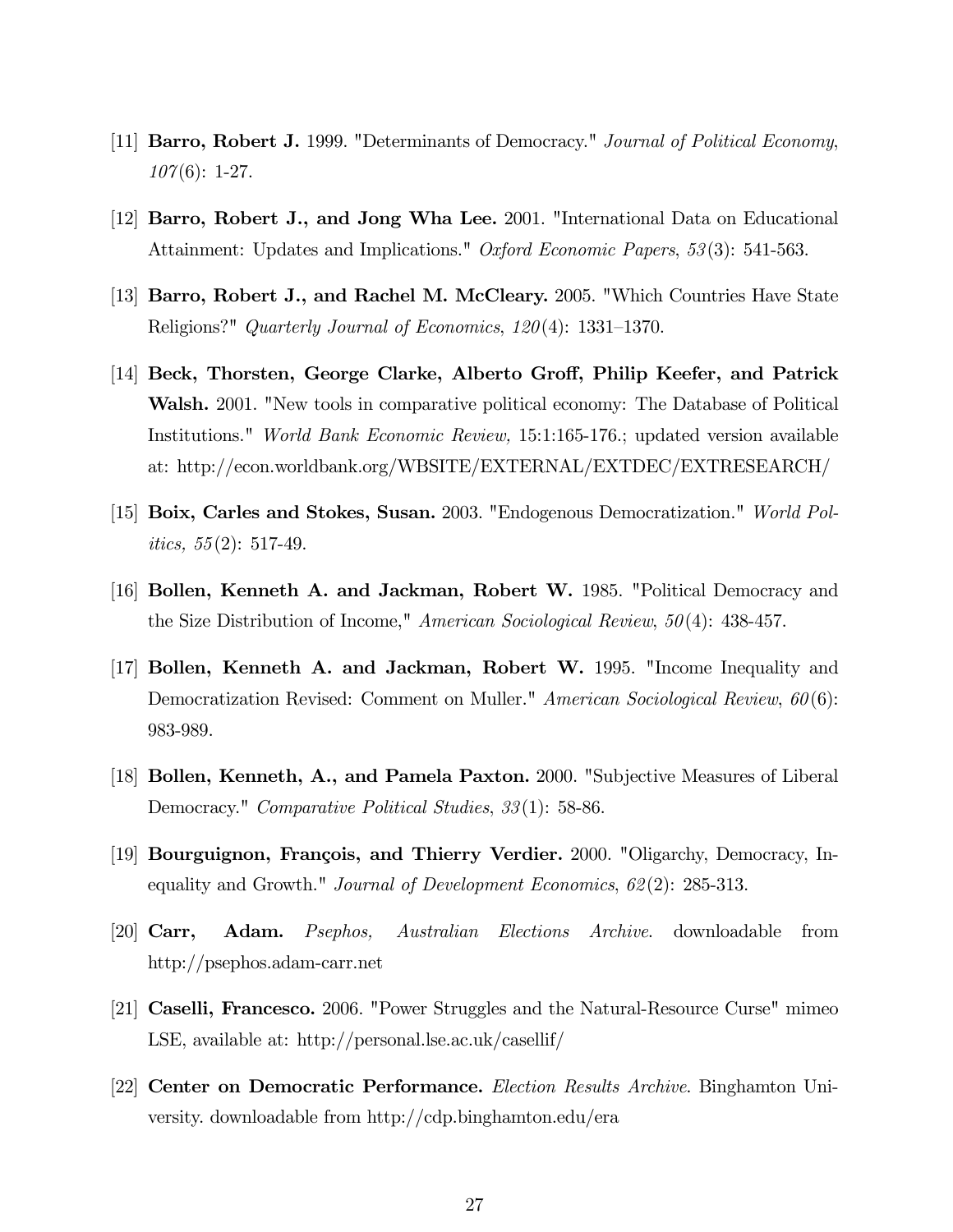- [23] Central Intelligence Agency. The World Fact-Book. 2003 edition. downloadable from www.cia.gov/cia/publications/factbook/index.html
- [24] Dahl, Robert Alan. On Democracy. New Heaven, MA: Yale University Press, 2000.
- [25] De Long, Bradford J. and Andrei Shleifer. 1993. "Princes and Merchants: European City Growth before the Industrial Revolution," Journal of Law and Economics, 36(2): 671-702.
- [26] Epstein, David L.; Robert Bates, Jack Goldstone, Ida Kristensen, and Sharyn O'Halloran. 2006. "Democratic Transitions." American Journal of Political Science,  $50(3)$ .
- [27] Freedom House. 2006. Freedom in the World: Political Rights and Liberties 1972- 2005. New York: Freedom House. Dataset available at: www.freedomhouse.org/ratings.
- [28] **Friedman, Milton.** Capitalism and Freedom. Chicago, ILL, University of Chicago Press, 1962.
- [29] Gastil Raymond D. 1978. Freedom in the World: Political and Civil Liberties. Freedom House, New York.
- [30] Glaeser, Edward L., Giacomo Ponzetto, and Andrei Shleifer. 2007. "Why Does Democracy Need Education?" Journal of Economic Growth, 12(2): 77-99
- [31] Glaeser, Edward L., Rafael La Porta, Florencio Lopez-de-Silanes, and Andrei Shleifer. 2004. "Do Institutions Cause Growth?" Journal of Economic Growth, 9(1): 271-303.
- [32] Golder Matt. 2005. "Democratic Electoral Systems around the World, 1946-2000." Electoral Studies , 24(1): 103-121.
- [33] Gurr, Ted Robert. 1974. "Persistence and Change in Political Systems 1800-1971." American Political Science Review, 68(4): 1482-1504.
- [34] Gurr, Ted Robert,Keith Jaggers and Will H. Moore. 1990. "The Transformation of the Western State: The Growth of Democracy, Autocracy, and State Power Since 1800." Studies in Comparative International Development, 25(1): 73-108.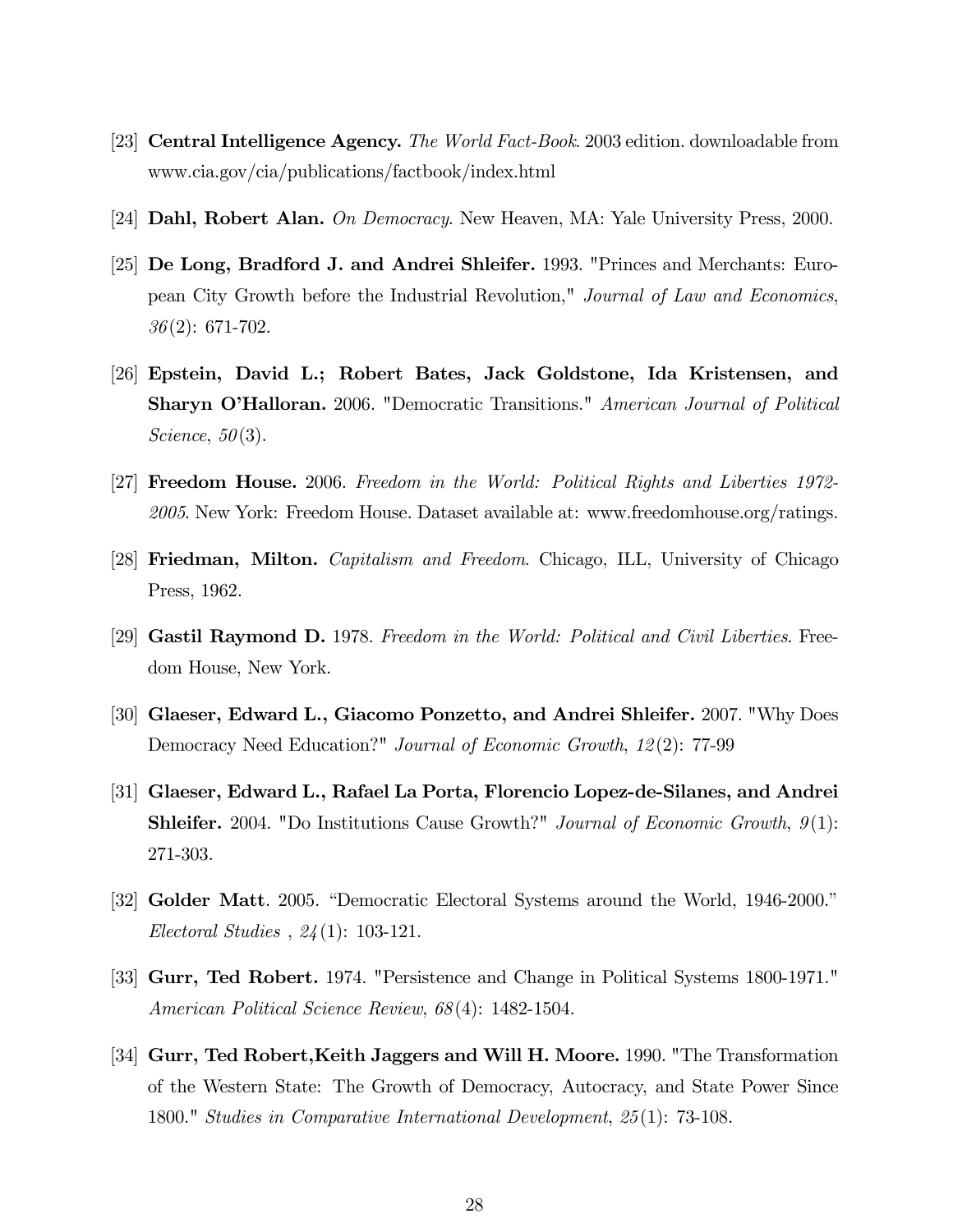- [35] Heston, Alan, Robert Summers and Bettina Aten. Penn World Table Version 6.1. Center for International Comparisons at the University of Pennsylvania (CICUP), 2002.
- [36] **Huntington, Samuel P.** 1991. "How Countries Democratize." *Political Science Quar*terly,  $106(4)$ : 579-616.
- [37] Huntington, Samuel P. 1993. The Third Wave: Democratization in the Late Twentieth Century. Oklahoma: University of Oklahoma Press.
- [38] Janse, "Bram" A.J.A. 2005. "Global Rough Diamond Production from 1870 to 2005." Gems and Gemology, Fall.
- [39] Landes, David S. The Wealth and Poverty of Nations: Why Some Are so Rich and Some So Poor. New York, NY, W.W. Norton & Company, 1998.
- [40] La Porta, Rafael, Florencio Lopez-de-Silanes, Andrei Shleifer, and Robert Vishny. 1999. "The Quality of Government." Journal of Law, Economics, and Organization, 15(1): 222-279.
- [41] Lipset, Martin Seymour. 1959. "Some Social Requisites of Democracy: Economic Development and Political Legitimacy." American Political Science Review, 53(1): 69-105.
- [42] Lipset, Martin Seymour. Political Man: The Social Bases of Politics. Doubleday, Garden City, New York, 1960.
- [43] Lipset, Martin Seymour. 1994. "The Social Requisites of Democracy Revisited." American Sociological Review, February 1994, 59(1): 1-22.
- [44] Lopez-Cordova, Ernesto J. and Christopher Meissner. 2005. "Globalization and Democracy, 1870-2000." National Bureau of Economic Research (Cambridge, MA), Working Paper No. 11117.
- [45] Mainwaring, Scott; Daniel Brinks, and Aníbal Pérez-Liñán. 2000. "Classifying Political Regimes in Latin America, 1945-1999." Kellogg Institute for International Studies Working Paper 280; available at: http://kellogg.nd.edu/publications/workingpapers/WPS/280.pdf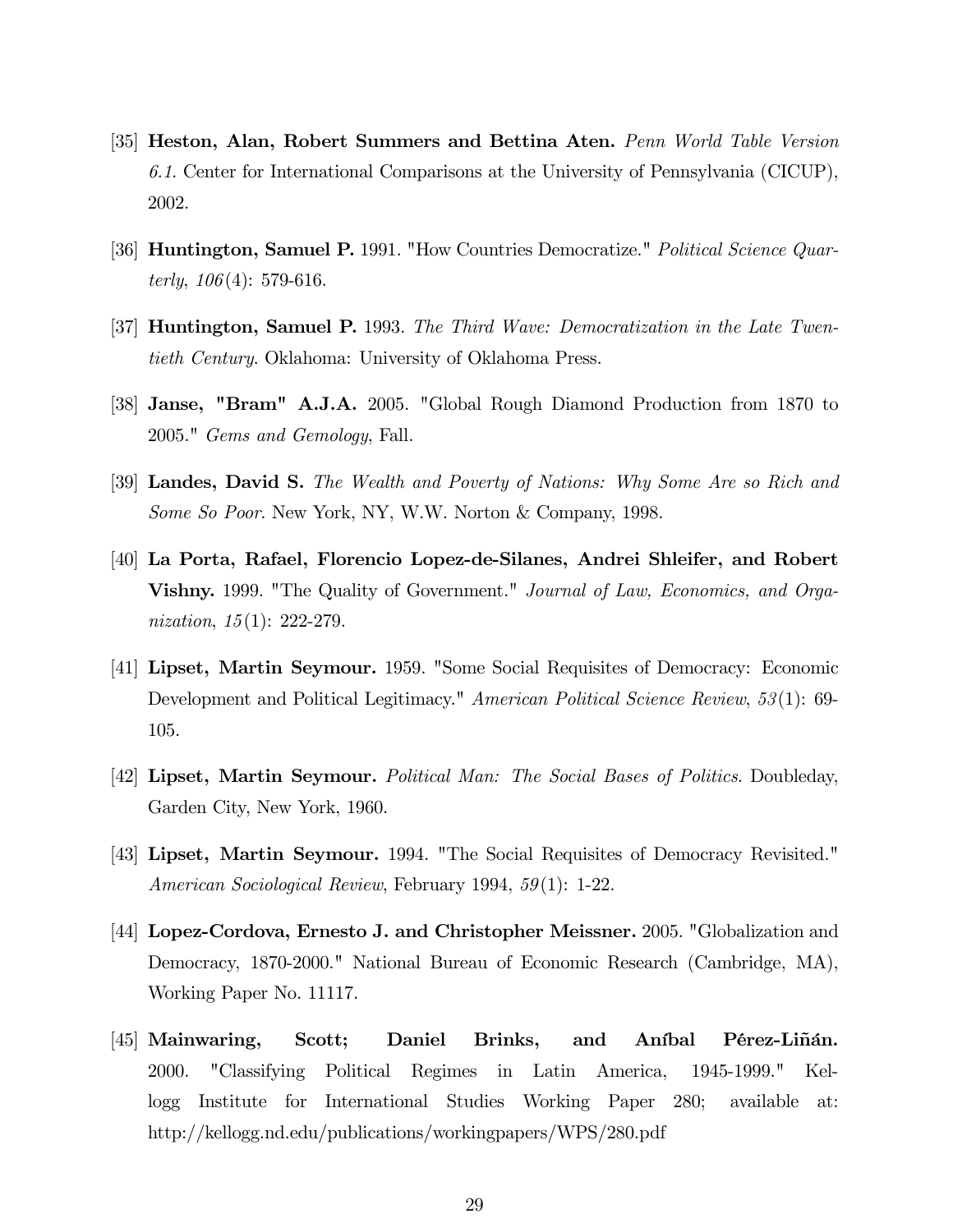- [46] Marshall, Monty G., and Keith J. Jaeggers. 2004. "Polity IV Project: Political Regime Characteristics and Transitions, 1800-2004 Dataset Users' Manual." Center for Global Policy School of Public Policy, George Mason University, Arlington, VA. Dataset available at: http://www.cidcm.umd.edu/polity.
- [47] Montalvo, Jose G., and Marta Reynal-Querol. 2005. "Ethnic Polarization, Potential Conflict and Civil Wars." American Economic Review, 95(3): 796-816.
- [48] Muller, Edward N. "Economic Determinants of Democracy." 1995. American Sociological Review, 60(6): 966-982.
- [49] Munck, Gerardo L., and Jay Verkuilen. 2002. "Conceptualizing And Measuring Democracy: Evaluating Alternative Indices." Comparative Political Studies, 35(1): 5- 34.
- [50] Papaioannou, Elias and Gregorios Siourounis. "Democratization and Growth." London Business School Economics Department (London, UK) Discussion Paper No. 22, May 2004.updated version, October 2007, forthcoming Economic Journal
- [51] Przeworski, Adam; Michael E. Alvarez; Jose Antonio Cheibub, and Fernando Limongi. 1996. "Classifying Political Regimes." Studies in Comparative International Development, 31(2): 1-37.
- [52] Przeworski, Adam, Michael E. Alvarez, Jose Antonio Cheibub, and Fernando Limongi. Democracy and Development. Cambridge: Cambridge University Press, 2000.
- [53] Rigobon, Roberto and Dani Rodrik. 2005. "Rule of Law, Democracy, Openness, and Income: Estimating the Interrelationships." Economics of Transition, 13(3): 533- 64.
- [54] Ross, Michael L. 2001. "Does Oil Hinder Democracy?" World Politics. 53(1): 225- 361.
- [55] Schumpeter Joseph A. Capitalism, Socialism and Democracy. New York: Harper and Row 1970. (Orig. publ. in 1942).
- [56] United States Department of State. County Background Notes. Publications Office, Washington, DC. 2003.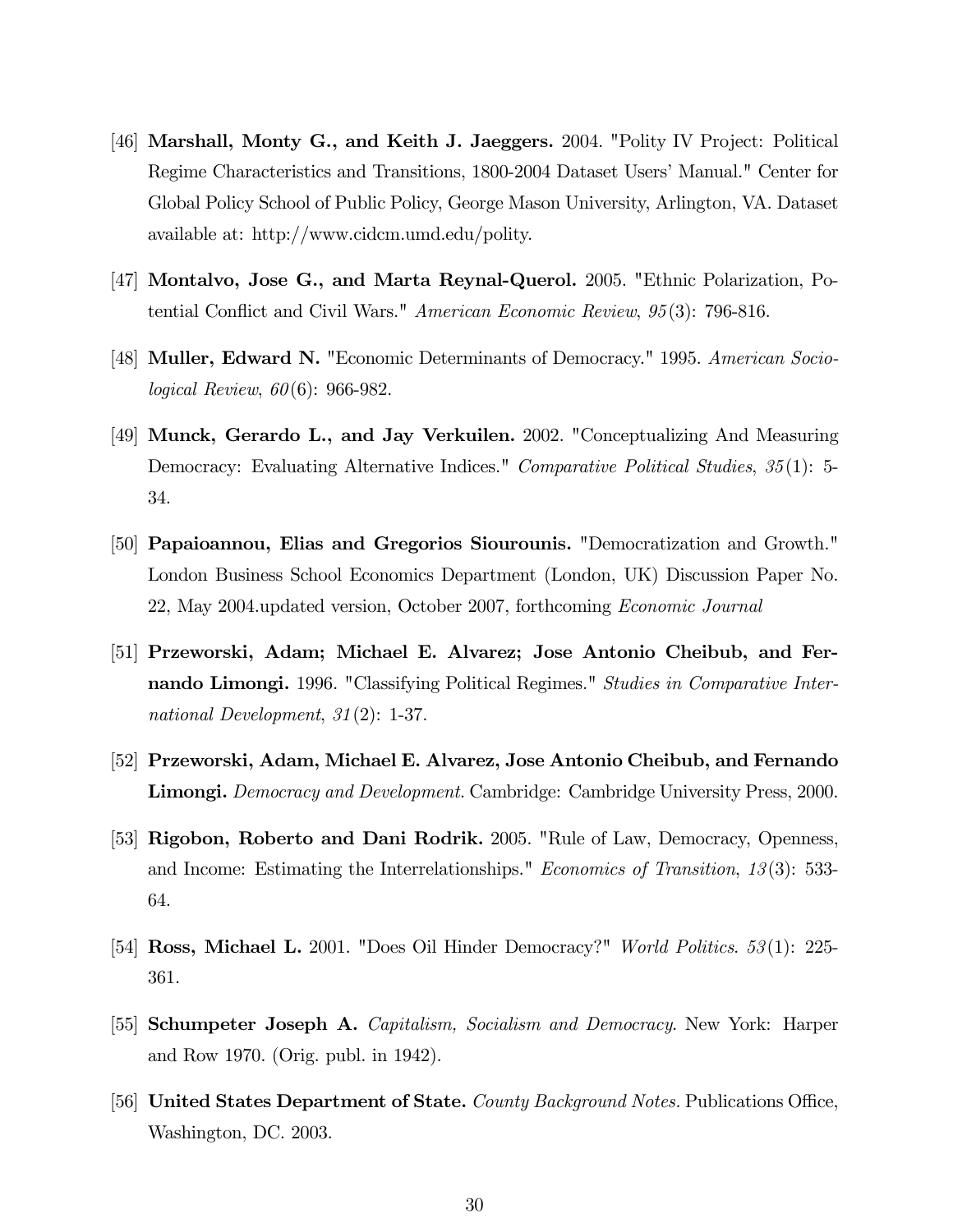- [57] United States Federal Research Division Library of Congress. Country Studies. 2006. available at: http://lcweb2.loc.gov/frd/cs/
- [58] Vanhaanen, Tatu. Democratization: A Comparative Analysis of 170 Countries Rotledge (New York and London), 2003.
- [59] Wacziarg, Romain, and Karen Horn Welch. 2003. "Trade Liberalization and Growth: New Evidence." National Bureau of Economic Research Working Paper 10152.
- [60] Weber, Max. The Protestant Ethic and the Spirit of Capitalism. New York, NY Harper Collins, 1930.
- [61] Wikipedia. "Elections Around the World" online database. downloadable from http://www.electionworld.org
- [62] World Bank. 2005. World Development Indicators. Washington DC: World Bank.
- [63] **Zarate, Roberto Ortiz.** Zarate's Political Collections. 2006.

.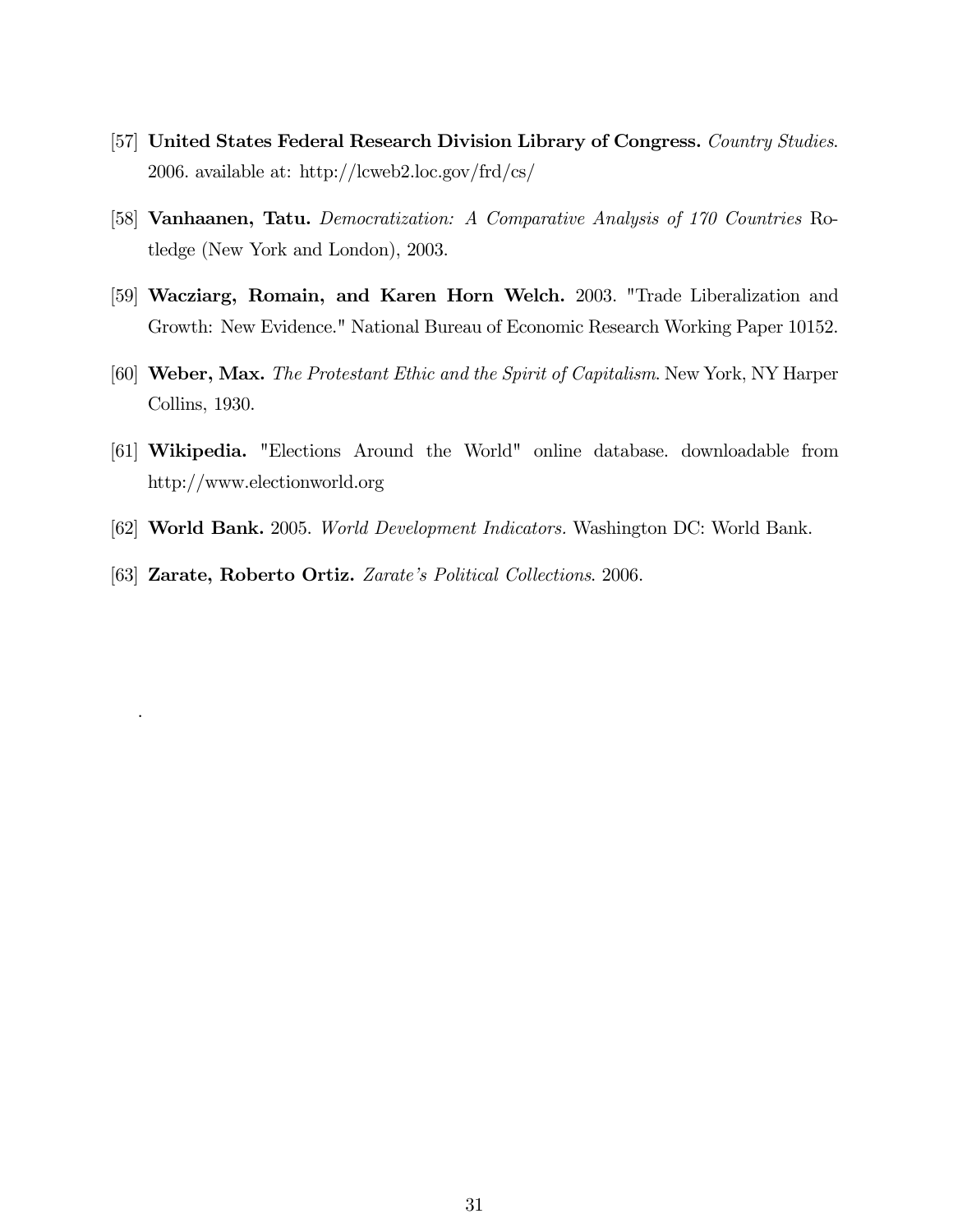| Panel A: Base Sample of the Third Wave                                                                                                                                                                                                                                                                                                                                                                                                                                                                                                                                                                    |                                                                                                                                                                                                                                                                                                                                   |                                                                                                                                                                                                                                                                                                                                                 |                                                                                                                                                                                                                                                                             |                                                                                                                                                                                                                                           |                                                                                                                                                                                                                                                    |                                                                                                                                                                                                                                                                             |                                                                                                                                                                                                                                                                                               | <b>Panel B: New Independent States</b>                                                                              |  |  |
|-----------------------------------------------------------------------------------------------------------------------------------------------------------------------------------------------------------------------------------------------------------------------------------------------------------------------------------------------------------------------------------------------------------------------------------------------------------------------------------------------------------------------------------------------------------------------------------------------------------|-----------------------------------------------------------------------------------------------------------------------------------------------------------------------------------------------------------------------------------------------------------------------------------------------------------------------------------|-------------------------------------------------------------------------------------------------------------------------------------------------------------------------------------------------------------------------------------------------------------------------------------------------------------------------------------------------|-----------------------------------------------------------------------------------------------------------------------------------------------------------------------------------------------------------------------------------------------------------------------------|-------------------------------------------------------------------------------------------------------------------------------------------------------------------------------------------------------------------------------------------|----------------------------------------------------------------------------------------------------------------------------------------------------------------------------------------------------------------------------------------------------|-----------------------------------------------------------------------------------------------------------------------------------------------------------------------------------------------------------------------------------------------------------------------------|-----------------------------------------------------------------------------------------------------------------------------------------------------------------------------------------------------------------------------------------------------------------------------------------------|---------------------------------------------------------------------------------------------------------------------|--|--|
| <b>All</b><br>Democratization                                                                                                                                                                                                                                                                                                                                                                                                                                                                                                                                                                             |                                                                                                                                                                                                                                                                                                                                   | <b>Always</b><br>Authoritarian                                                                                                                                                                                                                                                                                                                  |                                                                                                                                                                                                                                                                             | Other<br><b>Categories</b>                                                                                                                                                                                                                | <b>Always</b><br><b>Democratic</b>                                                                                                                                                                                                                 |                                                                                                                                                                                                                                                                             | <b>All</b><br>Democratization                                                                                                                                                                                                                                                                 | <b>Always</b><br>Authoritarian                                                                                      |  |  |
| <b>Full</b>                                                                                                                                                                                                                                                                                                                                                                                                                                                                                                                                                                                               | <b>Partial</b>                                                                                                                                                                                                                                                                                                                    |                                                                                                                                                                                                                                                                                                                                                 |                                                                                                                                                                                                                                                                             | <b>Borderline</b>                                                                                                                                                                                                                         |                                                                                                                                                                                                                                                    |                                                                                                                                                                                                                                                                             | <b>Full</b>                                                                                                                                                                                                                                                                                   |                                                                                                                     |  |  |
| Argentina (1983)<br>Benin (1991)<br>Bolivia (1982)<br>Brazil (1985)<br>Bulgaria (1991)<br>Cape Verde (1991)<br>Chile (1990)<br>Dom. Rep. (1978)<br>Ecuador $(1979)$<br>El Salvador (1994)<br>Ghana (1996)<br>Greece (1975)<br>Grenada (1984)<br>Guyana (1992)<br>Honduras (1982)<br>Hungary (1990)<br>Korea, Rep. (1988)<br>Mali (1992)<br>Mexico (1997)<br>Mongolia (1993)<br>Panama (1994)<br>Peru (1980)<br>Philippines (1987)<br>Poland (1990)<br>Portugal (1976)<br>Romania (1990)<br>Sao Tome. (1991)<br>Senegal (2000)<br>South Africa (1994)<br>Spain (1978)<br>Thailand (1992)<br>Uruguay (1985) | Albania (1992)<br>Bangladesh (1991)<br>Djibouti (1999)<br>Ethiopia (1995)<br>Guatemala (1996)<br>Indonesia (1999)<br>Lesotho $(1993)$<br>Madagascar (1993)<br>Malawi (1994)<br>Mozambique (1994)<br>Nicaragua (1990)<br>Nigeria (1999)<br>Paraguay (1993)<br>Suriname (1991)<br>Tanzania (1995)<br>Turkey (1983)<br>Zambia (1991) | Afghanistan<br>Algeria<br>Angola<br>U. Arab Emirates<br>Bahrain<br>Bhutan<br><b>Brunei</b><br><b>Burkina Faso</b><br>Burundi<br>Cambodia<br>Cameroon<br>Chad<br>China<br>Congo, Dem.<br>Congo, Rep.<br>Cote d'Ivoire<br>Cuba<br>Egypt<br><b>Equatorial Guinea</b><br>Eritrea<br>Gabon<br>Guinea<br>Guinea-Bissau<br>Haiti<br>Iraq<br>Seychelles | Jordan<br>Kenya<br>Kuwait<br>Laos<br>Liberia<br>Libya<br>Mauritania<br>Morocco<br>Myanmar<br>North Korea<br>Oman<br>Qatar<br>Rwanda<br>Saudi Arabia<br>Sierra Leone<br>Singapore<br>Somalia<br>Syria<br>Sudan<br>Swaziland<br>Togo<br>Tunisia<br>Uganda<br>Vietnam<br>Yemen | Central African<br>Republic (1993)<br>Comoros (1990)<br>Iran $(1997)$<br>Nepal (1991)<br>Niger (1999)<br>Pakistan (1988)<br><b>Reversals</b><br>Gambia (1994)<br>Lebanon $(1975)$<br>Zimbabwe (1987)<br>Intermediate<br>Malaysia<br>Tonga | Antigua<br>Australia<br>Austria<br><b>Bahamas</b><br><b>Barbados</b><br>Belgium<br>Belize<br>Botswana<br>Canada<br>Colombia<br>Costa Rica<br>Cyprus<br>Denmark<br>Dominica<br>Fiji<br>Finland<br>France<br>Germany<br>Iceland<br>India<br>Kiribati | Ireland<br>Israel<br>Italy<br>Jamaica<br>Japan<br>Luxembourg<br>Malta<br>Mauritius<br>Namibia<br>Netherlands<br>New Zealand<br>Norway<br>Papua New Guinea<br>Sri Lanka<br>Sweden<br>Switzerland<br>Trinidad & Tobago<br>United Kingdom<br><b>United States</b><br>Venezuela | Croatia (2000)<br>Czech Rep. (1993)<br>Estonia (1992)<br>Latvia (1993)<br>Lithuania (1993)<br>Slovak Rep. (1993)<br>Slovenia (1992)<br>Partial<br>Armenia (1998)<br>Georgia (1995)<br>Moldova (1994)<br><b>FYROM (1991)</b><br>Russia (1993)<br>Ukraine (1994)<br>Serbia-Montenegro<br>(2000) | Azerbaijan<br><b>Belarus</b><br>Bosnia<br>Kazakhstan<br>Kyrgyz Republic<br>Tajikistan<br>Turkmenistan<br>Uzbekistan |  |  |

**Table 1: Country sample** 

Panel A gives the base sample countries. Panel B reports the new independent states that followed the separation of Czechoslovakia, U.S.S.R., and Yugoslavia. Countries are grouped based on political regimes and transitions during the period 1960-2005. There are seven categories. (1) "Always authoritarian" are those countries that are throughout the sample period autocratic. (2) The "full democratization" group includes countries that abandoned autocratic ruling in the period 1960-2005 and in addition get an almost perfect score in civil rights and political liberties protection. (3) The "partial democratization" group includes countries that abandoned autocracy in the period 1960-2005, but the level of civil rights protection is not perfect. (4) "*Borderline democratization*" countries implemented political reforms towards democratic rule, but civil liberties are still at a very low level. (5) "Always democratic" countries are throughout the sample period democratically ruled. (6) "Intermediate" countries get a far from perfect democratic score but have not experienced a regime change. (7) "*Reversals*" indicate countries that experienced a political set-back, moving from a relatively stable democracy to autocratic status. Section 2 provides details on our algorithm in grouping countries and identifying political transitions. The Supplementary Appendix gives a brief description of the transition for each country. The year of democratic transition is given in parenthesis.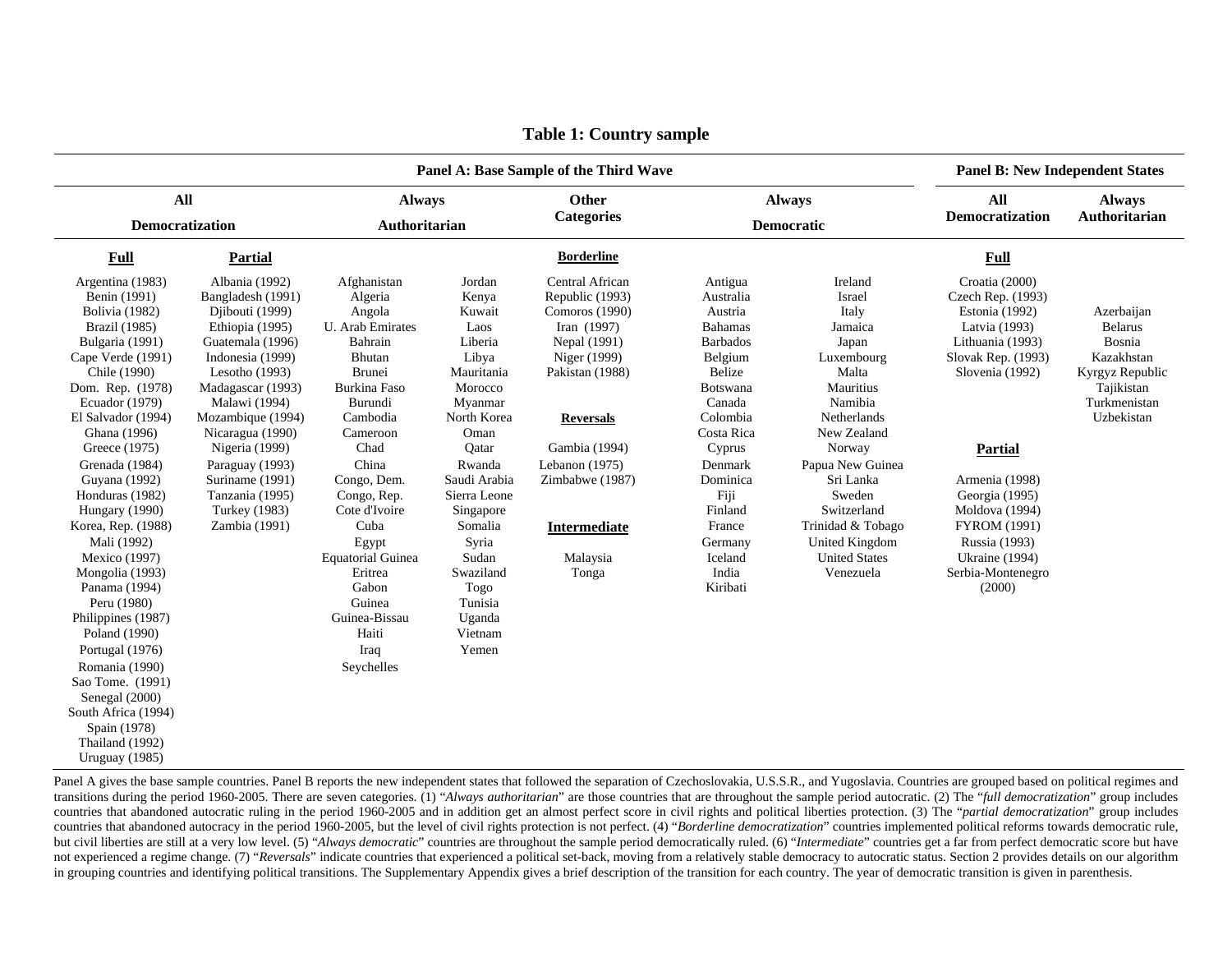|                             | <b>Always</b><br>All<br>Authoritarian<br>Democratization<br>(1)<br>(2) |                   | <b>Always</b><br><b>Democratic</b><br>(3) |                                           | <b>Full</b><br><b>Democratization</b><br>(4) |                   | Early<br>Democratization<br>(5) |                   |                  |
|-----------------------------|------------------------------------------------------------------------|-------------------|-------------------------------------------|-------------------------------------------|----------------------------------------------|-------------------|---------------------------------|-------------------|------------------|
|                             | <b>Statistics</b>                                                      | <b>Statistics</b> | Test of<br>Means                          | <b>Statistics</b>                         | Test of<br>Means                             | <b>Statistics</b> | Test of<br>Means                | <b>Statistics</b> | Test of<br>Means |
|                             |                                                                        |                   |                                           | <b>Panel A: Modernization Hypothesis</b>  |                                              |                   |                                 |                   |                  |
| GDP p.c. in 1975            | 2297.38                                                                | 3516.57           | 1219.19                                   | 10538.89                                  | 8241.51                                      | 4347.04           | 2049.65                         | 5553.55           | 3256.16          |
|                             | (1927.51)                                                              | (2800.58)         | (565.18)                                  | (5494.93)                                 | (997.69)                                     | (2975.56)         | (670.00)                        | (827.26)          | (903.91)         |
|                             | 28                                                                     | 42                | (0.03)                                    | 35                                        | (0.00)                                       | $28\,$            | (0.00)                          | 14                | (0.00)           |
| Schooling in 1975           | 1.72                                                                   | 3.59              | 1.87                                      | 6.41                                      | 4.68                                         | 4.04              | 2.31                            | 4.13              | 2.40             |
|                             | (1.02)                                                                 | (1.92)            | (0.38)                                    | (2.50)                                    | (0.47)                                       | (1.94)            | (0.43)                          | (1.38)            | (0.42)           |
|                             | 25                                                                     | 37                | (0.00)                                    | 34                                        | (0.00)                                       | 26                | (0.00)                          | 14                | (0.00)           |
| Life Expectancy in 1975     | 51.46                                                                  | 57.67             | 6.21                                      | 68.41                                     | 16.95                                        | 60.93             | 9.47                            | 63.11             | 11.65            |
|                             | (9.98)                                                                 | (9.73)            | (1.97)                                    | (7.45)                                    | (1.81)                                       | (8.70)            | (2.08)                          | (6.85)            | (2.25)           |
|                             | 51                                                                     | 49                | (0.00)                                    | 41                                        | (0.00)                                       | 32                | (0.00)                          | 15                | (0.00)           |
|                             |                                                                        |                   |                                           | <b>Panel B: Social Structure Theories</b> |                                              |                   |                                 |                   |                  |
| <b>Ethnic Fragmentation</b> | 55.04                                                                  | 46.96             | $-8.08$                                   | 29.97                                     | $-25.07$                                     | 41.72             | $-13.32$                        | 34.41             | $-20.64$         |
|                             | (26.66)                                                                | (25.29)           | (5.25)                                    | (21.45)                                   | (5.08)                                       | (23.35)           | (5.64)                          | (22.38)           | (6.90)           |
|                             | 50                                                                     | $\sqrt{48}$       | (0.13)                                    | 41                                        | (0.00)                                       | 31                | (0.02)                          | 15                | (0.01)           |
| Religious Fragmentation     | 40.66                                                                  | 39.56             | $-1.10$                                   | 47.21                                     | 6.56                                         | 34.82             | $-5.84$                         | 30.59             | $-10.06$         |
|                             | (24.17)                                                                | (24.69)           | (4.89)                                    | (22.67)                                   | (4.90)                                       | (22.69)           | (5.25)                          | (19.26)           | (6.02)           |
|                             | 51                                                                     | 49                | (0.82)                                    | 41                                        | (0.18)                                       | 32                | (0.27)                          | 15                | (0.11)           |
| <b>Muslim Share</b>         | 45.91                                                                  | 17.96             | $-27.95$                                  | 2.51                                      | $-43.40$                                     | 7.74              | $-38.17$                        | 7.22              | $-38.69$         |
|                             | (42.51)                                                                | (31.35)           | (7.45)                                    | (5.16)                                    | (6.01)                                       | (22.22)           | (7.13)                          | (25.63)           | (8.90)           |
|                             | 51                                                                     | 49                | (0.00)                                    | 41                                        | (0.00)                                       | 32                | (0.00)                          | 15                | (0.00)           |
| Confucian Share             | 9.01                                                                   | 4.40              | $-4.62$                                   | 4.05                                      | $-4.96$                                      | 6.70              | $-2.31$                         | 1.59              | $-7.43$          |
|                             | (24.24)                                                                | (19.25)           | (4.37)                                    | (18.09)                                   | (4.42)                                       | (23.63)           | (5.38)                          | (6.15)            | (3.74)           |
|                             | 51                                                                     | 49                | (0.29)                                    | 41                                        | (0.36)                                       | 32                | (0.67)                          | 15                | (0.05)           |

## **Table 2: Descriptive Analysis**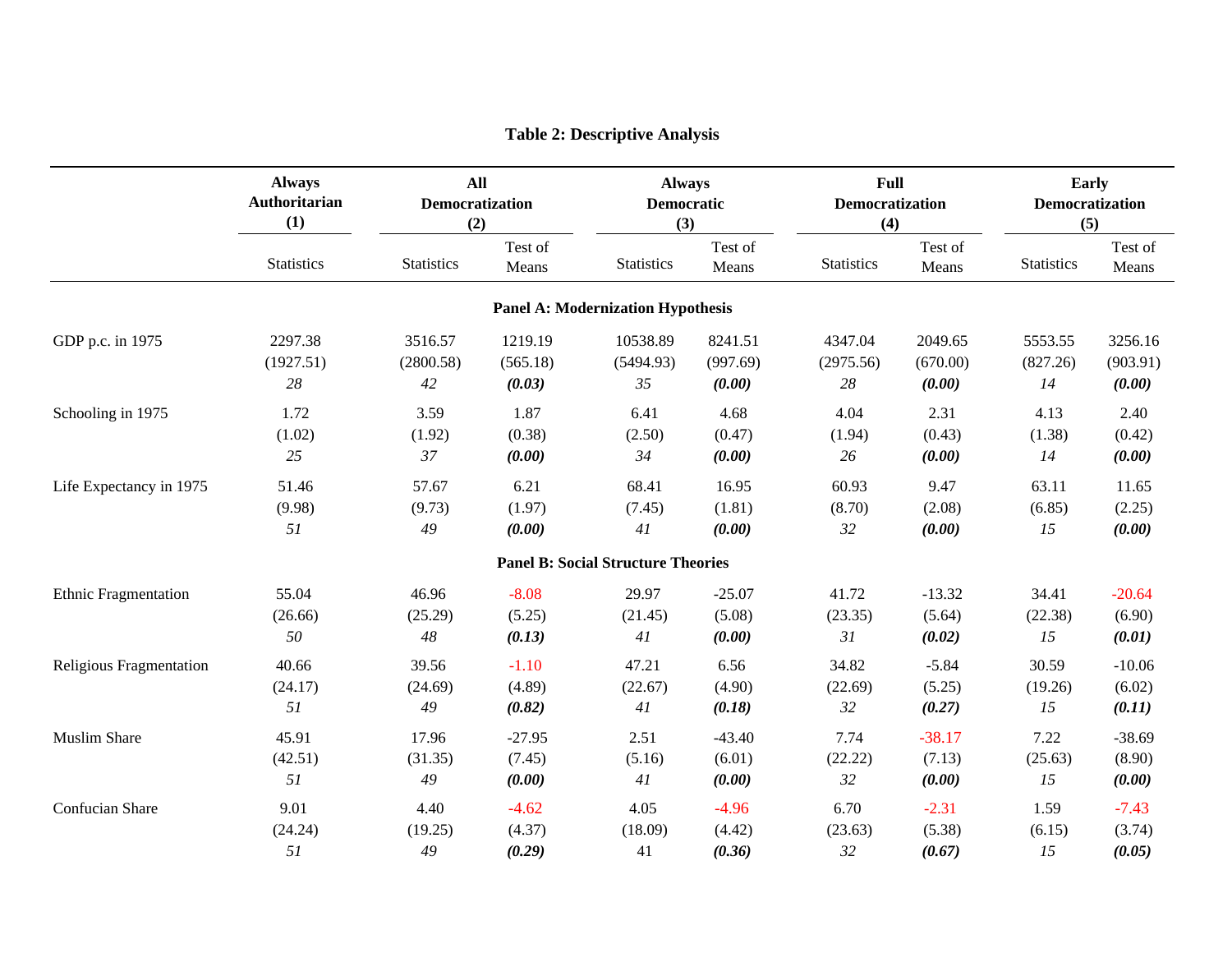|                                                 |                      |                      |                          | <b>Panel C: Natural Resource Curse</b>      |                          |                      |                          |                      |                             |
|-------------------------------------------------|----------------------|----------------------|--------------------------|---------------------------------------------|--------------------------|----------------------|--------------------------|----------------------|-----------------------------|
| Oil Producer                                    | 0.25                 | 0.04                 | $-0.21$                  | 0.05                                        | $-0.21$                  | 0.00                 | $-0.25$                  | 0.00                 | $-0.25$                     |
|                                                 | (0.44)               | (0.20)               | (0.07)                   | (0.22)                                      | (0.07)                   | (0.00)               | (0.04)                   | (0.00)               | (0.06)                      |
|                                                 | 51                   | 49                   | (0.00)                   | 41                                          | (0.00)                   | 32                   | (0.00)                   | 15                   | (0.00)                      |
| Diamond                                         | 0.118                | 0.082                | $-0.036$                 | 0.122                                       | 0.004                    | 0.094                | $-0.024$                 | 0.067                | $-0.051$                    |
|                                                 | (0.330)              | (0.277)              | (0.060)                  | (0.331)                                     | (0.069)                  | (0.296)              | (0.069)                  | (0.258)              | (0.081)                     |
|                                                 | 51                   | 49                   | (0.55)                   | 41                                          | (0.95)                   | 32                   | (0.73)                   | 15                   | (0.53)                      |
|                                                 |                      |                      |                          | <b>Panel D: Liberal Hypothesis</b>          |                          |                      |                          |                      |                             |
| <b>Trade Openness</b>                           | 0.09                 | 0.14                 | 0.04                     | 0.61                                        | 0.52                     | 0.17                 | 0.08                     | 0.29                 | 0.19                        |
|                                                 | (0.27)               | (0.35)               | (0.07)                   | (0.49)                                      | (0.09)                   | (0.38)               | (0.09)                   | (0.47)               | (0.14)                      |
|                                                 | 32                   | 44                   | (0.57)                   | 34                                          | (0.00)                   | 32                   | (0.38)                   | 14                   | (0.17)                      |
| Trade share                                     | 69.83                | 62.00                | $-7.83$                  | 62.26                                       | $-7.57$                  | 59.38                | $-10.45$                 | 34.59                | $-35.24$                    |
|                                                 | (45.93)              | (54.23)              | (11.99)                  | (44.01)                                     | (11.43)                  | (58.29)              | (13.87)                  | (28.34)              | (11.52)                     |
|                                                 | 28                   | 43                   | (0.52)                   | 35                                          | (0.52)                   | 29                   | (0.45)                   | 14                   | (0.00)                      |
|                                                 |                      |                      |                          | <b>Panel E: Early Institutions Theories</b> |                          |                      |                          |                      |                             |
| <b>Executive Constraints at</b><br>Independence | 0.26<br>(0.26)<br>49 | 0.28<br>(0.28)<br>45 | 0.02<br>(0.05)<br>(0.78) | 0.66<br>(0.42)<br>32                        | 0.40<br>(0.08)<br>(0.00) | 0.27<br>(0.27)<br>29 | 0.01<br>(0.06)<br>(0.90) | 0.20<br>(0.18)<br>14 | $-0.07$<br>(0.06)<br>(0.28) |
| Independence                                    | 0.21                 | 0.52                 | 0.25                     | 0.53                                        | 0.26                     | 0.60                 | 0.33                     | 0.75                 | 0.48                        |
|                                                 | (0.27)               | (0.34)               | (0.06)                   | (0.38)                                      | (0.07)                   | (0.32)               | (0.06)                   | (0.28)               | (0.08)                      |
|                                                 | 51                   | 49                   | (0.00)                   | 41                                          | (0.00)                   | 32                   | (0.00)                   | 15                   | (0.00)                      |
| <b>Settler Mortality</b>                        | 233.68               | 295.11               | 61.43                    | 67.88                                       | $-165.80$                | 283.34               | 49.66                    | 79.00                | $-154.68$                   |
|                                                 | (171.48)             | (632.88)             | (121.91)                 | (51.22)                                     | (34.71)                  | (679.09)             | (163.31)                 | (20.78)              | (33.23)                     |
|                                                 | 28                   | 29                   | (0.62)                   | 17                                          | (0.00)                   | ${\it 18}$           | (0.76)                   | $\boldsymbol{8}$     | (0.00)                      |
| Population Density in 1500                      | 8.53                 | 2.33                 | $-6.20$                  | 3.14                                        | $-5.39$                  | 1.54                 | $-6.98$                  | 1.10                 | $-7.42$                     |
|                                                 | (17.64)              | (4.02)               | (3.14)                   | (6.24)                                      | (3.40)                   | (1.32)               | (3.08)                   | (0.76)               | (3.08)                      |
|                                                 | 33                   | 35                   | (0.06)                   | 18                                          | (0.12)                   | 21                   | (0.03)                   | 10                   | (0.02)                      |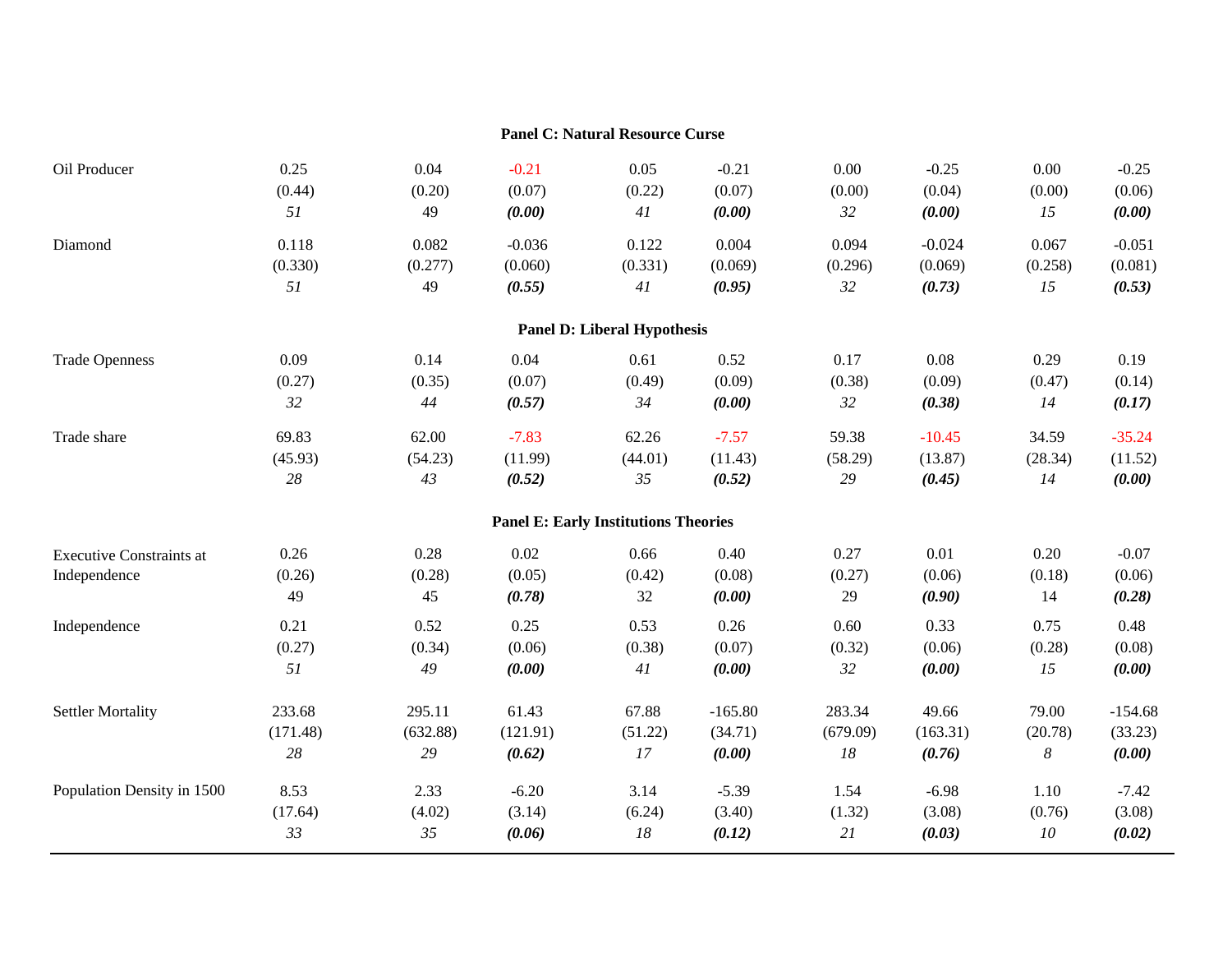#### **Table 2 Notes**

The Table reports summary statistics and test of means for the main variables proposed by the Modernization Hypothesis (Panel A), Social Structure Theories (Panel B), Natural Resource Curse Theories (Panel C), the Liberal Hypothesis (Panel D), and Early Institutions Theories (Panel E) as major determinants of democratic transitions. All time-varying values correspond to 1975 (before the Third Wave of Democratization).

Column (1) reports descriptive statistics in the "*always authoritarian*" group (i.e. countries that remained throughout the sample period autocratic). Column (2) reports descriptive statistics in the "*democratization* " group of countries (i.e. countries that experienced a successful democratic transition in the period 1960-2005). Column (3) reports descriptive statistics in the "*always*  democratic" group (i.e. countries that have been democratically ruled throughout the 1960-2005 period). Column (4) reports descriptive statistics in democratization countries that experienced a full consolidation of democratic institutions in the period 1960-2005 ("*Full Democratizations*"). Column (5) reports descriptive statistics in the democratization group of countries that democratized before 1990 ("Early Democratizations"). New independent countries that emerged after the collapse of Czechoslovakia, U.S.S.R., and Yugoslavia are excluded from the analysis, since these countries were non-existent in the mi 1970s (these countries are reported in Table 1; Panel B).

Mean values, standard deviations in parenthesis and the number of observations in italics are reported for each group of countries. The Table also reports tests of mean equality comparing the "always autocratic" with the other four groups. The Table reports the difference, the standard error (in parenthesis) and the p-value of difference significance (in bold italics). Table 1 reports the country classification. The Democratization Appendix gives a brief description of the democratic transition for each reforming country. The Data Appendix reports detailed variable definitions and sources.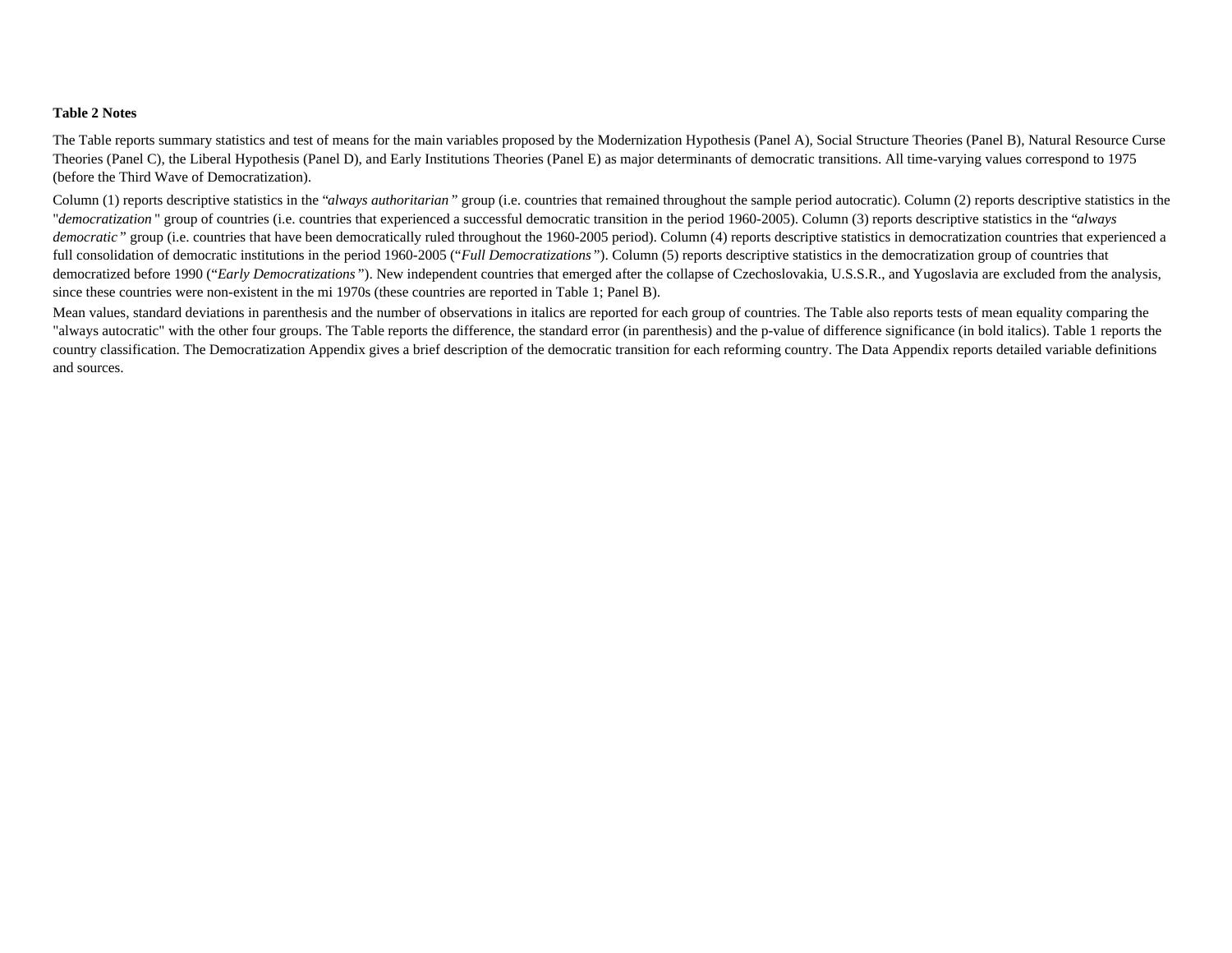|                             | <b>Social Fragmentation</b> |                       |                       | <b>Religion</b>        |                       |                        | <b>Natural Resource - Oil</b> |                       |                        | <b>Trade Openness</b> |                       |                       |
|-----------------------------|-----------------------------|-----------------------|-----------------------|------------------------|-----------------------|------------------------|-------------------------------|-----------------------|------------------------|-----------------------|-----------------------|-----------------------|
|                             | (1a)                        | (1b)                  | (1c)                  | (2a)                   | (2b)                  | (2c)                   | (3a)                          | (3b)                  | (3c)                   | (4a)                  | (4b)                  | (4c)                  |
| Ln GDP in 1975              | $0.1536*$<br>(0.07)         |                       |                       | 0.1262<br>(0.11)       |                       |                        | $0.1665**$<br>(0.02)          |                       |                        | $0.1557**$<br>(0.04)  |                       |                       |
| Schooling in 1975           |                             | $0.2170***$<br>(0.00) |                       |                        | $0.1935***$<br>(0.00) |                        |                               | $0.2145***$<br>(0.00) |                        |                       | $0.1934***$<br>(0.00) |                       |
| Life Expectancy in 1975     |                             |                       | $0.0162***$<br>(0.01) |                        |                       | $0.0134**$<br>(0.01)   |                               |                       | $0.0190***$<br>(0.00)  |                       |                       | $0.0224***$<br>(0.00) |
| <b>Ethnic Fragmentation</b> | $-0.0025$<br>(0.33)         | 0.0007<br>(0.80)      | $-0.0004$<br>(0.87)   |                        |                       |                        |                               |                       |                        |                       |                       |                       |
| Religious Fragmentation     | 0.0018<br>(0.51)            | $-0.0029$<br>(0.34)   | 0.0008<br>(0.72)      |                        |                       |                        |                               |                       |                        |                       |                       |                       |
| Muslim                      |                             |                       |                       | $-0.0046***$<br>(0.01) | $-0.0031*$<br>(0.08)  | $-0.0048***$<br>(0.00) |                               |                       |                        |                       |                       |                       |
| Confucian-Buddhist          |                             |                       |                       | $-0.0008$<br>(0.86)    | $-0.0050$<br>(0.24)   | $-0.0041$<br>(0.13)    |                               |                       |                        |                       |                       |                       |
| Oil                         |                             |                       |                       |                        |                       |                        | $-0.3140$<br>(0.16)           | $-0.4885**$<br>(0.03) | $-0.4247***$<br>(0.01) |                       |                       |                       |
| Trade Share in 1975         |                             |                       |                       |                        |                       |                        |                               |                       |                        | $-0.0004$<br>(0.77)   | $-0.0011$<br>(0.36)   | $-0.0004$<br>(0.74)   |
| Pseudo R-squared            | 0.059                       | 0.269                 | 0.078                 | 0.123                  | 0.306                 | 0.173                  | 0.069                         | 0.323                 | 0.160                  | 0.044                 | 0.282                 | 0.127                 |
| Countries                   | 75                          | 66                    | 104                   | 76                     | 66                    | 106                    | 76                            | 66                    | 106                    | 76                    | 57                    | 77                    |

**Table 3Cross-Country Estimates on the Likelihood of Successful Democratic Transition** 

Cross-section probit estimates. Probit slope derivatives (marginal effects) are reported. The dependent variable equals zero for always autocratic countries and takes on the value one if a country that was non-democratically governed before the Third Wave began (in 1975), permanently abandoned autocratic rule in the 1975-2000 period. Estimation is performed in all countries that were non-democratic in the beginning of the sample. To test for the modernization hypothesis for each model the Table reports three specifications, using the log of real p.c. GDP (columns indexed (a)), average years of schooling (columns indexed (b)), and life expectancy (columns indexed (c)). P-values based on heteroskedasticity adjusted standard errors are reported in parenthesis below the marginal effects. All specifications include a constant term (marginal effect not reported). \*, \*\*, \*\*\* deno statistical significance at the 10%, 5%, and 1% level, respectively. Table 1 reports the categorization of countries to "always autocratic", "partial democratization", and "full democratization" countries. The Data Appendi gives detailed variable definitions and sources.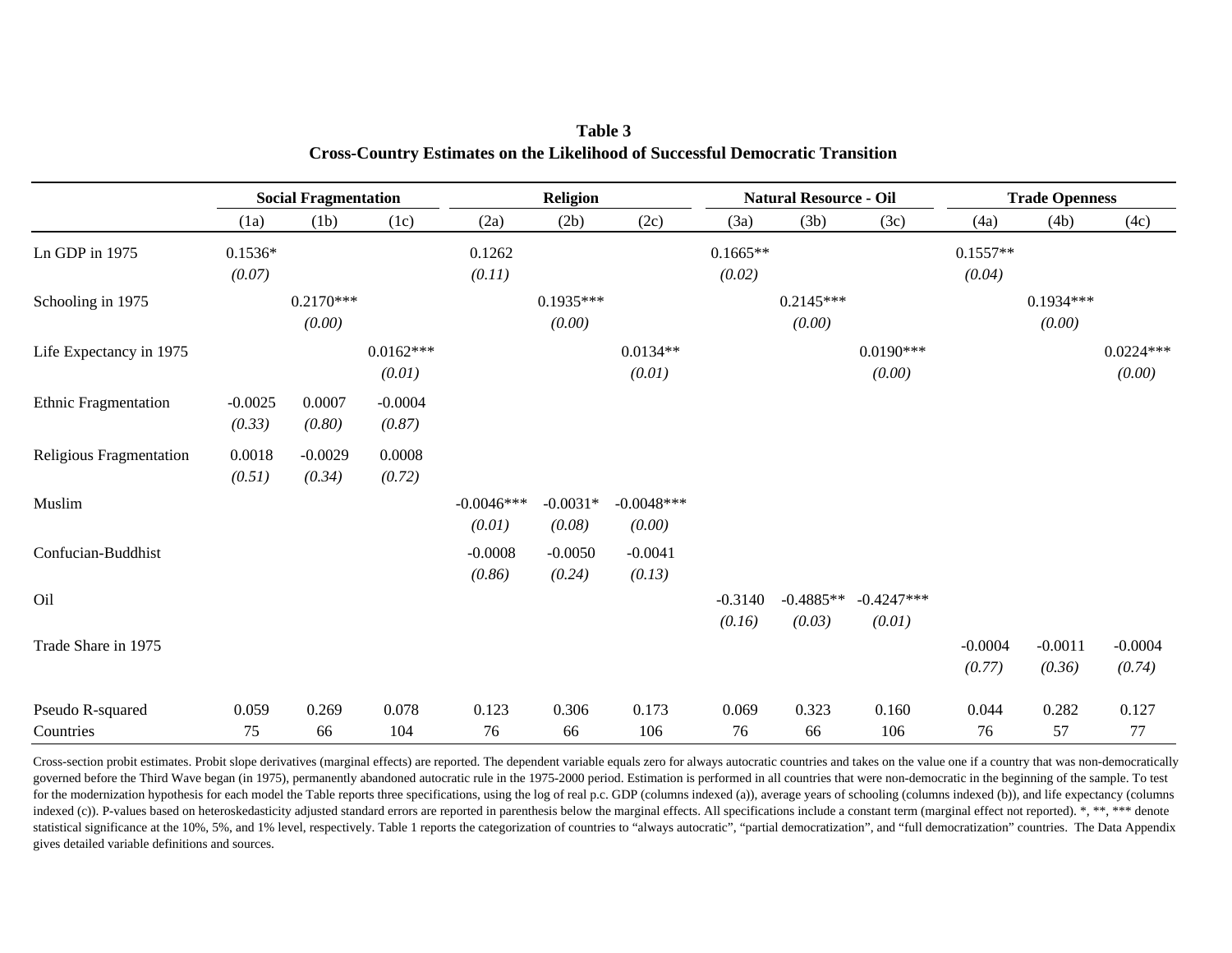|                                                 | <b>Early Institutions/Endowment Theories</b> |                       |                       |                      |                       |                       |                     |                       |                       |                       |                       |                       |
|-------------------------------------------------|----------------------------------------------|-----------------------|-----------------------|----------------------|-----------------------|-----------------------|---------------------|-----------------------|-----------------------|-----------------------|-----------------------|-----------------------|
|                                                 | (5a)                                         | (5b)                  | (5c)                  | (6a)                 | (6b)                  | (6c)                  | (7a)                | (7b)                  | (7c)                  | (8a)                  | (8b)                  | (8c)                  |
| Ln GDP in 1975                                  | $0.2046**$                                   |                       |                       | 0.0694               |                       |                       | 0.1669              |                       |                       | 0.0268                |                       |                       |
|                                                 | (0.01)                                       |                       |                       | (0.43)               |                       |                       | (0.13)              |                       |                       | (0.79)                |                       |                       |
| Schooling in 1975                               |                                              | $0.2186***$<br>(0.00) |                       |                      | $0.1840***$<br>(0.00) |                       |                     | $0.3694***$<br>(0.00) |                       |                       | $0.2067***$<br>(0.00) |                       |
| Life Expectancy in 1975                         |                                              |                       | $0.0181***$<br>(0.00) |                      |                       | $0.0122**$<br>(0.02)  |                     |                       | $0.0297***$<br>(0.00) |                       |                       | $0.0161*$<br>(0.06)   |
| <b>Executive Constraints</b><br>at Independence | 0.2781<br>(0.28)                             | $-0.3182$<br>(0.17)   | 0.1353<br>(0.49)      |                      |                       |                       |                     |                       |                       |                       |                       |                       |
| Years since Independence                        |                                              |                       |                       | $0.5691**$<br>(0.01) | 0.3403<br>(0.11)      | $0.4972***$<br>(0.01) |                     |                       |                       |                       |                       |                       |
| Ln Settler Mortality                            |                                              |                       |                       |                      |                       |                       | $-0.0453$<br>(0.60) | $0.2159**$<br>(0.04)  | 0.0270<br>(0.76)      |                       |                       |                       |
| <b>Ln Population Density</b><br>around 1500     |                                              |                       |                       |                      |                       |                       |                     |                       |                       | $-0.1696**$<br>(0.01) | $-0.0370$<br>(0.61)   | $-0.1277**$<br>(0.03) |
| Pseudo R-squared<br>Countries                   | 73<br>0.0741                                 | 66<br>0.275           | 100<br>0.0907         | 76<br>0.124          | 66<br>0.286           | 106<br>0.135          | 53<br>0.0686        | 42<br>0.395           | 60<br>0.153           | 61<br>0.139           | 49<br>0.283           | 73<br>0.177           |

**Table 4Cross-Country Estimates on the Likelihood of Successful Democratic Transition** 

Cross-section probit estimates. Probit slope derivatives (marginal effects) are reported. The dependent variable equals zero for always autocratic countries and takes on the value one if a country that was non-democratically governed before the Third Wave began (in 1975), permanently abandoned autocratic rule in the 1975-2000 period. All values of the time-varying independent variables correspond to 1975 (before the Third Wave of Democratization). Estimation is performed in all countries that were non-democratic in the beginning of the sample. To test for the modernization hypothesis for each model the Table reports three specifications, using the log of real p.c. GDP (columns indexed (a)), average years of schooling (columns indexed (b)), and life expectancy (columns indexed (c)).

P-values based on heteroskedasticity adjusted standard errors are reported in parenthesis below the marginal effects. All specifications include a constant term (marginal effect not reported). The table also reports Mc-Fadden's pseudo R-squared. \*, \*\*, \*\*\* denote statistical significance at the 10%, 5%, and 1% level, respectively. Table 1 reports the categorization of countries to "always autocratic", "partial democratization", and "full democratization" countries. The Democratization Appendix provides details on the event identification methodology and gives a brief description of the transition. The Data Appendix gives detailed variable definitions and sources.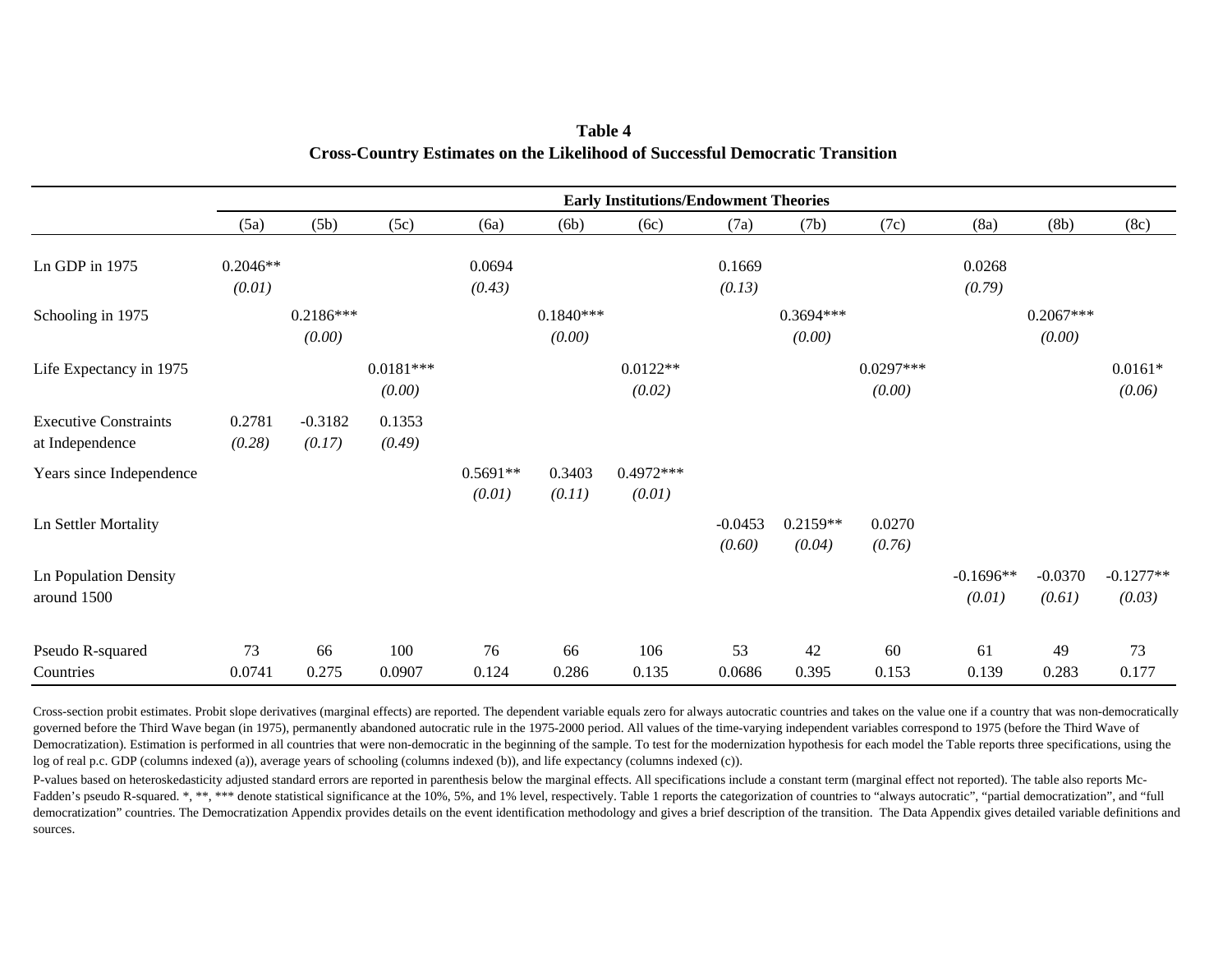## **Table 5 Cross-Country Estimates on the Likelihood, the Intensity and the Timing of Democratic Reforms All Theories**

|                              | <b>Binary Probit Marginal Effects</b> |                       |                      |                       | <b>Ordered Probit Coefficients</b><br>based on the intensity of reforms |                       |                      | <b>Ordered Probit Coefficients</b><br>based on the timing of reforms |                       |  |
|------------------------------|---------------------------------------|-----------------------|----------------------|-----------------------|-------------------------------------------------------------------------|-----------------------|----------------------|----------------------------------------------------------------------|-----------------------|--|
|                              | (1a)                                  | (1b)                  | (1c)                 | (2a)                  | (2b)                                                                    | (2c)                  | (3a)                 | (3b)                                                                 | (3c)                  |  |
| Ln GDP in 1975               | 0.1225<br>(0.22)                      |                       |                      | $0.4786**$<br>(0.043) |                                                                         |                       | $0.4759**$<br>(0.03) |                                                                      |                       |  |
| Schooling in 1975            |                                       | $0.2002***$<br>(0.01) |                      |                       | $0.6249***$<br>(0.00)                                                   |                       |                      | $0.6779***$<br>(0.00)                                                |                       |  |
| Life Expectancy in 1975      |                                       |                       | $0.0183**$<br>(0.04) |                       |                                                                         | $0.0585***$<br>(0.01) |                      |                                                                      | $0.0642***$<br>(0.00) |  |
| <b>Ethnic Fragmentation</b>  | $-0.0009$                             | 0.0028                | 0.0012               | $-0.0006$             | 0.0128                                                                  | 0.0053                | $-0.0060$            | 0.0045                                                               | 0.0005                |  |
|                              | (0.76)                                | (0.37)                | (0.73)               | (0.92)                | (0.15)                                                                  | (0.48)                | (0.35)               | (0.57)                                                               | (0.95)                |  |
| Religious Fragmentation      | $-0.0048$                             | $-0.0064*$            | $-0.0051$            | $-0.0152$             | $-0.0243**$                                                             | $-0.0165*$            | $-0.0128$            | $-0.0204**$                                                          | $-0.0131$             |  |
|                              | (0.21)                                | (0.09)                | (0.18)               | (0.11)                | (0.02)                                                                  | (0.07)                | (0.15)               | (0.03)                                                               | (0.14)                |  |
| Muslim                       | $-0.0071***$                          | $-0.0028$             | $-0.0064***$         | $-0.0196***$          | $-0.0110$                                                               | $-0.0179***$          | $-0.0179***$         | $-0.0083$                                                            | $-0.0159***$          |  |
|                              | (0.00)                                | (0.19)                | (0.00)               | (0.00)                | (0.11)                                                                  | (0.00)                | (0.00)               | (0.24)                                                               | (0.00)                |  |
| Confucian-Buddhist           | $-0.0024$                             | $-0.0070*$            | $-0.0043$            | $-0.0027$             | $-0.0154$                                                               | $-0.0080$             | $-0.0093$            | $-0.0243***$                                                         | $-0.0154*$            |  |
|                              | (0.63)                                | (0.06)                | (0.38)               | (0.85)                | (0.21)                                                                  | (0.56)                | (0.28)               | (0.00)                                                               | (0.06)                |  |
| Oil                          | $-0.0002$                             | 0.0002                | $-0.0002$            | $-0.8334$             | $-1.2182*$                                                              | $-0.6464$             | $-0.5119$            | $-0.8339$                                                            | $-0.3086$             |  |
|                              | (0.91)                                | (0.84)                | (0.92)               | (0.14)                | (0.07)                                                                  | (0.20)                | (0.39)               | (0.28)                                                               | (0.55)                |  |
| Trade Share in 1975          | $-0.2479$                             | $-0.3527$             | $-0.1898$            | $-0.0003$             | 0.0008                                                                  | $-0.0003$             | $-0.0024$            | $-0.0019$                                                            | $-0.0031$             |  |
|                              | (0.32)                                | (0.26)                | (0.42)               | (0.93)                | (0.81)                                                                  | (0.93)                | (0.35)               | (0.55)                                                               | (0.26)                |  |
| <b>Executive Constraints</b> | $0.6336**$                            | $-0.2434$             | $0.5119**$           | 1.5955***             | $-0.1671$                                                               | 1.3055**              | 1.0685*              | $-0.9867$                                                            | 0.8822*               |  |
| at Independence              | (0.02)                                | (0.35)                | (0.05)               | (0.01)                | (0.82)                                                                  | (0.01)                | (0.06)               | (0.19)                                                               | (0.08)                |  |
| Pseudo R-squared             | 0.217                                 | 0.377                 | 0.251                | 0.227                 | 0.333                                                                   | 0.256                 | 0.234                | 0.386                                                                | 0.275                 |  |
| Countries                    | 73                                    | 57                    | 74                   | 73                    | 57                                                                      | 74                    | 73                   | 57                                                                   | 74                    |  |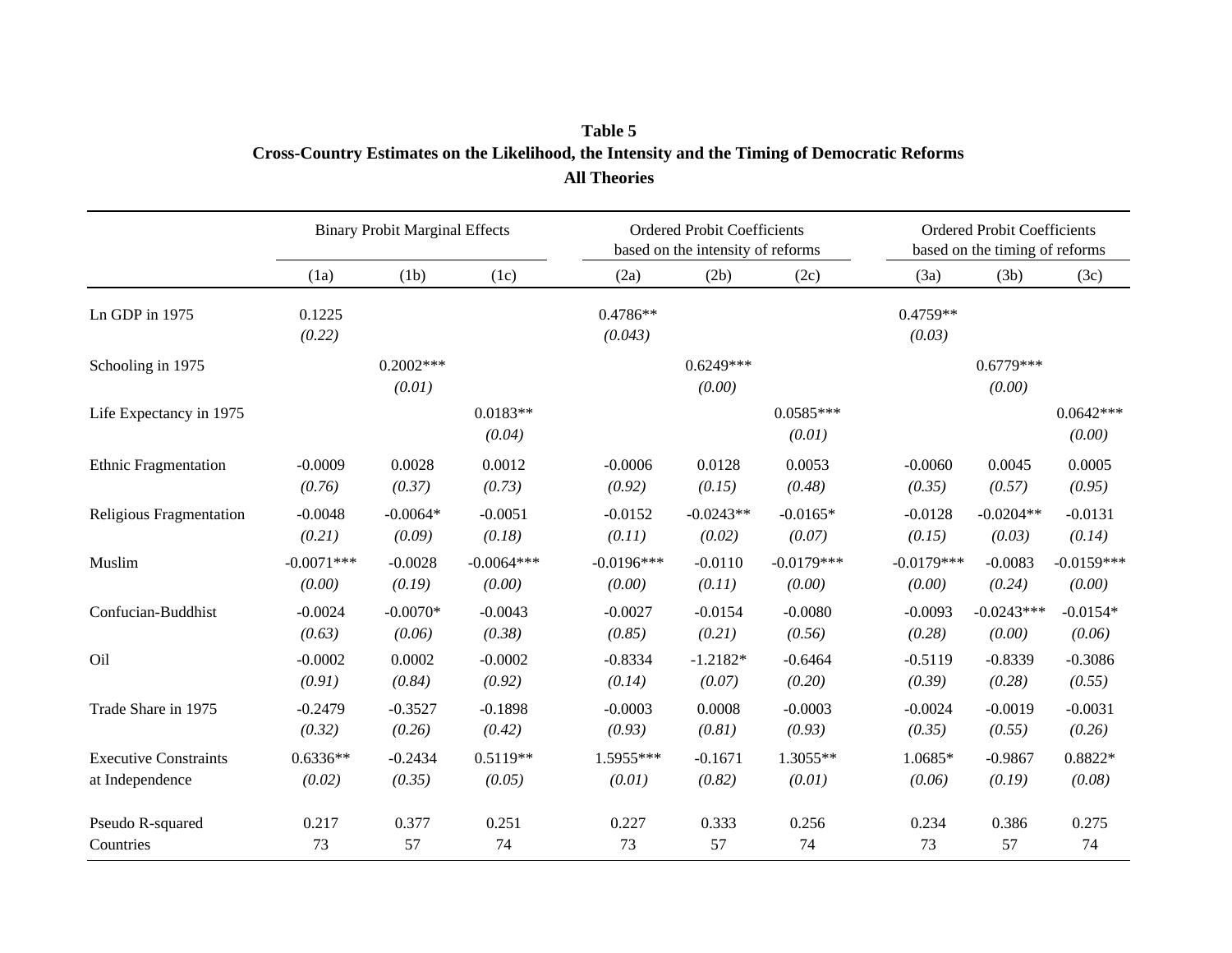#### **Table 5 Notes**

Columns (1a), (1b) and (1c) report cross-section probit marginal effects on the likelihood of democratization. The dependent variable equals zero for always autocratic countries and takes on the value one if a country that was non-democratically governed before the Third Wave began (in 1975), permanently abandoned autocratic rule in the 1975-2000 period. Columns (2a), (2b) and (2c) report cross-section ordered probit coefficients on the likelihood of democratization and the intensity of reforms. The dependent variable equals zero for "always autocratic" countries; it takes on the value one for "partial democratization" countries and the value two for "full democratization" countries. Columns (3a), (3b) and (3c) report cross-section ordered probit coefficients on the likelihood of democratization and the timing of democratic reforms. The dependent variable equals zero for always autocratic countries; it takes on the value one for countries that democratized in the nineties ("Late Democratizations") and takes the value two for countries that democratized in the 1975-1989 period ("Early Democratizations").

P-values based on heteroskedasticity adjusted standard errors are reported in parenthesis below the marginal effects (in (1)) and below the coefficients (in  $(2)-(3)$ ). All specifications include a constant term. The table also reports Mc-Fadden's pseudo R-squared. \*, \*\*, \*\*\* denote statistical significance at the 10%, 5%, and 1% level, respectively. Table 1 reports the categorization of countries to "always autocratic", "partial democratization", and "full democratization" countries. The Democratization Appendix provides details on the event identification methodology and gives a brief description of the transition. The Data Appendix gives detailed variable definitions and sources.